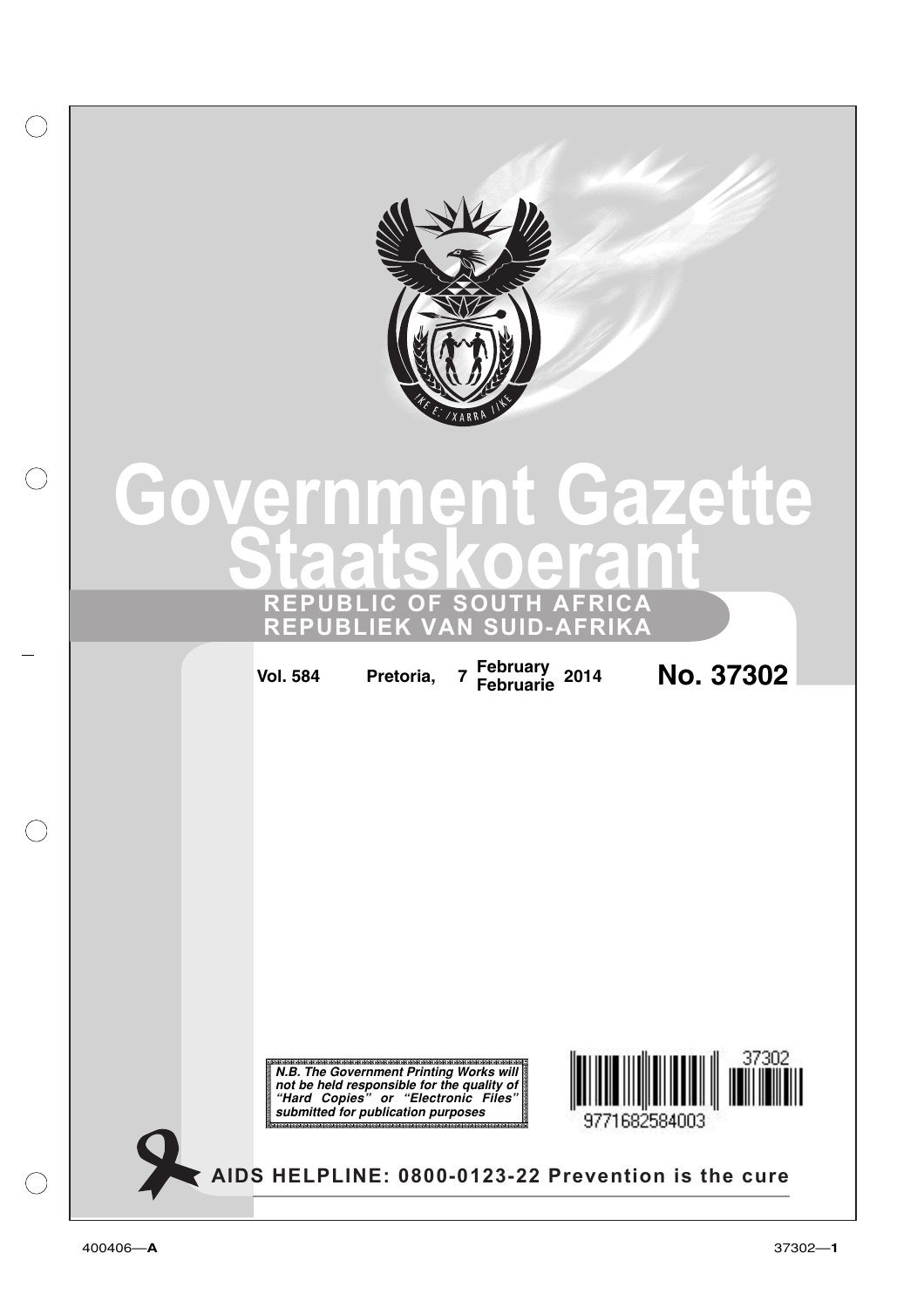#### **IMPORTANT NOTICE**

**The Government Printing Works will not be held responsible for faxed documents not received due to errors on the fax machine or faxes received which are unclear or incomplete. Please be advised that an "OK" slip, received from a fax machine, will not be accepted as proof that documents were received by the GPW for printing. If documents are faxed to the GPW it will be the sender's responsibility to phone and confirm that the documents were received in good order.**

**Furthermore the Government Printing Works will also not be held responsible for cancellations and amendments which have not been done on original documents received from clients.**

| <b>CONTENTS • INHOUD</b> |  |
|--------------------------|--|
|--------------------------|--|

Page Gazette No. No.  $\sim$  No.

#### **GOVERNMENT NOTICE**

#### **Environmental Affairs, Department of**

Government Notice

83 National Environmental Management: Biodiversity Act (10/2004): Norms and Standards for Biodiversity Management Plans for Ecosystems .............................................................................................................................. 3 37302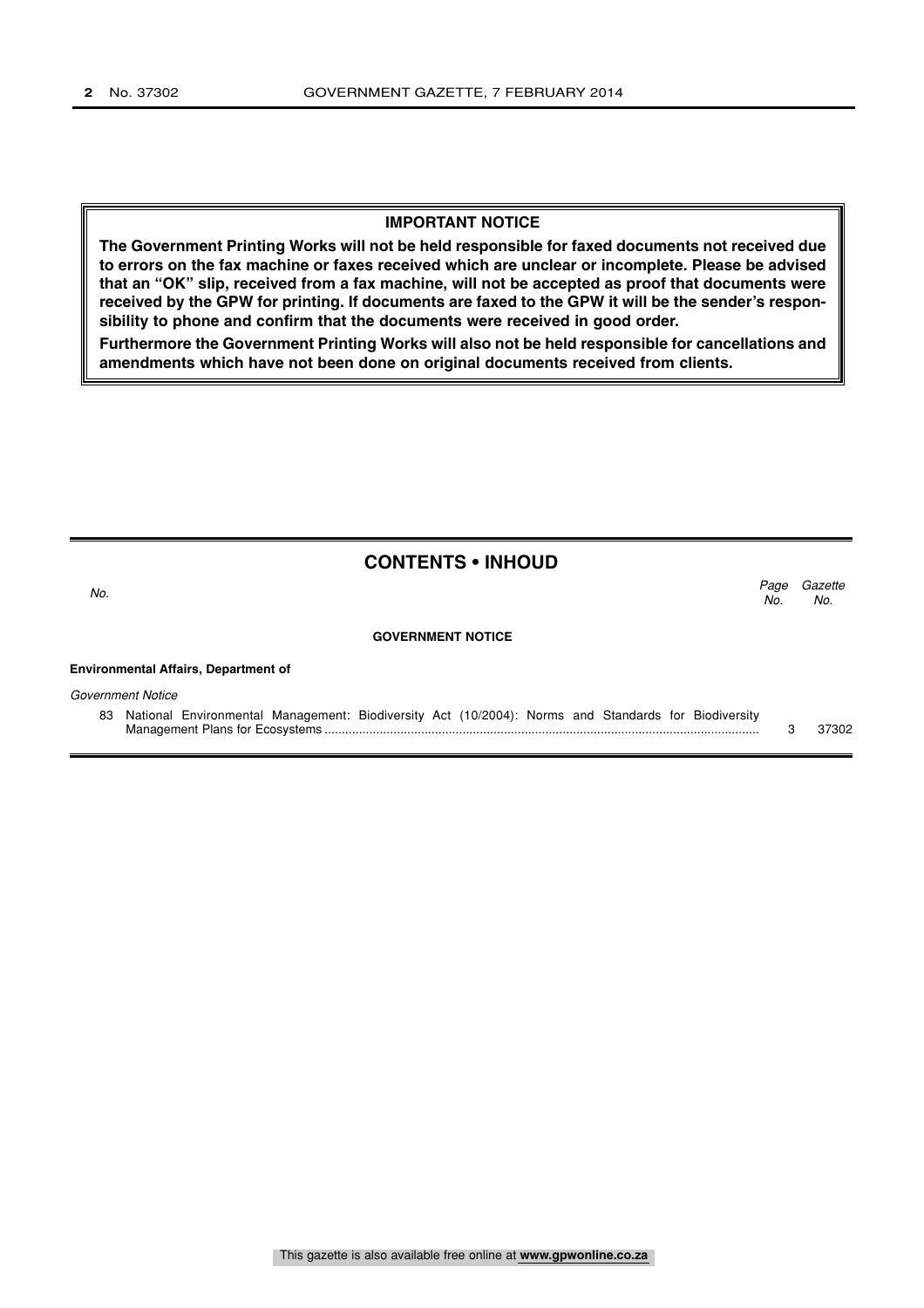### GOVERNMENT NOTICE

#### **DEPARTMENT OF ENVIRONMENTAL AFFAIRS**

**No. 83 7 February 2014**

#### NATIONAL ENVIRONMENTAL MANAGEMENT: BIODIVERSITY ACT, 2004 (ACT NO. 10 OF 2004)

#### NORMS AND STANDARDS FOR BIODIVERSITY MANAGEMENT PLANS FOR ECOSYSTEMS

I, Bomo Edith Edna Molewa, Minister of Water and Environmental Affairs, hereby publish Norms and Standards for Biodiversity Management Plans for Ecosystems in terms of section 9(1) read with section 43(1)(a) of the National Environmental Management: Biodiversity Act, 2004 (Act No. 10 of 2004), set out in the Schedule hereto.

BOMO EDITINEDNA MOLEWA MINISTER OF WATER AND ENVIRONMENTAL AFFAIRS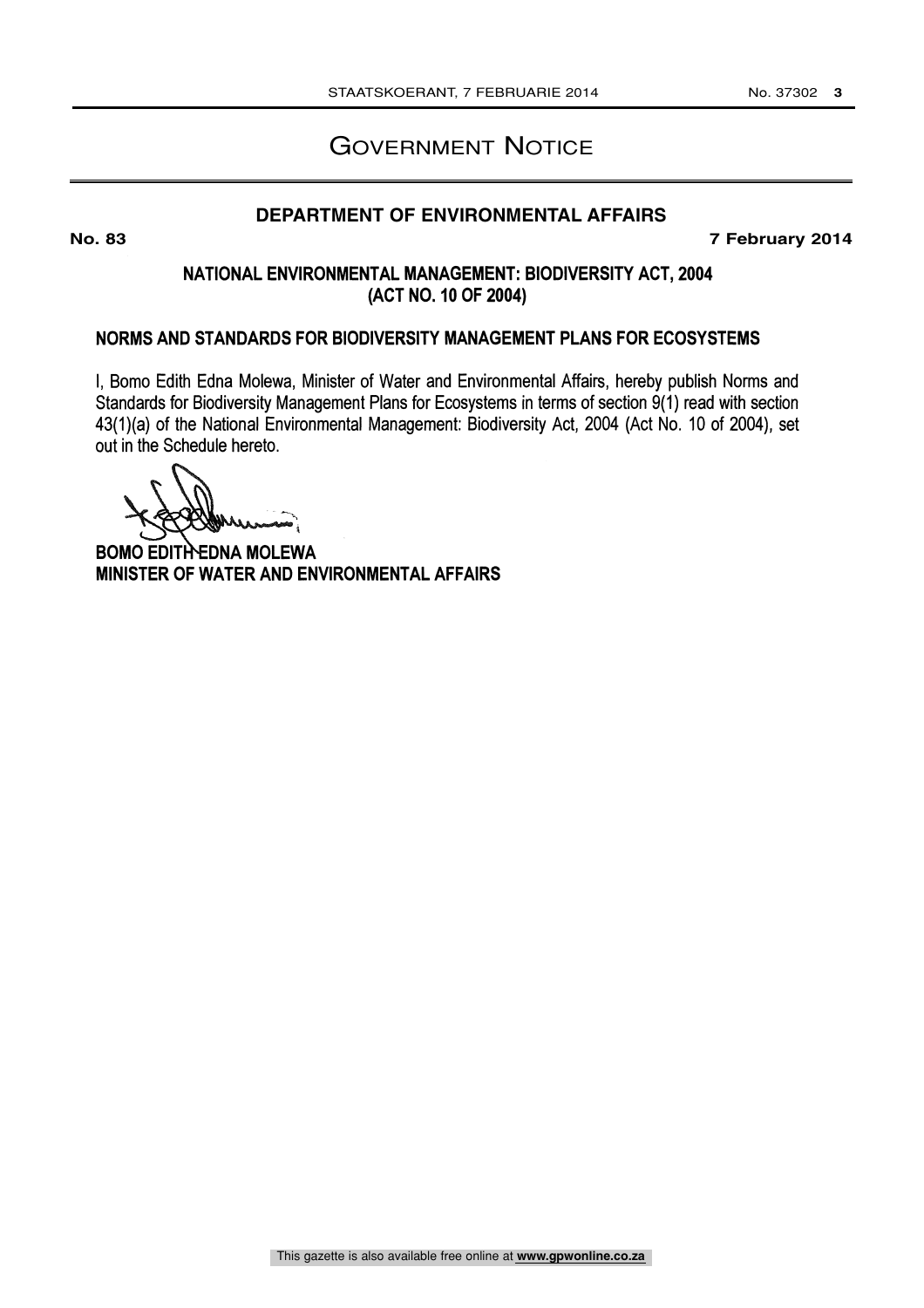### **SCHEDULE**

# Norms and Standards for Biodiversity Management Plans for Ecosystems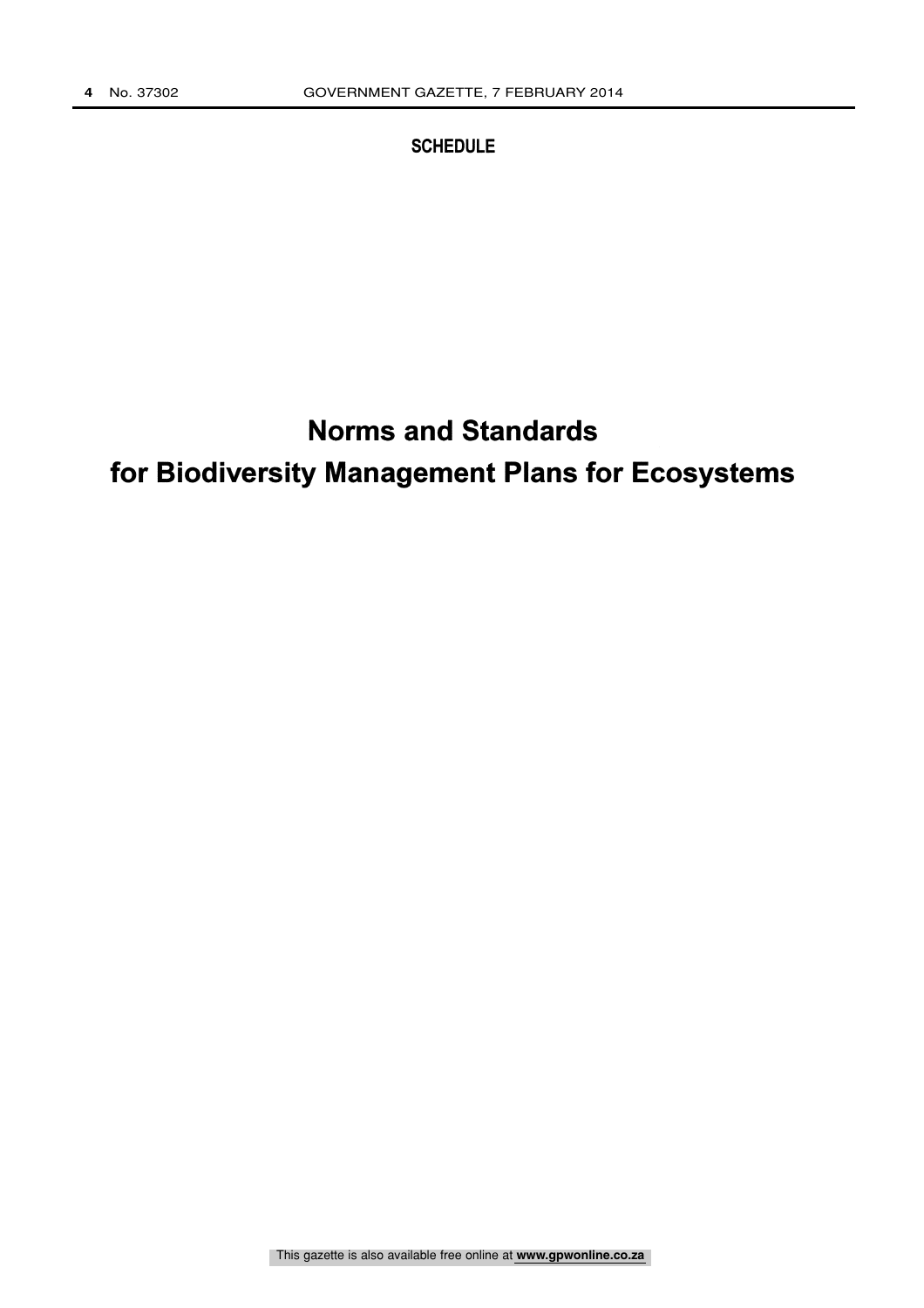### **Contents**

| 1.                                                                                             |  |
|------------------------------------------------------------------------------------------------|--|
|                                                                                                |  |
|                                                                                                |  |
|                                                                                                |  |
|                                                                                                |  |
|                                                                                                |  |
|                                                                                                |  |
| 2.                                                                                             |  |
|                                                                                                |  |
|                                                                                                |  |
| 3.<br>What criteria should guide the selection of ecosystems for BMP-E? 14                     |  |
|                                                                                                |  |
|                                                                                                |  |
|                                                                                                |  |
|                                                                                                |  |
| 4.                                                                                             |  |
| 5.                                                                                             |  |
|                                                                                                |  |
|                                                                                                |  |
|                                                                                                |  |
| 6.                                                                                             |  |
|                                                                                                |  |
|                                                                                                |  |
|                                                                                                |  |
| 7.                                                                                             |  |
| Relationship of BMP-Es to other tools for biodiversity conservation 37<br>8.                   |  |
|                                                                                                |  |
|                                                                                                |  |
|                                                                                                |  |
|                                                                                                |  |
| 8.5 Selected other tools relevant to environmental management and biodiversity conservation 38 |  |
|                                                                                                |  |
| Roles of DEA, SANBI, provincial conservation authorities and the Minister in relation to<br>9. |  |
|                                                                                                |  |
|                                                                                                |  |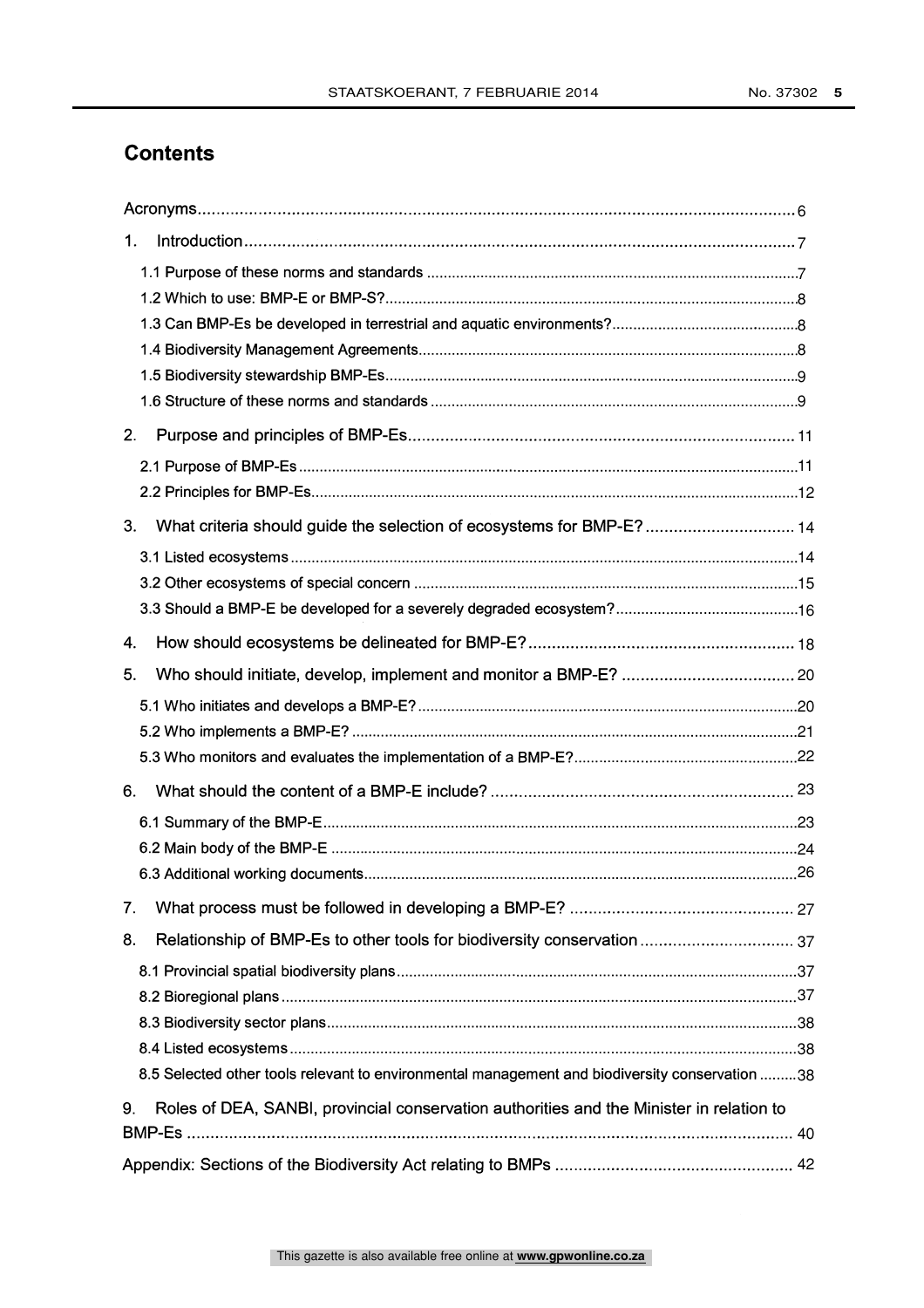## Acronyms

| <b>BMA</b>   | <b>Biodiversity Management Agreement</b>             |
|--------------|------------------------------------------------------|
| <b>BMP</b>   | <b>Biodiversity Management Plan</b>                  |
| <b>BMP-E</b> | <b>Biodiversity Management Plan for Ecosystems</b>   |
| <b>BMP-S</b> | <b>Biodiversity Management Plan for Species</b>      |
| <b>CBA</b>   | <b>Critical Biodiversity Area</b>                    |
| <b>CMA</b>   | <b>Catchment Management Agency</b>                   |
| <b>CMS</b>   | <b>Catchment Management Strategy</b>                 |
| <b>CR</b>    | <b>Critically endangered</b>                         |
| <b>DEA</b>   | <b>Department of Environmental Affairs</b>           |
| <b>DWA</b>   | Department of Water Affairs                          |
| <b>EMF</b>   | <b>Environmental Management Framework</b>            |
| <b>EN</b>    | Endangered                                           |
| ESA          | <b>Ecological Support Area</b>                       |
| <b>FEPA</b>  | <b>Freshwater Ecosystem Priority Area</b>            |
| <b>IDP</b>   | <b>Integrated Development Plan</b>                   |
| <b>NFEPA</b> | National Freshwater Ecosystem Priority Areas project |
| <b>NGO</b>   | Non-government organisation                          |
| <b>NPAES</b> | <b>National Protected Area Expansion Strategy</b>    |
| <b>PES</b>   | <b>Present Ecological State</b>                      |
| <b>SANBI</b> | South African National Biodiversity Institute        |
| <b>SDF</b>   | <b>Spatial Development Framework</b>                 |
| <b>TOPS</b>  | Threatened or protected species                      |
| VU           | Vulnerable                                           |

 $\sim$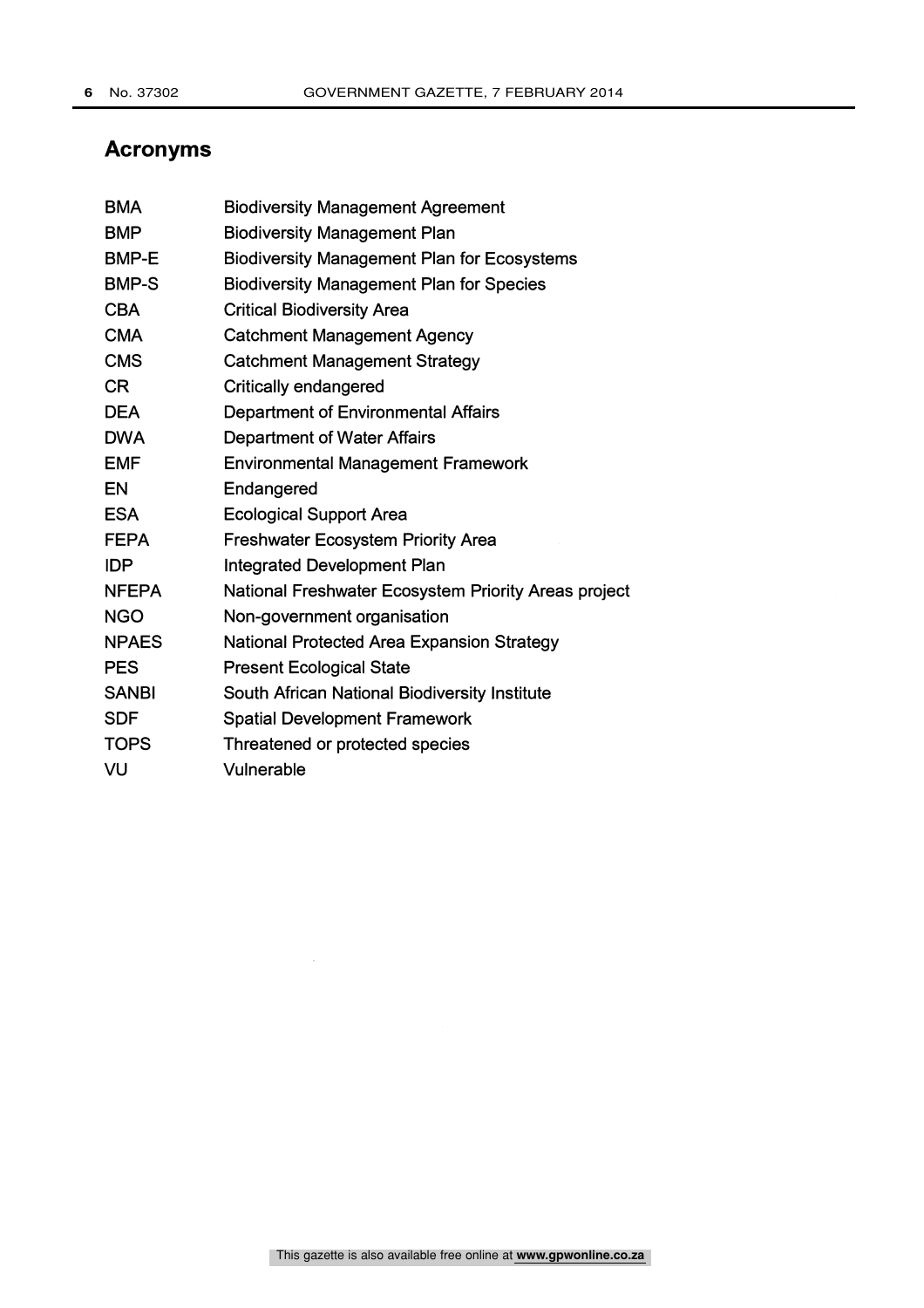### 1. Introduction

Key points from this chapter:

- The Biodiversity Act provides for the development and publication of Biodiversity Management Plans for species (BMP-S) or ecosystems (BMP-E).
- Norms and standards for BMP-S were published in March 2009.
- The norms and standards for BMP-Es are designed for terrestrial and freshwater ecosystems. They may also be used for marine ecosystems.
- A BMP-E may include one or more Biodiversity Management Agreements (BMAs) regarding the implementation of the BMP-E or aspects of it.
- A biodiversity stewardship BMP-E refers to a BMP-E that is developed as part of a biodiversity stewardship programme, usually with the intention of entering into one or more BMAs with the landowner(s) concerned.

The National Environmental Management: Biodiversity Act (Act 10 of 2004) (hereafter referred to as the Biodiversity Act) provides for Biodiversity Management Plans (BMPs) to be published by the Minister of Environmental Affairs (hereafter referred to as the Minister).<sup>1</sup> In terms of Section 43 of the Biodiversity Act, a BMP can be developed for an ecosystem, an indigenous species, or a migratory species. See the Appendix for the text of those sections of the Biodiversity Act that relate to BMPs.

### 1.1 Purpose of these Norms and Standards

The Biodiversity Act gives broad requirements for BMPs but is not specific about the content of a BMP or the process of developing a BMP. Because the characteristics of a BMP for a species (BMP-S) are likely to differ from those of a BMP for an ecosystem (BMP-E), different norms and standards are required for BMP-S and BMP-E. Norms and standards for BMP-S were published in March 2009, $2$  to provide a national approach and minimum standards for the development of BMP-S.

The purpose of these norms and standards for BMP-Es is to guide the development of BMP-Es, providing a consistent approach across the country, while being sufficiently flexible to accommodate the variability of ecosystems and their management requirements.

 $1$  It is anticipated that the Biodiversity Act will be amended to allow for the Minister or MEC to publish a BMP and to enter into a BMA. If such amendments are made, all references in these norms and standards to "the Minister" should be read as "the Minister or MEC".

 $2$  Norms and Standards for Biodiversity Management Plans for Species, Regulation 214, Gazette no. 31968, 2 March 2009.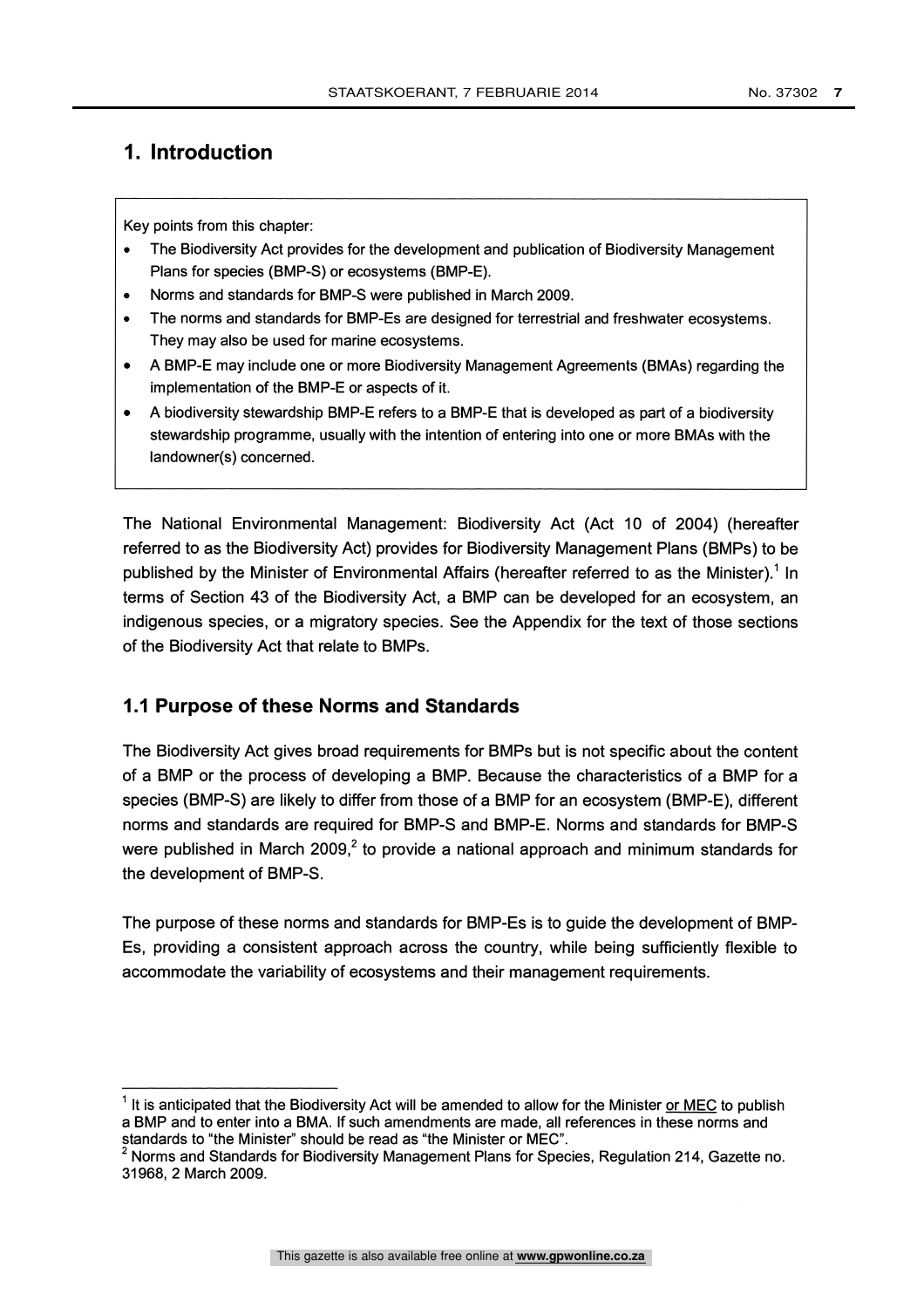#### 1.2 Which to use: BMP-E or BMP-S?

A BMP-S should be used when the primary focus of the BMP is on a particular species, albeit in its ecosystem context. $3$  A BMP-E should be used when the primary focus of the BMP is on an ecosystem, including its associated species.

#### 1.3 Can BMP-Es be developed in terrestrial and aquatic environments?

The norms and standards for BMP-Es have been designed for terrestrial and freshwater ecosystems.<sup>4</sup> They are not intended to be used for estuarine ecosystems, for which Estuary Management Plans may be developed in terms of the Integrated Coastal Management Act (Act 24 of 2008).<sup>5</sup> Although these norms and standards were not designed specifically for marine ecosystems, they may be suitable for some marine ecosystems, and may be used for marine ecosystems. In future a separate set of norms and standards for BMP-E for marine ecosystems may be developed. In the interim, these norms and standards may be used for marine ecosystems for which they are suitable. A BMP-E for any ecosystem should always take into account the linkages between terrestrial, freshwater, estuarine and marine ecosystems.

#### 1.4 Biodiversity Management Agreements

The Biodiversity Act also allows the Minister to enter into a Biodiversity Management Agreement (BMA) regarding the implementation of a BMP or an aspect of a BMP. $<sup>6</sup>$  A BMA</sup> may form part of a BMP-E and may be entered into at the same time as the BMP-E is published. A BMA can be entered into only for an ecosystem or part of an ecosystem for which there is a BMP.

 $3$  A BMP-S is not necessarily an appropriate management tool for all species of special concern. It is most appropriate for: species for which co-ordination of many actions by multiple role players is required to ensure long-term persistence; species which contribute to livelihoods for local communities; species which are nationally or internationally traded (including heavily traded medicinal plants and horticultural species); or species in which the private sector has a direct interest. See Chapter 4 of Raimondo, D, Von Staden, L, Foden, W, Victor, JE, Helme, NA, Turner, RC, Kamundi, DA & Manyama, PA. (eds) 2009. Red List of South African Plants. Strelitzia 25. South African National Biodiversity Institute, Pretoria.

<sup>&</sup>lt;sup>4</sup> Freshwater ecosystems refer to all inland water bodies whether fresh or saline, including rivers, lakes, wetlands, and sub-surface waters. In some cases "freshwater ecosystems" are taken to include estuaries, but for the purposes of these norms and standards estuaries are not included in the definition of freshwater ecosystems.

<sup>5</sup> The National Estuarine Management Protocol was published by the Minister on 10 May 2013 (Gazette no. 36432). Its purpose includes guiding the development of Estuary Management Plans for individual estuaries.

 $6$  As noted in footnote 1, it is anticipated that the Biodiversity Act will be amended to allow for the Minister or MEC to publish a BMP and to enter into a BMA. If such amendments are made, all references in these norms and standards to "the Minister", whether in relation to BMPs or BMAs, should be read as "the Minister or MEC".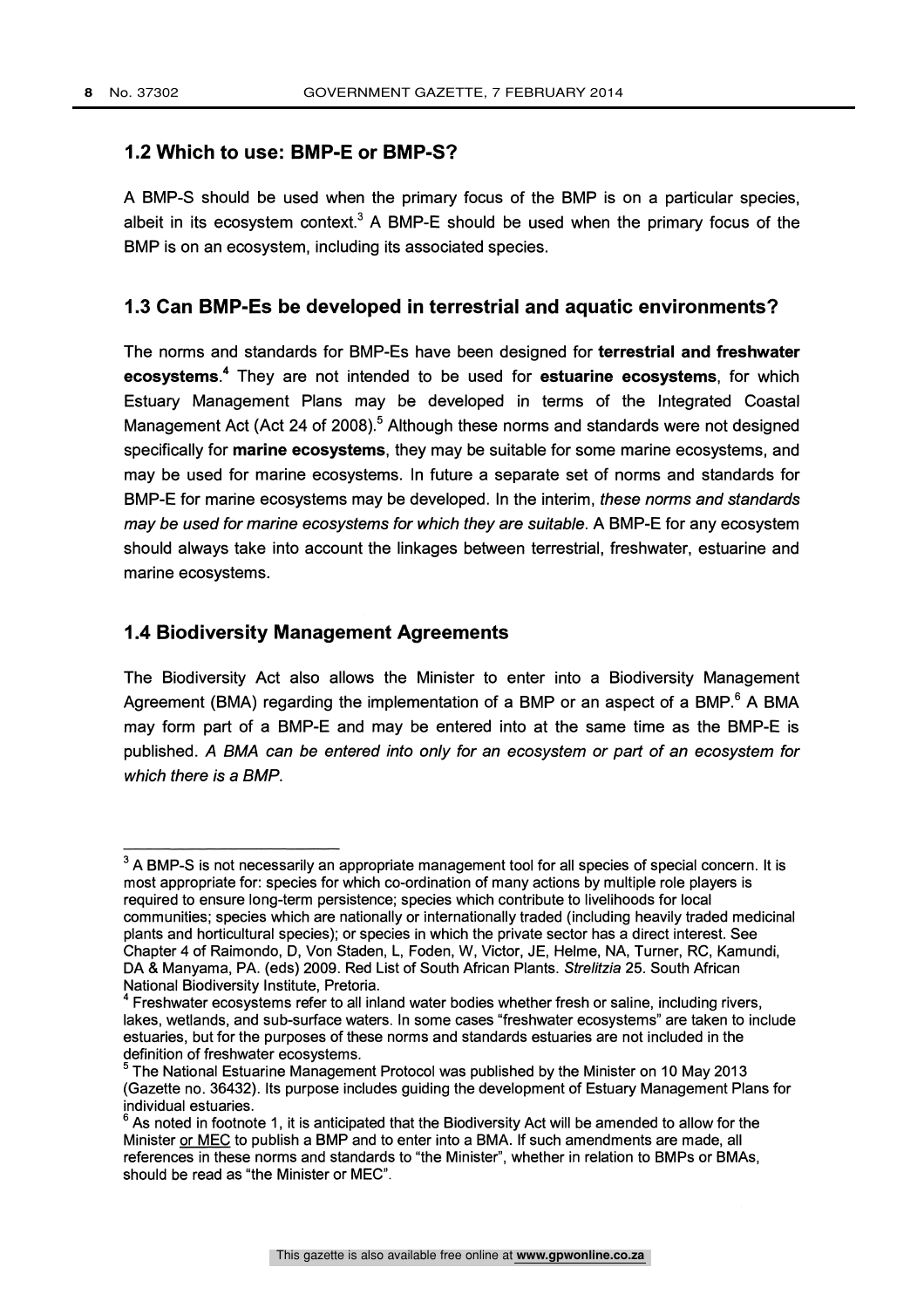#### 1.5 Biodiversity stewardship BMP-Es

Biodiversity stewardship programmes have been established in several provinces.<sup>7</sup> Biodiversity stewardship involves entering into contracts with landowners, $8$  in which the landowner agrees to conserve his/her property or portions thereof in return for specialised assistance from the conservation authority and in some cases fiscal incentives.<sup>9</sup>

The biodiversity stewardship model has three tiers: formal protected areas, biodiversity agreements, and informal conservation areas. Agreements in the first tier, consisting of Nature Reserves and Protected Environments, are declared by the relevant MEC in terms of the National Environmental Management: Protected Areas Act (Act 57 of 2003) (hereafter referred to as the Protected Areas Act). Agreements in the second tier, biodiversity agreements, can be entered into in terms of contract law. However, the option exists for biodiversity agreements to take the form of Biodiversity Management Agreements (BMAs) in terms of Section 44 of the Biodiversity Act.<sup>10</sup>

A BMA can be entered into only for an ecosystem or part of an ecosystem for which there is a BMP. This means that for a biodiversity stewardship programme to make use of BMAs, BMP-Es need to be developed for the properties, groups of properties or portions of properties concerned.

In short, BMP-Es may be developed as part of biodiversity stewardship programmes and may provide the basis for BMAs that are entered into as part of biodiversity stewardship programmes. In these norms and standards, a "biodiversity stewardship BMP-E" refers to a BMP-E that is developed as part of a biodiversity stewardship programme, usually with the intention of entering into one or more BMAs with the landowner(s) concerned.

#### 1.6 Structure of these norms and standards

This document is structured as follows:

- Chapter 2 sets out the purpose and principles that must guide the development of BMP-Es;
- Chapter 3 sets out the criteria that must guide the selection of ecosystems for BMP-Es;

 $^7$  In most cases, biodiversity stewardship programmes are managed by the relevant provincial conservation authority. In a few cases biodiversity stewardship programmes are managed by municipalities or NGOs; however, in such cases there is close collaboration with the relevant provincial conservation authority.

Landowners may be private or communal, and may include trusts or corporations.

<sup>9</sup> Europenside they are producersity stewardship see: DEA. 2009. Biodiversity Stewardship Guideline Document. November 2009.

 $10$  An advantage for a landowner of entering into a BMA in terms of the Biodiversity Act, rather than just a biodiversity agreement in terms of contract law, is that fiscal incentives in terms of the Revenue Laws Amendment Act (Act 60 of 2008), which came into effect in the 2009/2010 tax year, apply to BMAs.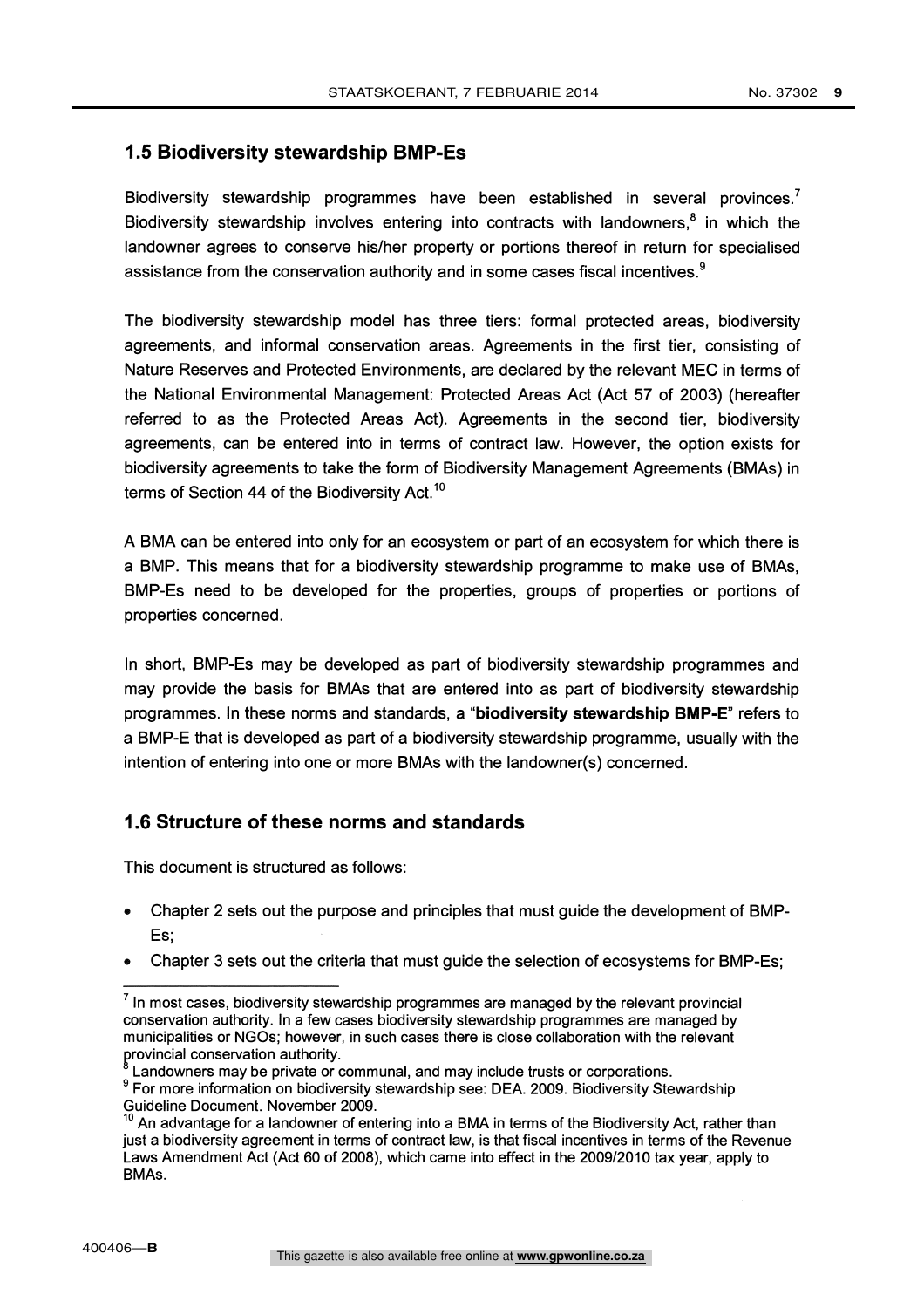- Chapter 4 discusses how ecosystems must be delineated for the purpose of BMP-Es;  $\bullet$
- Chapter 5 discusses who should initiate, develop, implement and monitor a BMP-E;  $\bullet$
- Chapter 6 outlines the required content of a BMP-E;  $\bullet$
- Chapter 7 outlines the required process for developing a BMP-E;  $\bullet$
- Chapter 8 discusses the relationship between BMP-Es and other tools for biodiversity  $\bullet$ conservation;
- Chapter 9 summarises the roles of the Department of Environment Affairs (DEA), the  $\bullet$ South African National Biodiversity Institute (SANBI), Provincial Conservation Authorities and the Minister in relation to BMP-Es.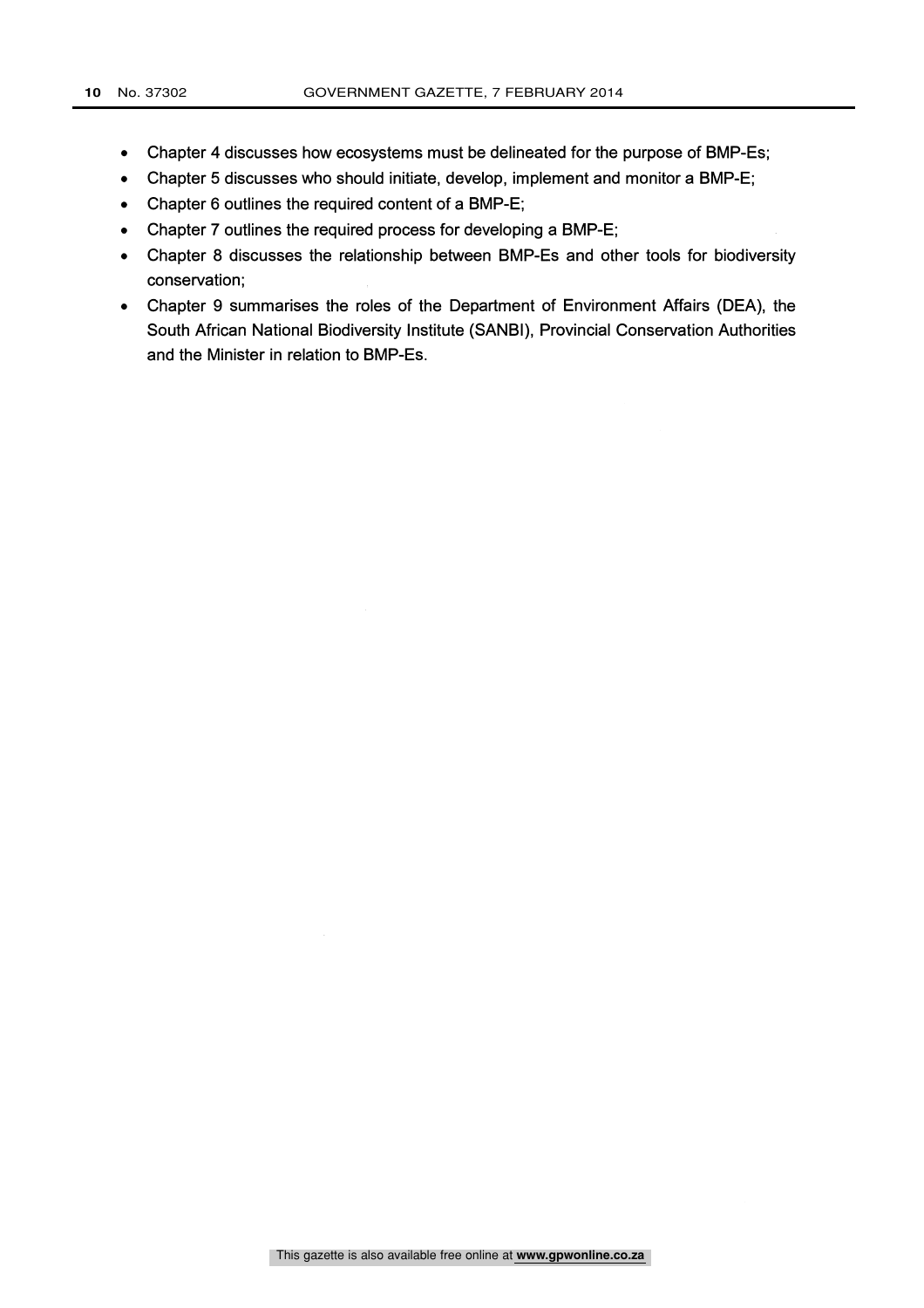### 2. Purpose and principles of BMP-Es

Key points from this chapter:

- The purpose of a BMP-E is to ensure long-term survival of the ecosystem concerned in nature, i.e. in a natural, near-natural or at least ecologically functional state.
- BMP-Es are intended to be a flexible tool that can be used in a range of circumstances.
- The following principles guide the development of BMP-Es: the need for clear biodiversity objectives; integrated management of terrestrial and aquatic ecosystems; adaptive management; use of best available science; keeping it simple; no recipe; appropriate stakeholder engagement and enhanced collaboration; voluntary participation.

#### 2.1 Purpose of BMP-Es

According to Section 45 of the Biodiversity Act, the purpose of a BMP-E is to ensure the long-term survival in nature of the ecosystem to which the BMP-E relates. This means that the ecosystem must be maintained in, or restored to, a natural, near-natural or at least ecologically functional state. A BMP-E achieves this by mobilising the interest and action of landowners,<sup>11</sup> resource users and other key stakeholders.

BMP-Es are not needed for all ecosystems; the focus must be on ecosystems of special concern, and only on those ecosystems of special concern in which management interventions by landowners, resource users and other key stakeholders can impact positively on the ecological condition of the ecosystem in question (e.g. improving and/or maintaining it). See Chapter 3 for more detail on the criteria for identifying ecosystems for BMP-Es.

The intention is for BMP-Es to be a flexible tool that can be applied in a range of circumstances, from an individual landowner or group of landowners who want to improve and formalise the management of an ecosystem on their property,<sup>12</sup> through to a group of stakeholders who want to co-ordinate their actions in a local area or sub-catchment (see Chapter 4 for more on the scale at which ecosystems for BMP-E should be delineated). In all cases the relevant provincial conservation authority must be involved in the development of a BMP-E.

In most cases BMP-Es will be developed for ecosystems that fall outside the protected area network. However, there may be cases in which a BMP-E is useful for an ecosystem of special concern that occurs inside a protected area. In such cases it is likely that the conservation authority concerned would be the lead implementer of the BMP-E. If an

<sup>&</sup>lt;sup>11</sup> Landowners may be private or communal. A BMP-E may be developed for private, communal or state land.

 $\frac{1}{2}$  This would usually be as part of a biodiversity stewardship programme.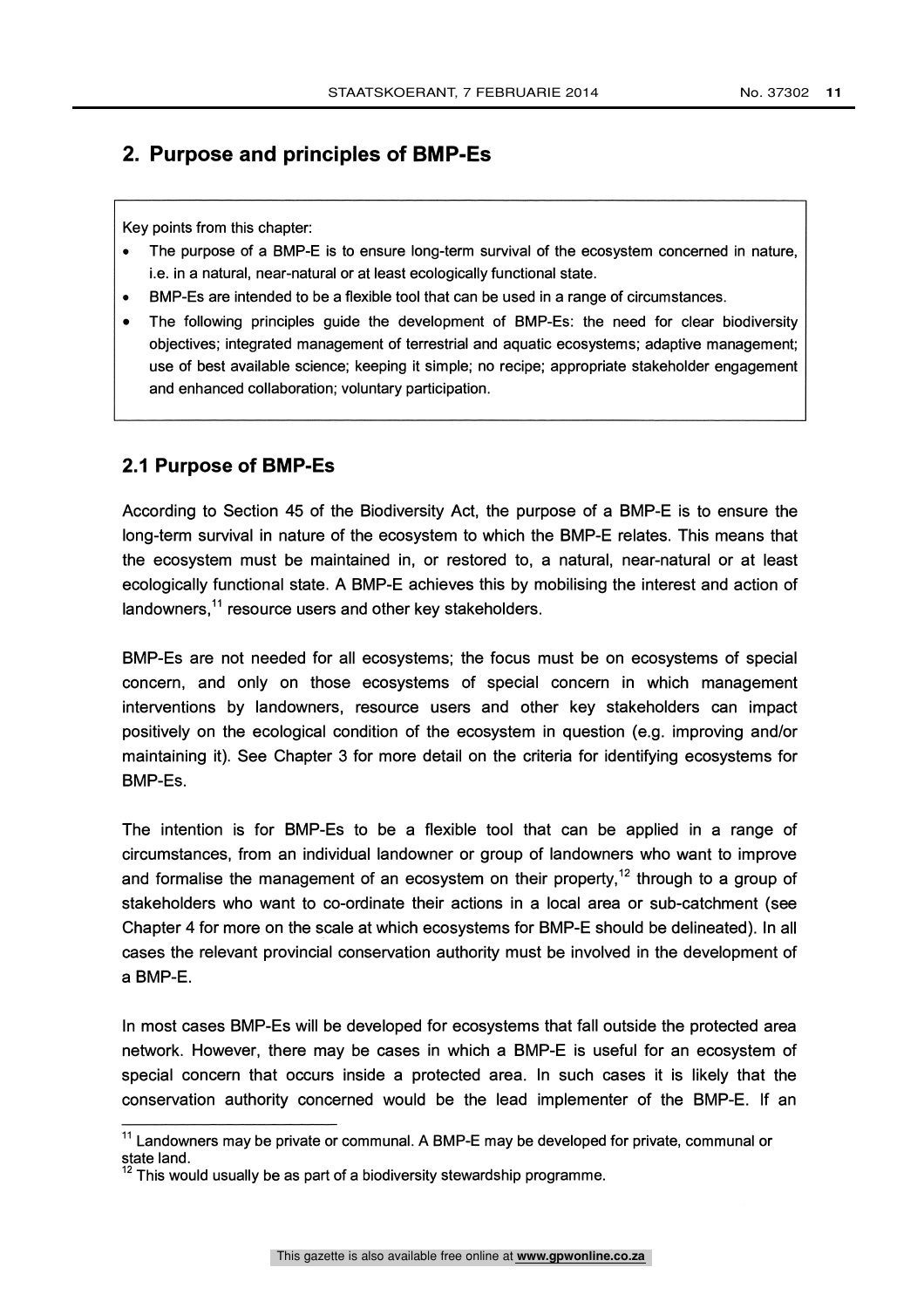ecosystem for which a BMP-E is developed falls within a protected area, the relationship of the BMP-E to the relevant protected area management plan must be made clear in the BMP-E.

The purpose of BMP-Es is not to exclude people from access to land and resources or to prevent sustainable use of biodiversity and natural resources. However, there may be cases in which restricting access to certain areas or restricting harvesting is required. In such cases this would be implemented as part of an agreed management plan with support from relevant stakeholders.

#### 2.2 Principles for BMP-Es

The following principles should guide the development of BMP-Es:

#### Clear biodiversity objectives

The purpose of a BMP-E is management for long-term survival of the ecosystem concerned in nature. In most cases this requires managing and maintaining the ecosystem in a natural, near-natural or at least ecologically functional state. In some cases it may also involve restoring or rehabilitating the ecosystem to such a state. A BMP-E must have one or more clear, long-term biodiversity objectives that support the achievement of this purpose. A biodiversity objective may include contributing to the restoration, management or maintenance of ecological infrastructure (i.e. intact ecosystems that deliver valuable services to people).

#### Integrated management of terrestrial and aquatic ecosystems

BMP-Es should address both terrestrial and aquatic aspects related to the management of the ecosystems concerned, i.e. they should preferably not have a narrow focus on only the terrestrial or only the aquatic. For example, the primary focus of a BMP-E may be a terrestrial ecosystem, but the objectives and management actions should take into account the links between that ecosystem and relevant river, wetland, estuarine and marine ecosystems. Similarly, if the primary focus of a BMP-E is an aquatic ecosystem such as a river or wetland, the BMP-E will need to take land-based influences and processes in the relevant catchment into account.

#### Adaptive management

Ecosystems are complex and it is not always possible to predict how they will respond to management interventions. BMP-Es should set clear goals and objectives and allow for regular review of the effectiveness of management actions so that these can be adapted as appropriate.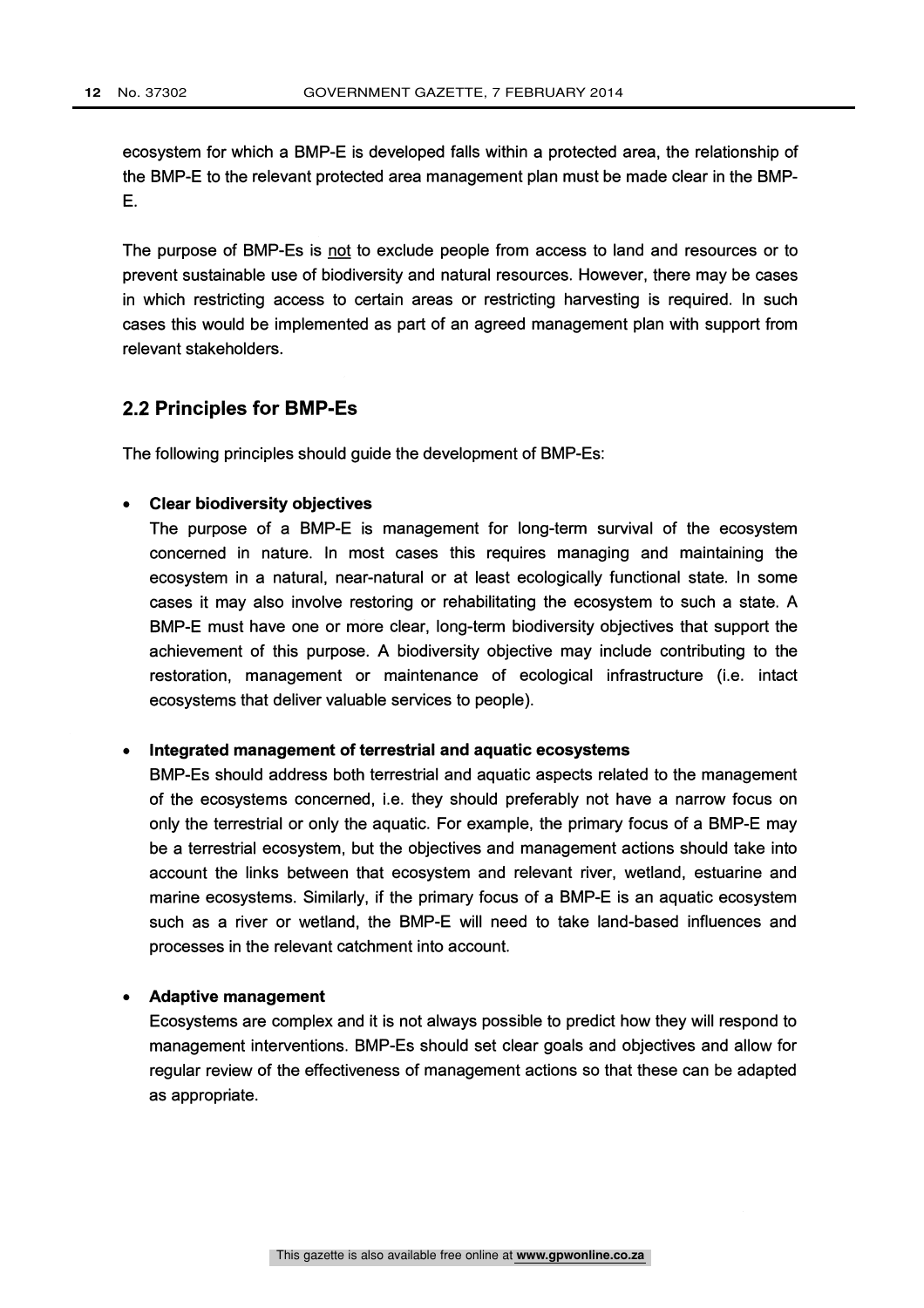#### Use of best available science

A BMP-E should be based on the best available science. This is particularly relevant to: the identification of ecosystems that need BMP-Es (see Chapter 3); the management objectives and action plan identified (which should be based on sound science and should respond to the biodiversity objective(s) of the BMP-E  $-$  see Chapter 6); and the process of developing a BMP-E (which should involve scientists with on the ground knowledge of the ecosystem - see Chapter7). Best available science should be taken to include all relevant available resources, such as guidelines, handbooks and implementation manuals, provided these are credible and appropriate.

#### Keep it simple

A BMP-E is intended to be a simple management tool that can be easily understood and used by the implementer(s) and that is cost effective. Those developing a BMP-E should avoid making it highly complicated.

#### No recipe

Every BMP-E will be different. While it is possible to provide guidelines relating to the content and process of developing a BMP-E, there is no standard recipe that can be applied to the management objectives and action plan needed. For this reason it is vital to involve ecologists who know the ecosystem concerned in the development of a BMP-E.

#### Stakeholder engagement and enhanced collaboration

Involvement of relevant stakeholders is fundamental to the process of developing and implementing a BMP-E. A central objective of many BMP-Es is likely to be enhanced collaboration among relevant stakeholders, which should be reflected both in the process of developing the BMP-E and in its content.<sup>13</sup>

#### Voluntary participation

A BMP-E is a voluntary undertaking, based on the voluntary participation of relevant stakeholders. There is no obligation to develop a BMP-E for any ecosystem.

 $13$  In the case of a single-landowner BMP-E, the stakeholders may be limited to the landowner and the relevant conservation authority.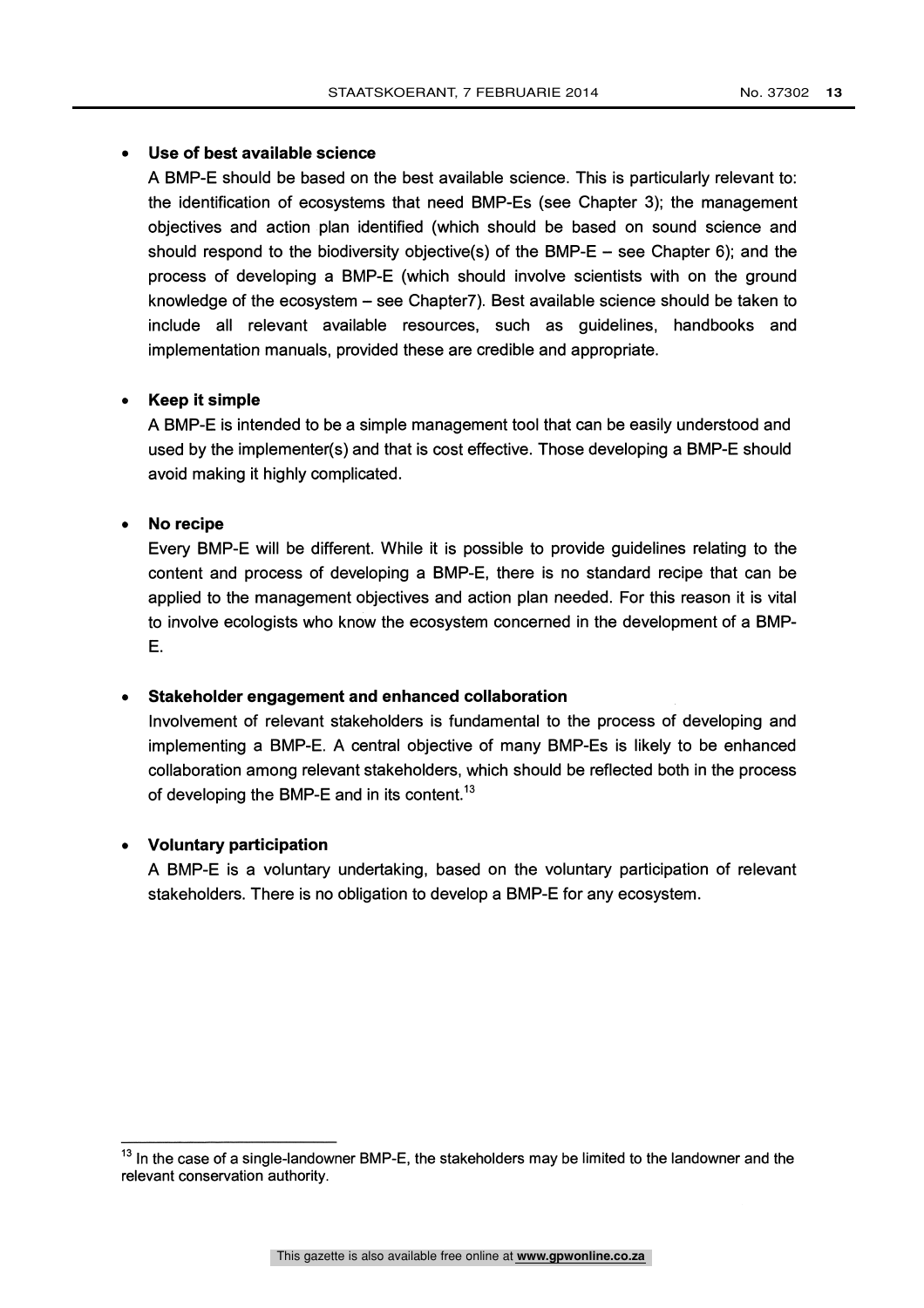### 3. What criteria should guide the selection of ecosystems for BMP-E?

Key points from this chapter:

- Two filters are used to select ecosystems for BMP-Es, both of which must be applied:
	- Ecosystems of special concern (which include listed ecosystems and other ecosystems of special concern such as Critical Biodiversity Areas and Freshwater Ecosystem Priority Areas),
	- o Ecosystems for which management interventions (often collaborative) can impact positively on their ecological condition and for which a BMP-E is thus likely to be suitable and effective.

According to Section 43 of the Biodiversity Act, a BMP-E may be developed for:

- an ecosystem which has been listed in terms of Section 52 of the Act, or
- an ecosystem which has not been listed "but which does warrant special conservation attention".

Each of these categories is discussed below.

#### 3.1 Listed ecosystems

Section 52 of the Biodiversity Act provides for the listing of threatened or protected ecosystems. Threatened ecosystems can be listed as critically endangered (CR), endangered (EN) or vulnerable (VU). The first list of threatened terrestrial ecosystems was published in the Government Gazette by the Minister in December 2011.<sup>14</sup> Threatened river, wetland, estuarine and marine ecosystems have not yet been listed, and no protected ecosystems have yet been listed. In cases where no list has yet been published by the Minister, the ecosystem threat status assessment in the National Biodiversity Assessment  $(NBA)$  (NBA 2011<sup>15</sup> or subsequent revisions) can be used to identify threatened ecosystems. The list of threatened terrestrial ecosystems and the NBA are available on SANBI's Biodiversity Advisor website at http://biodiversityadvisor.sanbi.orq.

A BMP-E can be developed for a listed ecosystem or for a portion of a listed ecosystem (see Chapter 4 for more on the delineation of ecosystems for BMP-Es).

<sup>&</sup>lt;sup>14</sup> Department of Environmental Affairs. 2011. National Environmental Management: Biodiversity Act, 2004: National list of ecosystems that are threatened and in need of protection. Government Gazette Number 34809, Notice 1002, 9 December 2011.

<sup>&</sup>lt;sup>15</sup> Driver et al. 2012. National Biodiversity Assessment 2011: An assessment of South Africa's biodiversity and ecosystems. Synthesis Report. SANBI and DEA, Pretoria.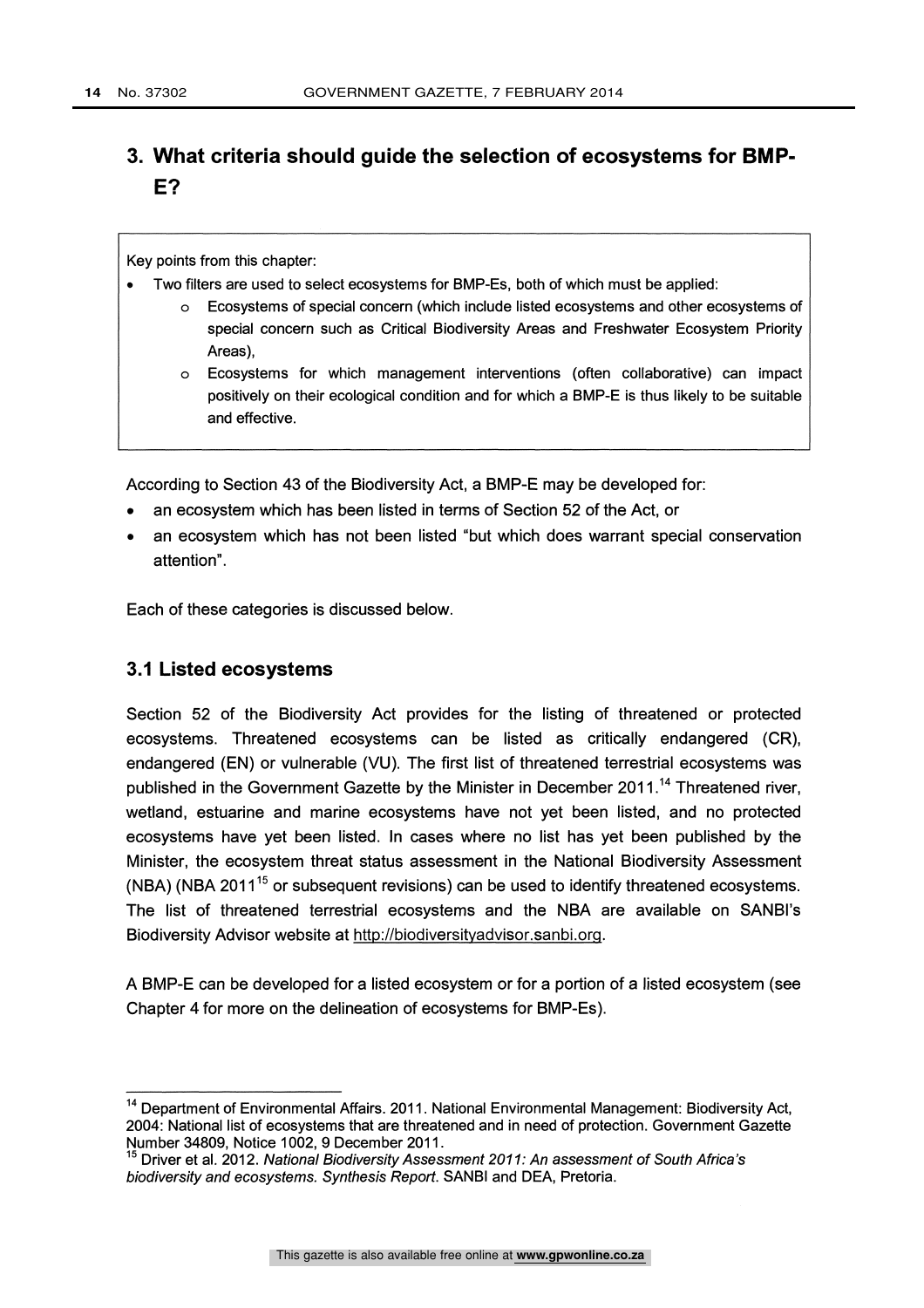#### 3.2 Other ecosystems of special concern

In addition to listed ecosystems, there are several other sets of ecosystems that warrant special conservation attention. These include:

- Threatened ecosystems identified in the NBA, as discussed in Section 3.1 above,
- Ecosystems identified as Critical Biodiversity Areas (CBAs) or Ecological Support Areas (ESAs) in a bioregional plan, biodiversity sector plan or provincial spatial biodiversity plan, <sup>16</sup>
- Ecosystems identified as Freshwater Ecosystem Priority Areas (FEPAs) by the National Freshwater Ecosystem Priority Areas project (NFEPA),<sup>17</sup>
- Ecosystems identified as high water yield areas or groundwater recharge areas, for example by NFEPA or subsequent analyses,
- Ecosystems identified as fish sanctuaries<sup>18</sup> or free-flowing rivers by NFEPA,
- Ecosystems that form part of the focus areas for protected area expansion identified in the National Protected Area Expansion Strategy (NPAES 2008<sup>19</sup> or subsequent revisions) or that have been identified as priorities in a provincial protected area expansion strategy,
- Ecosystems in buffers or corridors linked to protected areas,
- Ecosystems that play an important role as ecological infrastructure, supporting the provision of ecosystem services,
- Ecosystems likely to be important for ecosystem-based adaptation to climate change.

In these norms and standards the term "ecosystems of special concern" is used to refer to ecosystems listed in terms of the Biodiversity Act plus ecosystems in the bulleted list above.

A BMP-E can be developed for an ecosystem of special concern or for a portion of an ecosystem of special concern (see Chapter 4 for more on the delineation of ecosystems for BMP-Es).

Ecosystems of special concern provide the first filter for identifying ecosystems that may require a BMP-E. However, not all ecosystems of special concern require a BMP-E or are suitable for a BMP-E. An additional second filter must thus be applied to determine if a

<sup>&</sup>lt;sup>16</sup> Some older provincial spatial biodiversity plans use terminology other than CBAs and ESAs for the priority areas identified. These priority areas should also be considered ecosystems of special concern.

 $^{\prime\prime}$  Nel et al, 2011. *Atlas of Freshwater Ecosystem Priority Areas in South Africa.* WRC Report No. TT 500/11. Water Research Commission, Pretoria.

 $18$  Fish sanctuaries are sub-quaternary catchments that are important for protecting threatened indigenous freshwater fish species. For some fish sanctuaries, a BMP-S might be more appropriate than a BMP-E. This should be assessed on a case by case basis.

<sup>&</sup>lt;sup>19</sup> Government of South Africa. 2010. National Protected Area Expansion Strategy 2008: Priorities for expanding the protected area network for ecological sustainability and climate change adaptation. Government of South Africa, Pretoria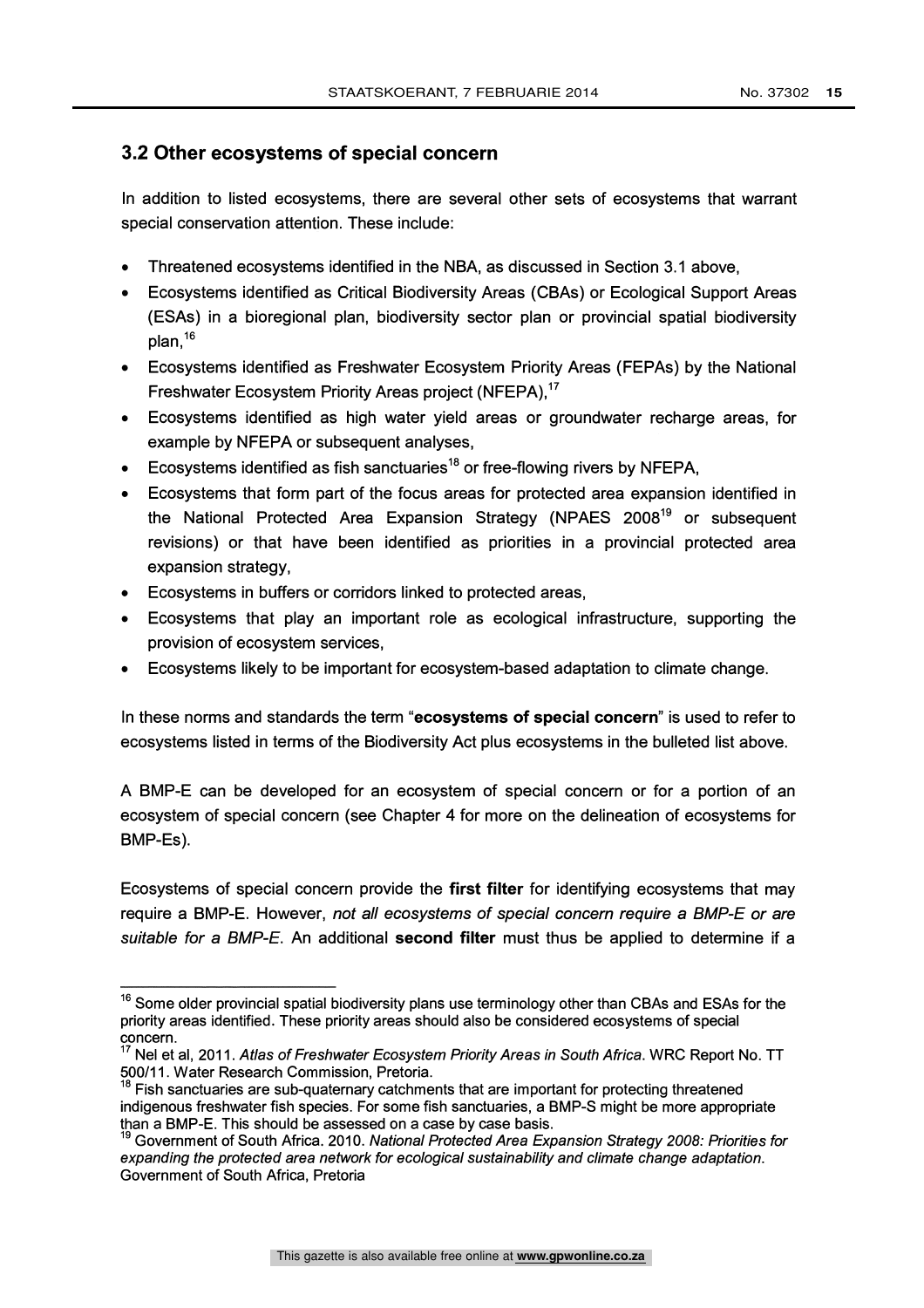BMP-E is likely to be suitable for a particular ecosystem of special concern. A BMP-E is most likely to be suitable for those ecosystems of special concern for which:

- there is a realistic prospect of influencing the way that land, water or other natural resources are used or managed,
- actions that will enhance or maintain the ecological condition of the ecosystem are or could be within the sphere of control of those individuals and/or organisations who will be implementing the BMP-E,
- collaborative action or active co-ordination is required between stakeholders at the local scale to restore, manage or maintain ecological integrity (exceptions to this are BMP-Es that involve only a single landowner - such cases may not require collaborative action or co-ordination between multiple stakeholders).

See Chapter 7 for a checklist of questions that can be used to determine whether a BMP-E is feasible and appropriate for a particular ecosystem.

### 3.3 Should a BMP-E be developed for a severely degraded ecosystem?

In general it is more cost effective to manage and maintain ecosystems that are still in good ecological condition (natural or near-natural) than to rehabilitate or restore ecosystems that are in fair or poor ecological condition (moderately or severely degraded). Many BMP-Es are thus likely to focus on managing and maintaining ecosystems in good ecological condition. However, there are cases in which rehabilitation or restoration of a degraded ecosystem is appropriate and necessary, and a BMP-E may be a useful tool in such cases.

Rehabilitation or restoration may be warranted in the following cases:

- If the ecosystem plays or could play an important role as ecological infrastructure, i.e.  $\bullet$ producing or delivering valuable ecosystem services to people,
- If the ecosystem plays or could play an important role in ecosystem-based adaptation to climate change,
- If the ecosystem is critically endangered and its biodiversity target can no longer be  $met<sup>20</sup>$  (with the proviso that even in such cases it is usually more strategic and cost effective to secure remaining examples or portions of the ecosystem that are in good ecological condition than to restore those that are in poor ecological condition).

Rehabilitating or restoring a moderately degraded ecosystem (i.e. an ecosystem in fair ecological condition) is in general easier than if the ecosystem is severely degraded (i.e. in poor ecological condition), and a BMP-E is thus more likely to be feasible and appropriate in

 $20$  The biodiversity target is the minimum proportion of an ecosystem type that must be in good ecological condition in order to represent the majority of species associated with that ecosystem type. It is usually approximately 20% of the original (pre-development) extent of the ecosystem type. See the NBA 2011 for further explanation.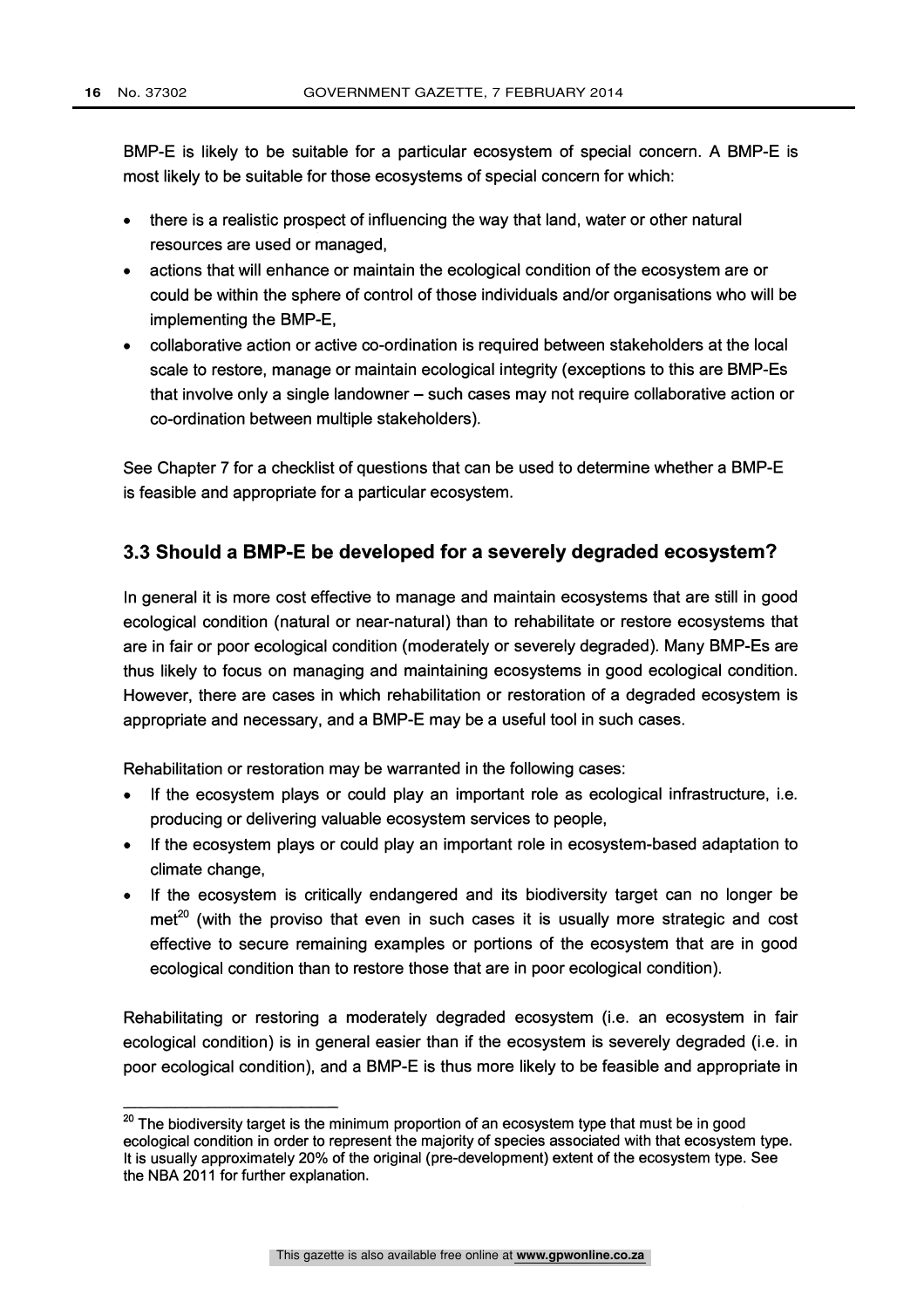a moderately degraded ecosystem than a severely degraded ecosystem. However, this does not rule out the possibility of a BMP-E for a severely degraded ecosystem. A freshwater ecosystem is considered severely degraded if its present ecological state (PES) category falls below a  $C^{21}$  A terrestrial ecosystem is considered severely degraded if it would be unable to recover to a natural, near-natural or functional state following the removal of the cause of the degradation (e.g. invasive alien plants, over-grazing), even after long time periods. Natural habitat in a terrestrial ecosystem is considered irreversibly lost if it has been replaced with, for example, crops, forestry plantations, urban or industrial development, or mines.

Also see Chapter 4 on delineation of ecosystems for BMP-E.

<sup>&</sup>lt;sup>21</sup> The Department of Water Affairs has a system of present ecological state (PES) categories to describe the ecological condition of rivers, wetlands and estuaries. The categories are as follows: A: Unmodified, natural; B: Largely natural with few modifications. A small change in natural habitats and biota may have taken place but the ecosystem functions are essentially unchanged; C: Moderately modified. A loss and change of natural habitat and biota have occurred but the basic ecosystem functions are still predominantly unchanged; D: Largely modified. A large loss of natural habitat, biota and basic ecosystem functions have occurred; E: Seriously modified. The loss of natural habitat, biota and basic ecosystem functions are extensive; F: Critically modified. Modifications have reached a critical level and the system has been modified completely with an almost complete loss of natural habitat and biota. In the worst instances the basic ecosystem functions have been destroyed and the changes are irreversible. In these norms and standards, "good ecological condition" means the equivalent of an A or B PES category; "fair ecological condition" means the equivalent of a C; and "poor ecological condition" means the equivalent of a D, E or F.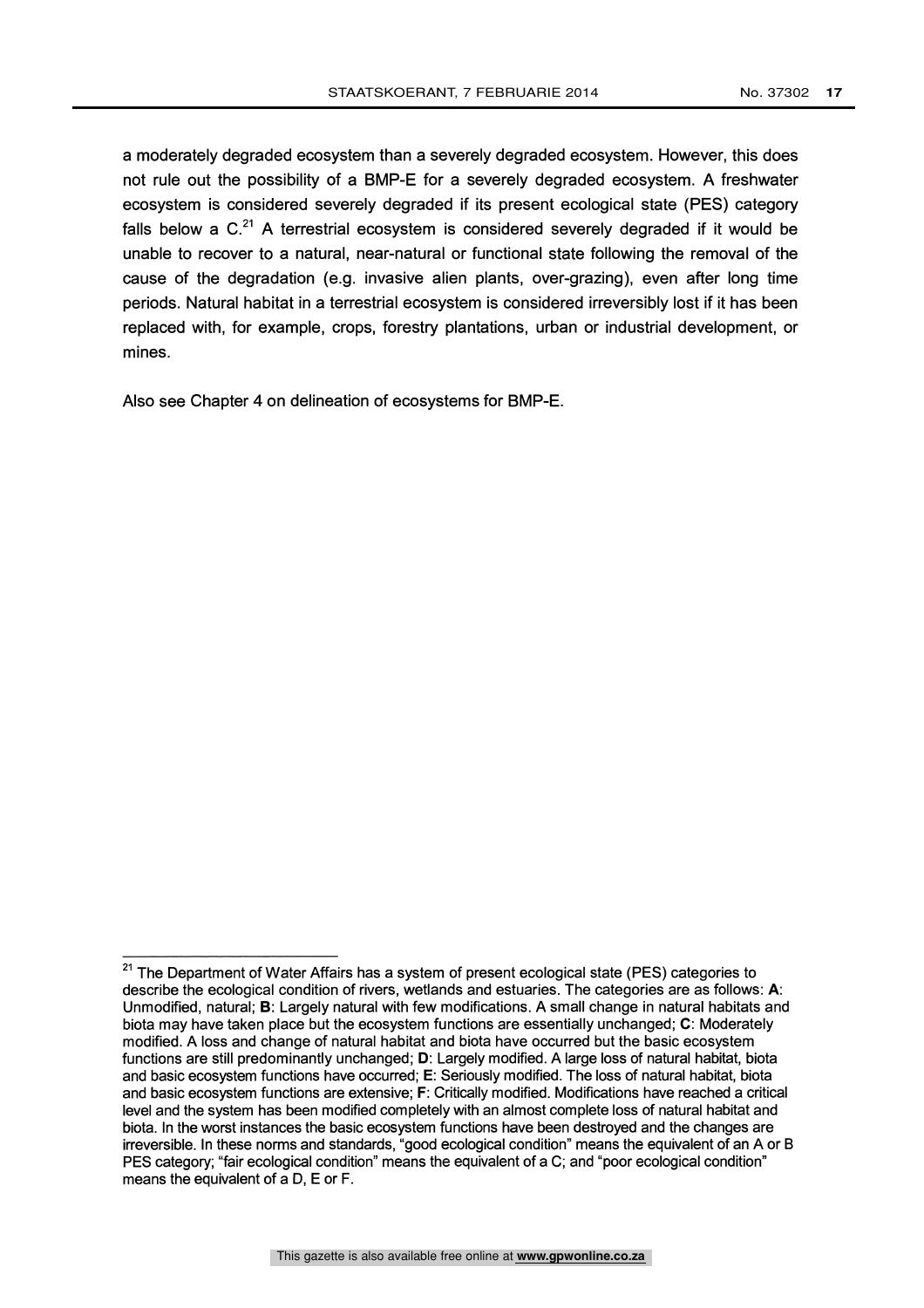### 4. How should ecosystems be delineated for BMP-E?

Key points from this chapter:

- Ecosystem boundaries are often inherently fuzzy, and there is no single correct delineation for most ecosystems.
- Delineation of an ecosystem for a BMP-E must take into account where the management actions for that ecosystem need to take place and the intended spatial extent of influence of these actions.
- Ecosystems for BMP-Es are likely to be delineated at the local scale rather than the landscape scale.

Section 1 of the Biodiversity Act defines an ecosystem as a dynamic complex of animal, plant and micro-organism communities and their non-living environment interacting as a functional unit. Ecosystems are seldom easy to delineate, as ecosystem boundaries are often inherently fuzzy, and ecosystems can be defined at almost any spatial scale from the small local scale (e.g. a forest patch, an individual wetland) to the large landscape scale (e.g. a primary catchment, the Savanna biome). There is no single correct delineation for most ecosystems. Nevertheless, for practical purposes, the development and implementation of a BMP-E requires that the ecosystem concerned be clearly delineated and mapped.

The delineation of an ecosystem for a BMP-E must take into account where the management actions for that ecosystem need to take place as well as the intended spatial extent of the influence of those actions.<sup>22</sup> For example, if the focus of the BMP-E is on a particular wetland, but management actions need to take place in a sub-catchment upstream of the wetland, then the ecosystem may be delineated to include both the wetland and the upstream sub-catchment. If the focus of the BMP-E is on a remaining cluster of natural fragments in a threatened vegetation type, the ecosystem may be delineated as the cluster of fragments and their immediate matrix rather than as the original extent of the whole vegetation type.

The delineation of an ecosystem for a BMP-E is likely to be at the local scale rather than the landscape scale, partly because of the requirement that the number of essential stakeholders whose actions need to be co-ordinated by the BMP-E must be manageable (see Chapter 7 discussion on feasibility check).

This gazette is also available free online at **www.gpwonline.co.za**

 $22$  In some cases management actions may need to take place further afield, outside the delineated ecosystem, for instance to influence fire regimes or to control pesticide spray.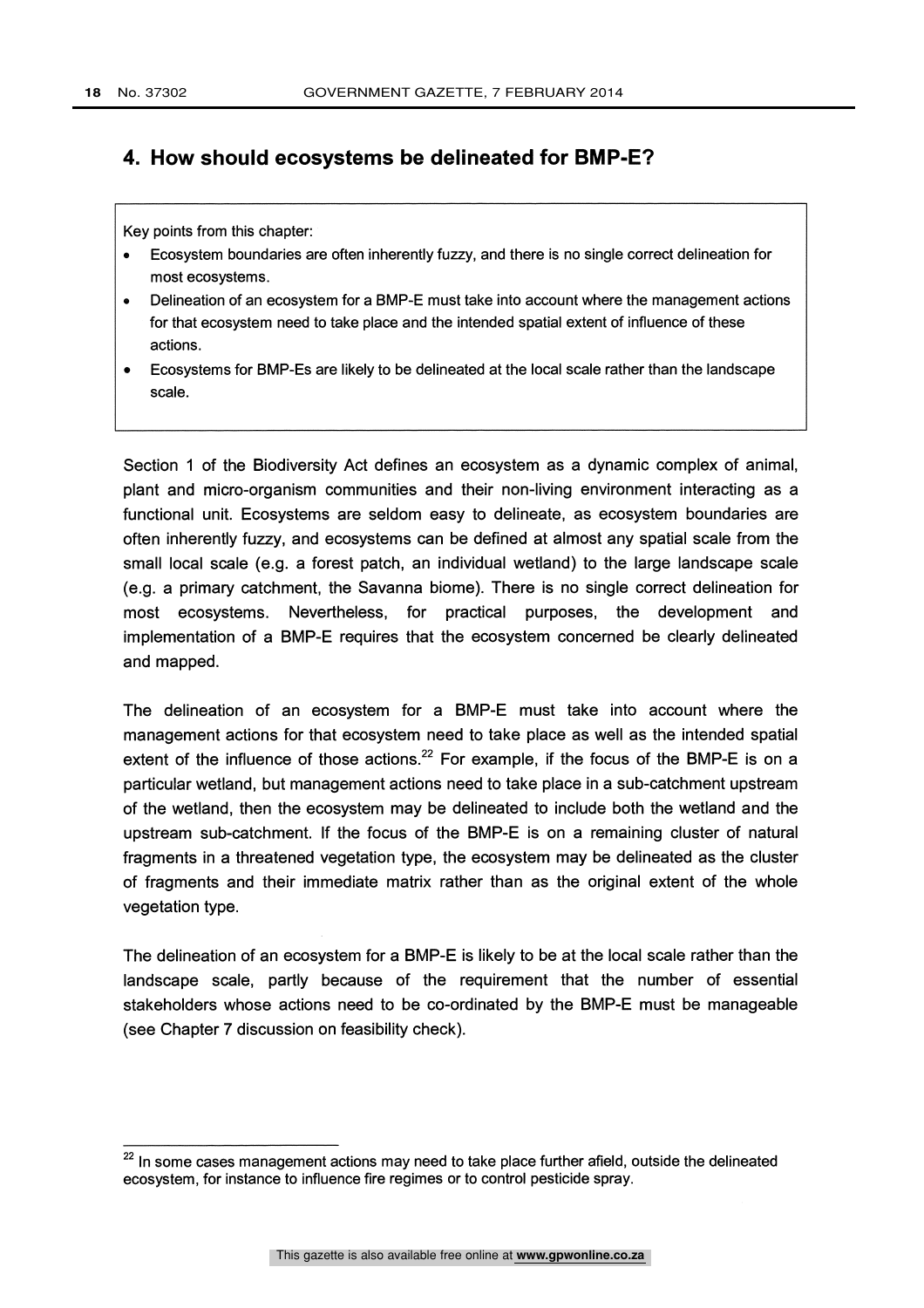An ecosystem for which a BMP-E is developed may be delineated as, for example:

- A single threatened ecosystem (usually with the focus on remaining intact areas or reaches within the ecosystem type concerned),
- A portion of a threatened ecosystem (usually an intact area or reach within the ecosystem type concerned),
- A group of threatened ecosystems (usually with the focus on remaining intact areas or reaches within the ecosystem types concerned),
- A single CBA, ESA or FEPA, fish sanctuary or free-flowing river,
- A group or cluster of CBAs, ESAs, FEPAs or fish sanctuaries,
- A feature within a CBA, ESA, FEPA or focus area for protected area expansion, such as a particular wetland, river reach, tributary, or patch of threatened vegetation,
- A high water yield area, consisting of one or more sub-quaternary catchments or portions of sub-quaternary catchments,
- A property, a group of properties or a portion of a property, especially in the case of a biodiversity stewardship BMP-E.

If the objective of the BMP-E is primarily to manage and maintain the ecosystem concerned in good ecological condition, rather than to restore or rehabilitate the ecosystem, the delineation of the ecosystem is likely to focus on remaining natural or near-natural areas or reaches. The delineation of the ecosystem may include degraded areas if the required management actions need to take place in degraded areas surrounding or adjacent to the remaining natural or near-natural part(s) of the ecosystem. Large areas which are severely degraded or where natural habitat has been irreversibly lost, and which are not the focus of management actions in the BMP-E, will generally be excluded from the delineation of the ecosystem.

If the objective of the BMP-E is primarily to rehabilitate or restore the ecosystem concerned, the delineation of the ecosystem is likely to focus on degraded areas and may include few or no natural or near-natural areas.

Also see discussion in Chapter 3, including definitions of severe degradation and irreversible loss.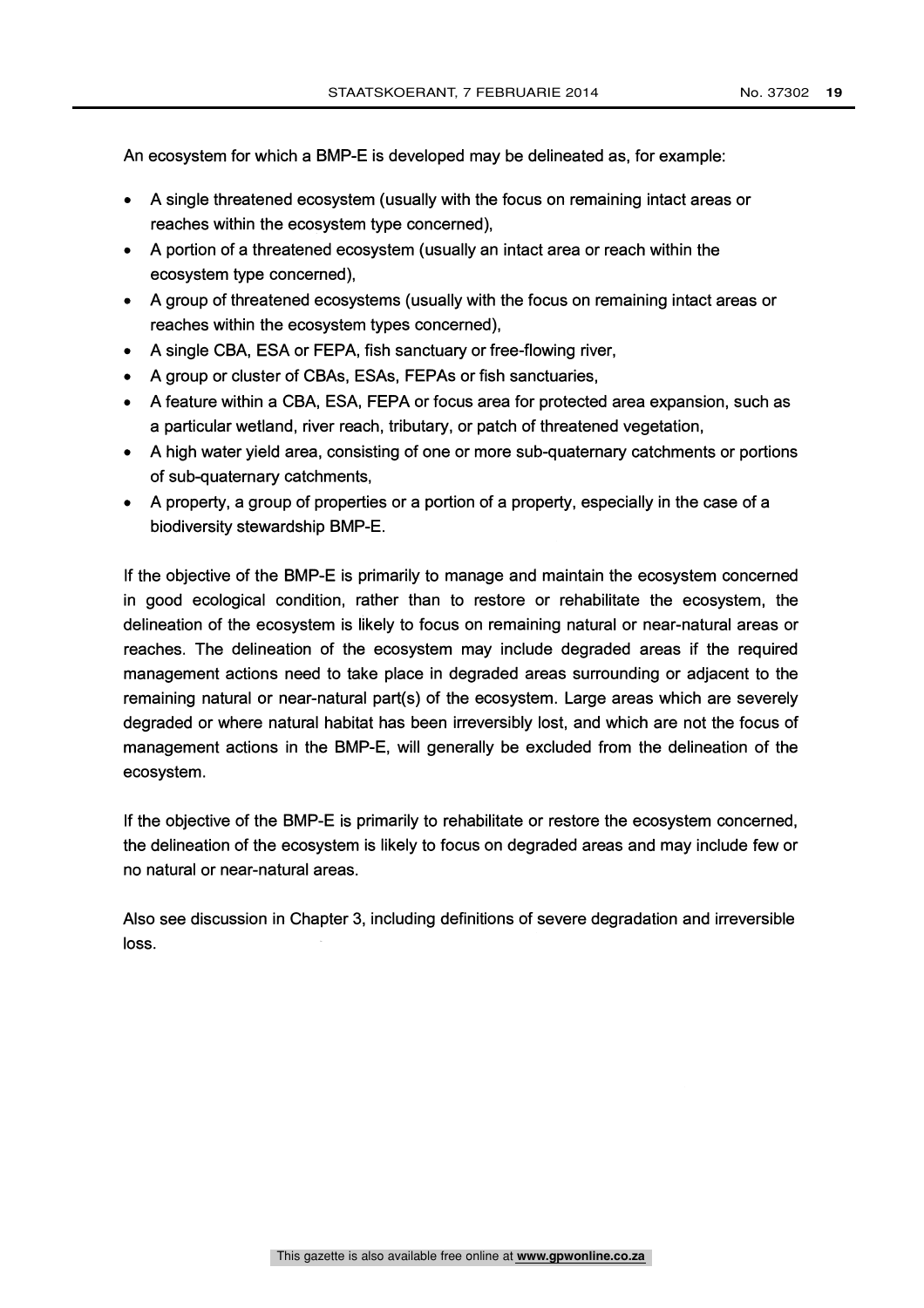### 5. Who should initiate, develop, implement and monitor a BMP-E?

Key points from this chapter:

- The initiator, developer and implementer of a BMP-E need not be the same person, group of people or organisation.
- The relevant provincial conservation authority must always be involved in the development of a BMP-E.
- A lead implementer of the BMP-E must be identified. This is the person, organisation or organ of state to whom the Minister will assign responsibility for implementing the BMP-E. The lead implementer need not have initiated or developed the BMP-E but must have been involved in the process.
- Monitoring of the BMP-E must be undertaken by an organisation or individual(s) agreed on by the parties involved in developing the BMP-E, for example a conservation authority, an NGO, landowners, land users or volunteers.

### 5.1 Who initiates and develops a BMP-E?

According to Section 43 of the Biodiversity Act, any person, organisation or organ of state desiring to contribute to biodiversity management may submit a draft BMP to the Minister.

Those most likely to initiate the development of a BMP-E are:

- Landowners (individual or groups; private, communal or state),
- Land users / communities,
- NGOs,
- Conservation authorities,
- Water user associations (irrigation boards),
- Interest groups (such as friends groups).

Other possible initiators of a BMP-E are:

- Other organs of state which manage or oversee land and water resources (e.g. municipalities, national departments),
- Catchment Management Agencies  $(CMAs)^{23}$  (although they are more likely to use tools linked to the National Water Act).

The relevant provincial conservation authority must always be involved in the process of developing a BMP-E, whether or not it initiates the BMP-E. In the case of a biodiversity stewardship BMP-E, the provincial conservation authority will in almost all cases play a

This gazette is also available free online at **www.gpwonline.co.za**

<sup>&</sup>lt;sup>23</sup> In Water Management Areas in which Catchment Management Agencies have not yet been established, regional offices of the Department of Water Affairs play a broadly equivalent role.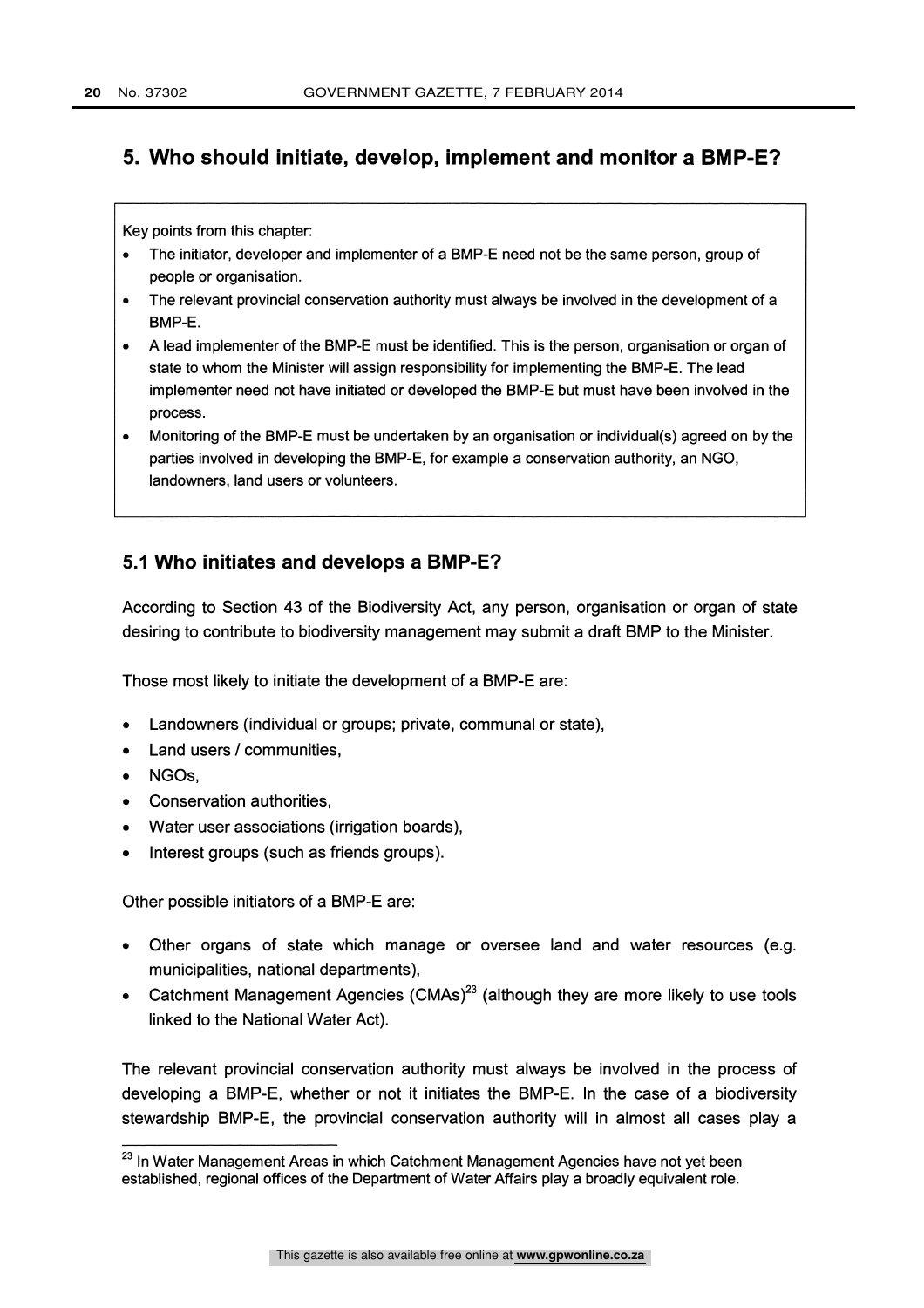central role in developing the BMP-E. In other cases the provincial conservation authority must at the very least be consulted throughout the process. In cases where a BMP-E straddles provincial boundaries, both or all relevant provincial conservation authorities must be involved.

The development of the BMP-E may be undertaken by the landowner(s), land users, NGO, conservation authority or other organ of state who initiated the BMP-E, or the initiator of the BMP-E may procure a specialist consultant or other organisation to develop the BMP-E. In such cases the initiator of the BMP-E must develop clear terms of reference for the development of the BMP-E, including the requirement to adhere to these norms and standards. The developer of a BMP-E need not be the implementer of the BMP-E; however, in such cases the developer and the implementer of the BMP-E must work in close collaboration during the development phase (see Chapter 7).

In the case of a BMP-E involving many stakeholders, the developer of the BMP-E must have good facilitation skills as well as an understanding of the ecosystem concerned.

#### 5.2 Who implements a BMP-E?

The implementers of a BMP-E must be set out in the BMP-E (see Chapter 6). If there is more than one implementer, a lead implementer must be identified. This is especially important as Section 43(2) of the Biodiversity Act requires that, before approving a draft BMP for publication, the Minister must identify a suitable person, organisation or organ of state which is willing to be responsible for the implementation of the BMP. In terms of Section 43(3) the Minister must also determine the manner of implementation of the BMP and assign responsibility for its implementation to the person, organisation or organ of state identified in terms of Section 43(2). In terms of Section 44, the Minister may enter into a BMA with this person, organisation or organ of state.

The implementers of a BMP-E are likely to be one or more of the following:

- Landowner(s),  $\bullet$
- Land users,
- Volunteers,
- NGOs (e.g. in a facilitating role),
- Conservation authorities (who could have a direct implementing role in some of the management interventions).

If the BMP-E is to be implemented by only one individual or one organisation then that individual, group or organisation is automatically considered the lead implementer. If more than one organisation or a group of individuals is involved in implementing a BMP-E, the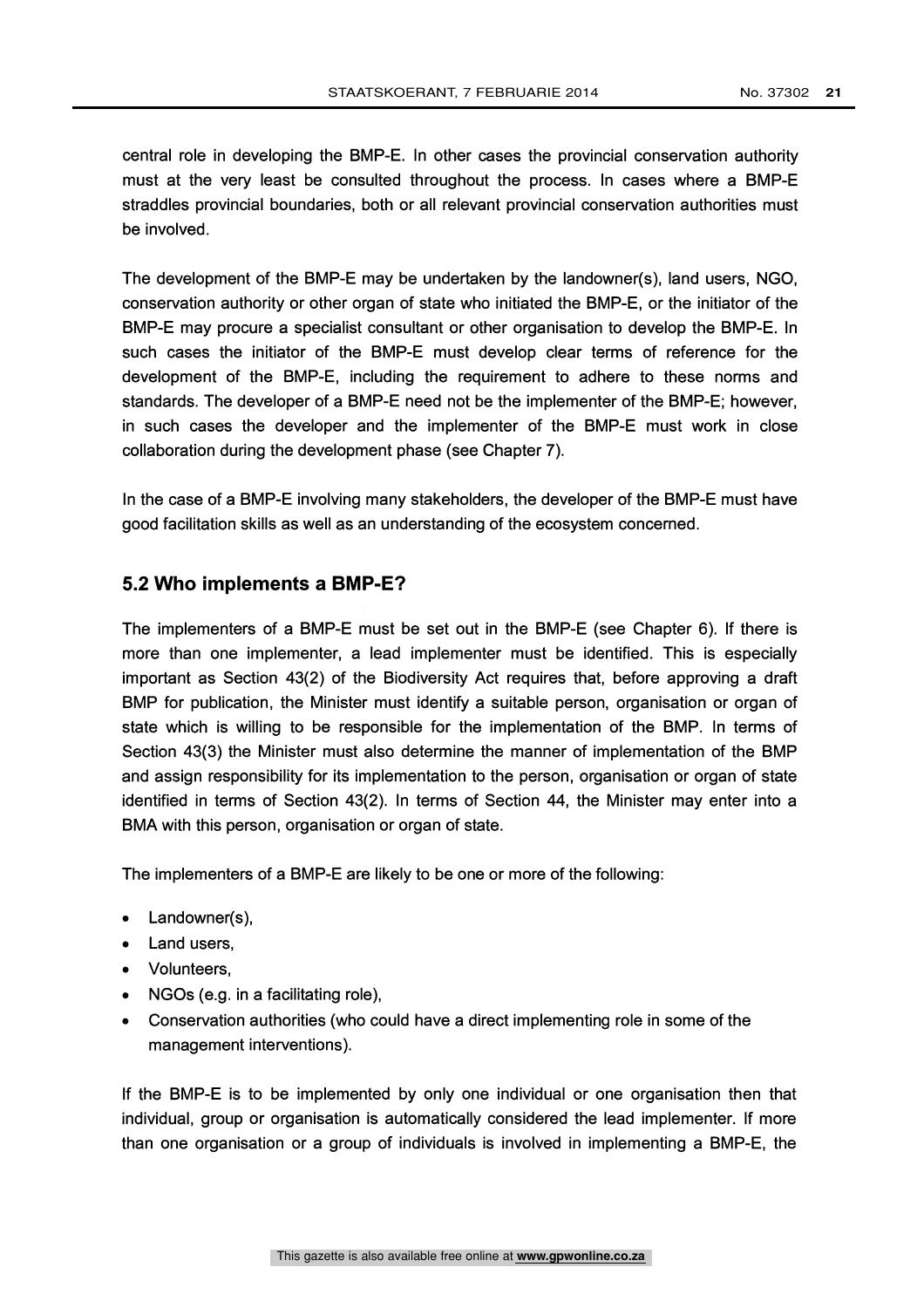BMP-E must specify which person or organisation is the lead implementer. If the BMP-E includes a BMA, the BMA is likely to be entered into with the lead implementer. $^{24}$ 

#### 5.3 Who monitors and evaluates the implementation of a BMP-E?

Monitoring of a BMP-E must provide the basis for evaluating whether the agreed management actions are being carried out and whether the management objectives are being achieved, and should provide the basis for evaluating whether the biodiversity objectives are being achieved (see further discussion in Chapter 6). As part of the process of developing a BMP-E, a monitoring agency must be identified. The monitoring agency for a BMP-E is likely to be one of the following:

- A conservation authority,
- An NGO,
- Landowners, land users or volunteers

The relevant provincial conservation authority may be well-placed to play the role of the monitoring agency. However, the monitoring agency could be anyone else agreed on by the parties involved in the development of the BMP-E, provided that the person or organisation identified agrees to take on the monitoring task. For freshwater ecosystems, the DWA and/or CMAs may have an important role to play. Note that SANBI's role does not include monitoring the implementation of individual BMP-Es.

The BMP-E must specify the agreement between the implementers and the monitoring agency on reporting requirements and periods. Monitoring must take place at least once a year, but may take place more frequently. A brief monitoring report must be drawn up at least annually, so that these reports can be made available to the Minister as part of the process of reviewing the BMP-E every five years as required in Section 46 of the Biodiversity Act.

 $24$  There may be circumstances in which the Minister enters into a BMA with someone other than the lead implementer, for example if more than one implementer has been identified in the BMP-E and the BMP-E includes more than one BMA.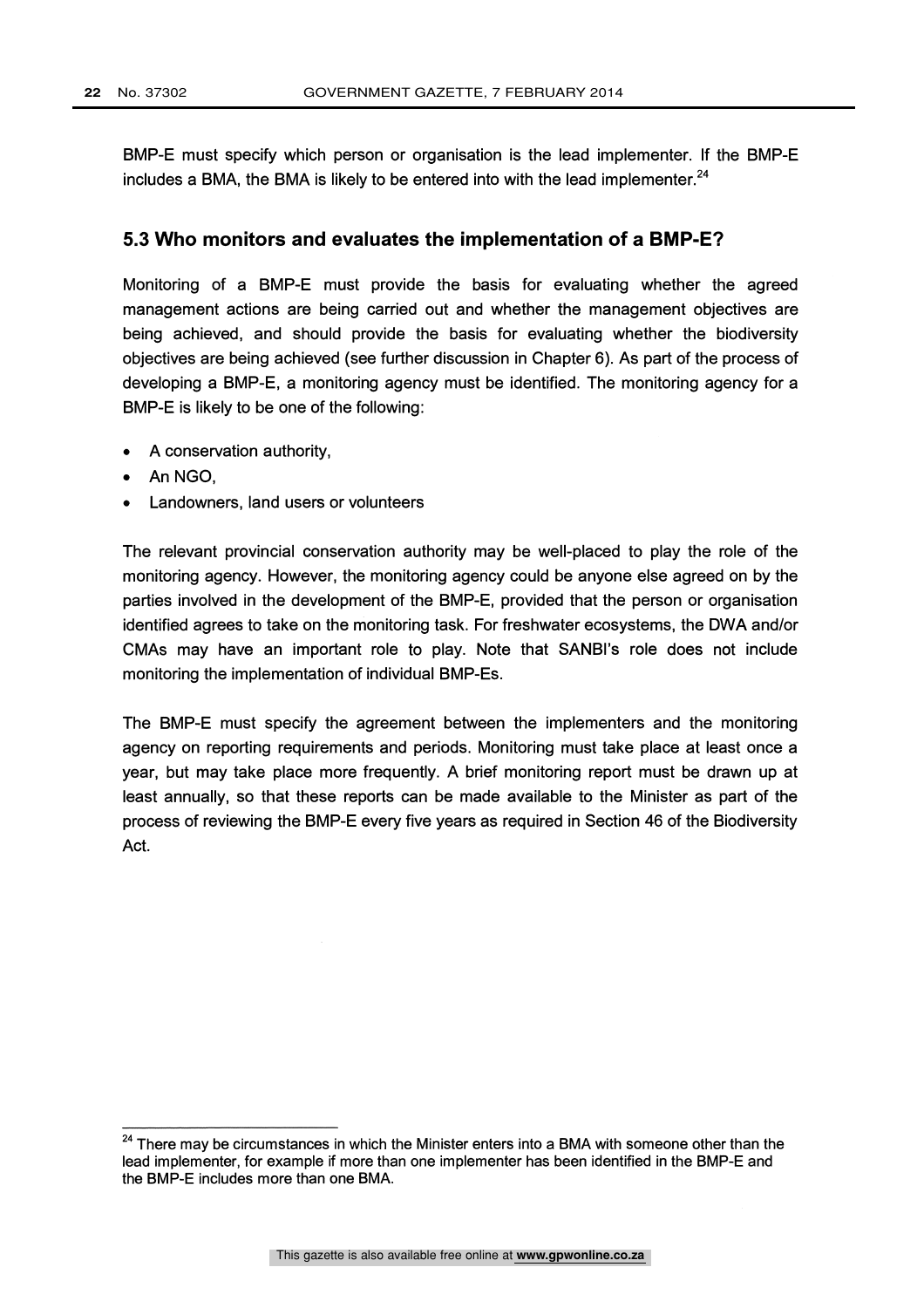### 6. What should the content of a BMP-E include?

Key points from this chapter:

- A BMP-E consists of three parts: a summary, the main body of the BMP-E, and additional working documents.
- The summary of the BMP-E is published by notice in the Gazette, and may include one or more BMAs published together with the BMP-E.
- The main body of the BMP-E is available electronically and must include the following sections:
	- A. Introduction, including the long-term biodiversity objective(s)
	- B. Management objectives and high-level action plan
	- C. Activities that should be avoided
	- D. Resources required, including a high-level budget as well as non-financial resources required
	- E. Monitoring arrangements
	- F. Useful contacts
	- G. BMP-E at a glance

Appendices

GIS file of the ecosystem, as delineated according to the guidelines in Chapter 4

Additional working documents available to the implementer(s) of the BMP-E must include a detailed annual operational plan and annual budget, and may include an information pack.

The content of a BMP-E consists of three parts:

- A summary that is published by notice in the Gazette,
- The main body of the BMP-E that is available electronically and is reviewed every five years,
- Additional working documents for implementers of the BMP-E which provide additional detail and are reviewed annually.

A BMP-E must be developed for a minimum time period of five years. A BMP-E may be developed for a five-year period only, or for an initial five-year period with the explicit intention to review and re-publish the BMP-E at the end of the first five years, or for a longer time period (e.g. ten or fifteen years) subject to review every five years.

#### 6.1 Summary of the BMP-E

The summary of the BMP-E that is published by notice in the Gazette must include:

- The long-term biodiversity objective of the BMP-E,
- A simple black and white map of the ecosystem,
- A short description of the ecosystem,
- The lead implementer and any other implementers of the BMP-E,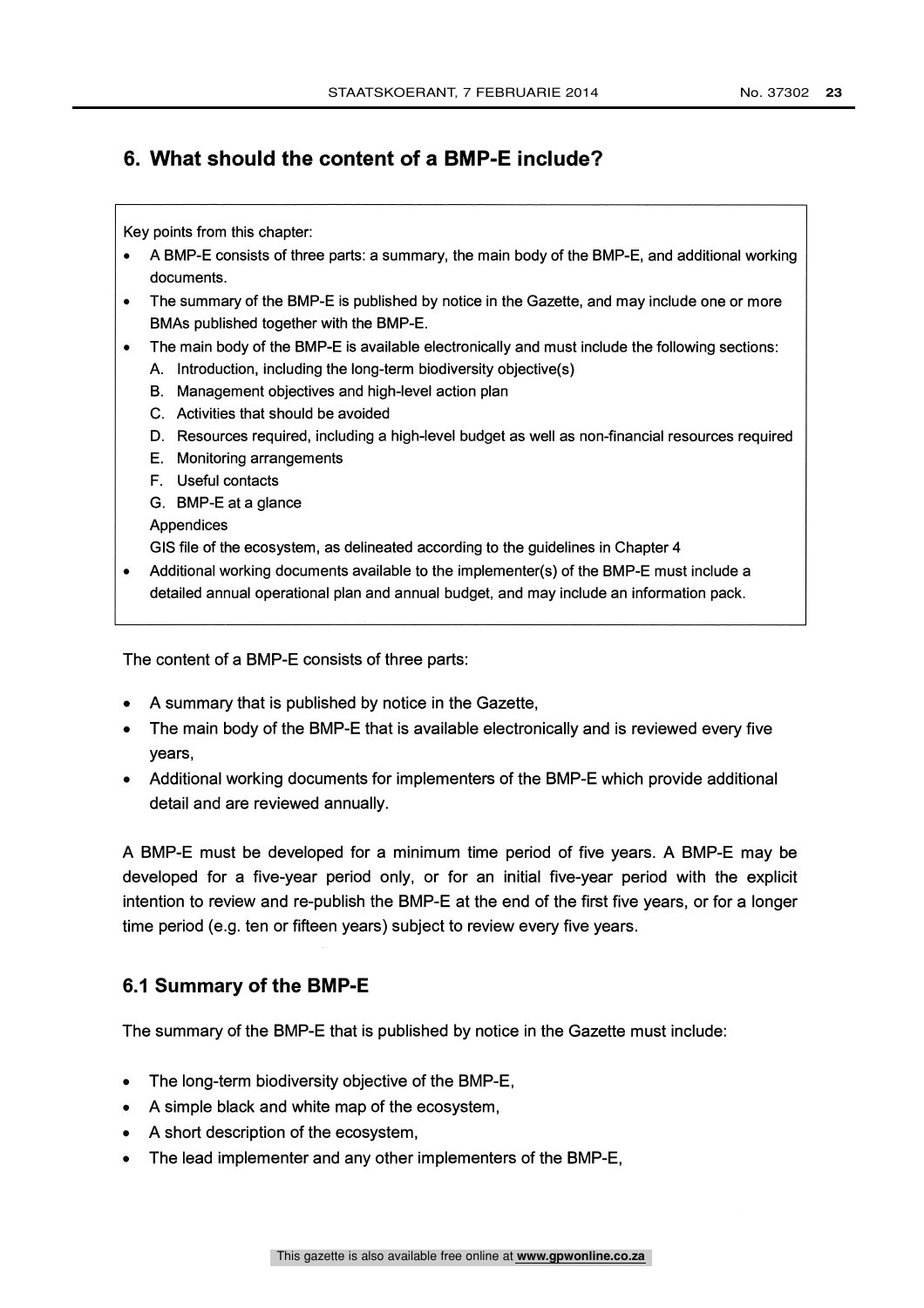- The "BMP at a glance" section from the main body of the BMP-E,
- A reference to where the main body of the BMP-E can be accessed electronically.

The summary may also include one or more BMAs, published together with the notice containing the BMP-E.

#### 6.2 Main body of the BMP-E

The main body of the BMP-E must include the sections outlined below. Only information that is likely to stay the same for five years, until the BMP-E is reviewed, should be included in the main body of the BMP-E. Information that may change from year to year or before the BMP-E is reviewed should be included in the additional working documents.

#### A. Introduction

- A map and description of the ecosystem.
- The biodiversity significance of the ecosystem<sup>25</sup>, including reference to relevant systematic biodiversity plans, biodiversity sector plans or bioregional plans.
- Why a BMP-E is warranted for this ecosystem (including a summary of threatening processes facing the ecosystem).
- The long-term biodiversity objective(s) of the BMP- $E^{26}$  If possible, indicators should be provided for these biodiversity objectives.<sup>27</sup>

#### B. Management objectives and high-level action plan

- Five-year management objectives. $^{28}$  These must relate to the long-term biodiversity objective(s), and must include indicators for assessing whether the management objectives are being met.
- Lead implementer, and other implementers if applicable. The lead implementer's relevant expertise should be briefly set out, so that the Minister is able to assess whether it is reasonable to assign responsibility for implementation of the plan to the lead implementer.
- Management actions required to meet five-year management objectives (these could include, for example, stocking rates, off-take rates, clearing of invasive species, fire

<sup>&</sup>lt;sup>25</sup> "Biodiversity significance" should be understood broadly, and may include the significance of the ecosystem from an ecological infrastructure, ecosystem services or ecosystem-based adaptation perspective.

 $^{\prime\text{o}}$  These could relate to biodiversity, ecological infrastructure, ecosystem services and/or ecosystembased adaptation to climate change.

 $27$  In some cases it may not be possible to develop indicators to monitor the achievement of the biodiversity objective(s) directly, or, if indicators can be developed the timeframes of the BMP-E may not be long enough to evaluate whether the long-term biodiversity objective(s) are being achieved. In such cases the indicators for the management objectives act as proxies for the long-term biodiversity objective.

 $^\mathrm{20}$  If the BMP-E timeframe is longer than five years (e.g. ten or fifteen years), management objectives must be given for the subsequent five-year periods as well, with the understanding that they will be reviewed after five years.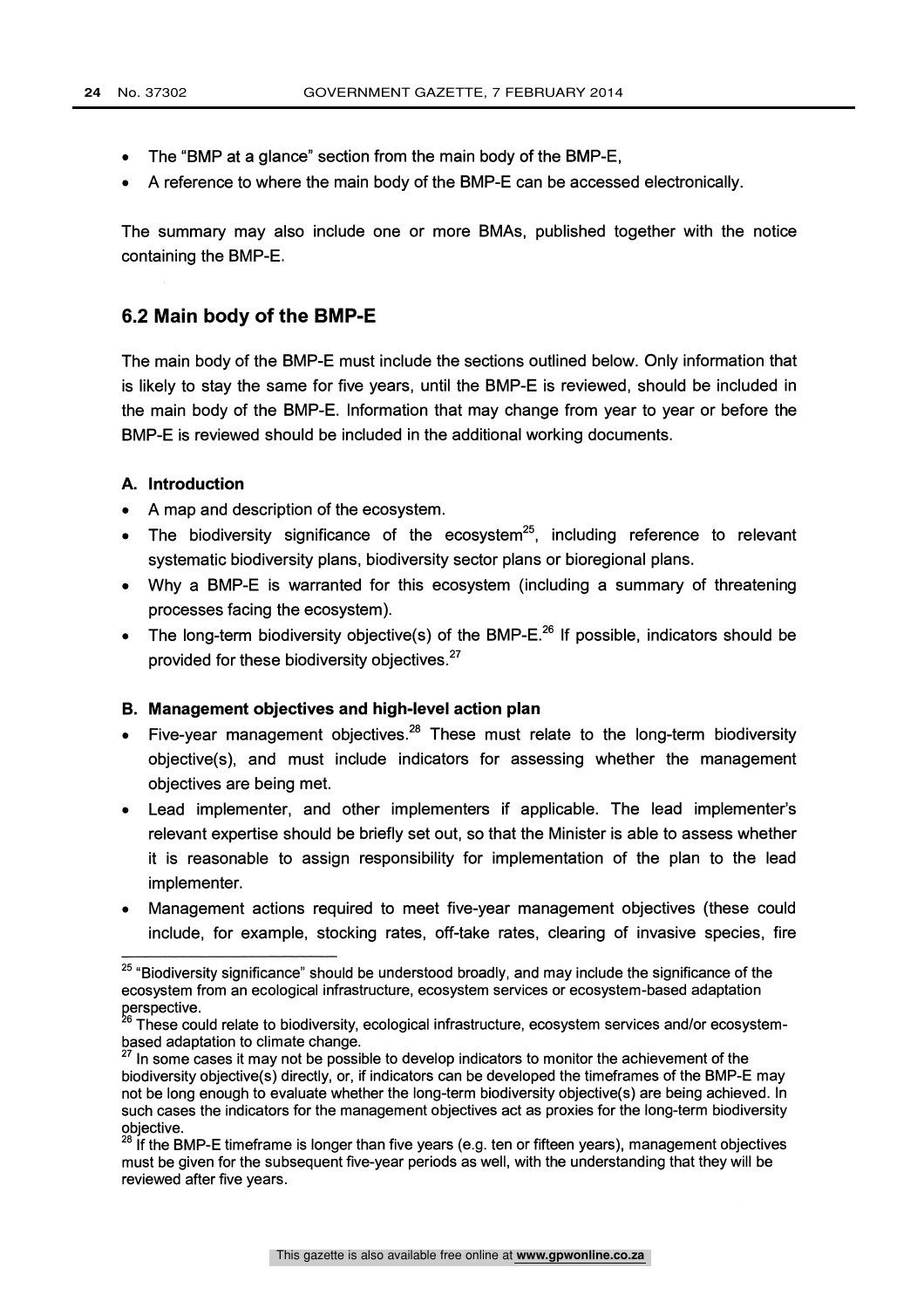regimes). The ecological rationale for the management actions must be provided, and each management action must have one or more indicators that can be used to assess whether it has been carried out.<sup>29</sup> The focus of the management actions may be on the intact areas of the ecosystem, and may include rehabilitating or restoring degraded areas, and influencing activities in degraded or non-natural areas in order to manage their impacts on the rest of the ecosystem, or a combination of these. Management actions should be high-level (unlikely to need revision for five years), with detailed yearby-year activities in a separate annual operational plan which is included in the additional working documents rather than in the main body of the BMP-E.

- Who is responsible for which management actions.
- Who is responsible for updating the annual operational plan.
- Summary of all the stakeholders directly involved or affected.

#### C. Activities that should be avoided

The BMP-E should set out activities (e.g. land and resource uses) which are not compatible with maintaining the ecosystem in a natural or near-natural state and meeting the long-term biodiversity objective(s) and which should be avoided by all stakeholders. These may apply only to part(s) of the ecosystem.

#### D. Resources required

- A high-level budget for implementation of the BMP-E, and an indication of funding sources. <sup>30</sup>
- Any essential non-financial resources that will be drawn on to implement the BMP-E, for example expertise or extension services located in provincial conservation authorities, CMAs or other organs of state.

#### E. Monitoring arrangements and responsibilities

Who is responsible for monitoring, with agreed reporting requirements and periods. It is suggested that a brief monitoring report be drawn up at least annually, so that these reports can be made available to the Minister as part of the five-year review process. There is no need to submit reports annually to the Minister.

#### F. Useful contacts

Contact details for the lead implementer, other implementers if applicable, the relevant provincial conservation authority, other key stakeholders, and other key resource people.

<sup>&</sup>lt;sup>29</sup> Indicators for the management actions need not address the ecosystem or its condition directly. They may simply be indicators of whether the agreed management actions have been undertaken by the responsible party.

 $30$  In some cases the implementation of a BMP-E may involve realignment of existing budgets and mobilisation of resources of private landowners or volunteers, and may thus not require large amounts of newly sourced funding.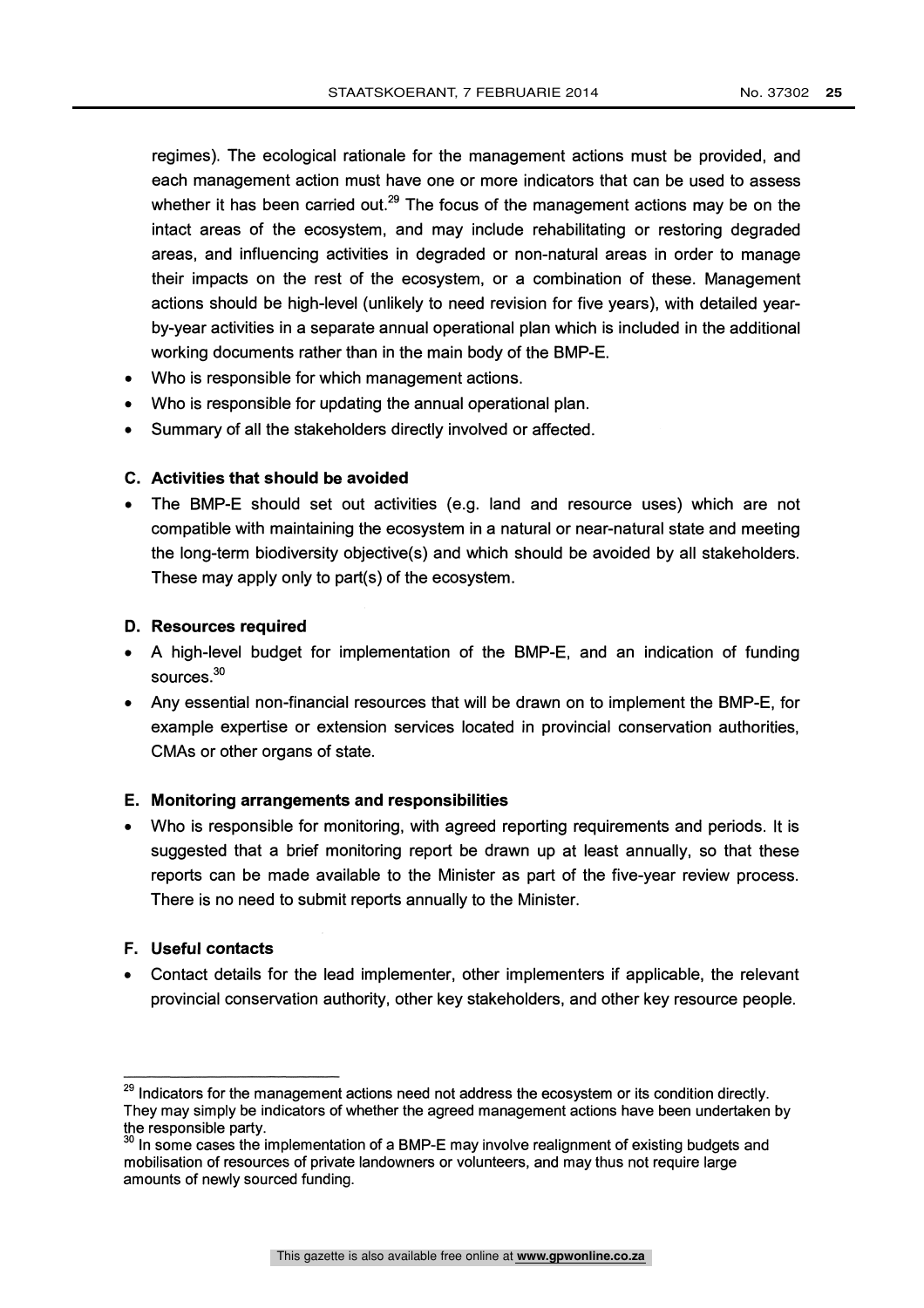#### G. BMP-E at a glance

- A brief overview, for example in a one-page table, of the high-level management actions with broad timeframes, implementers and indicators for each action.
- This section is useful for the Minister, who is obliged to "determine the manner of implementation of the plan" when the BMP-E is published, and must be included in the gazetted summary of the BMP-E.

#### Appendices

- Documentation on stakeholder engagement during the development of the BMP-E.
- An indication that the developers of the BMP-E have satisfied themselves that it is consistent with or takes into consideration other relevant plans as required in terms of Section 45(c) and (d) of the Biodiversity Act, with some explanation (this need not be indepth).
- A list of other legal requirements for the implementation of the BMP-E, if relevant (for example permits required in terms of provincial legislation, fire protection agencies, certificates of adequate enclosure, TOPS permits, National Water Act permitting requirements (e.g. for modification of beds and banks for rehabilitation).

GIS file with metadata giving the delineation of the ecosystem, compiled according to the data standards available on SANBI's Biodiversity GIS website (http://bgis.sanbi.orq).

#### 6.3 Additional working documents

The BMP-E must include additional working documents that can be reviewed and changed more frequently than every five years, and that need not be made available to anyone other than the implementer(s). These include:

- Annual operational plan (compulsory) with detailed management actions, timeframes, and those responsible. This must be revised annually by the lead implementer, with input from other essential stakeholders, taking into account the need for adaptive management.
- Annual budget (compulsory), giving more detail than the high-level budget in Section D of the main body of the BMP-E. This may be revised annually by the lead implementer if necessary.
- Information pack for implementers (optional), for example with additional information resources gathered during the development of the BMP-E or any other supporting documents that may be useful for the implementer(s).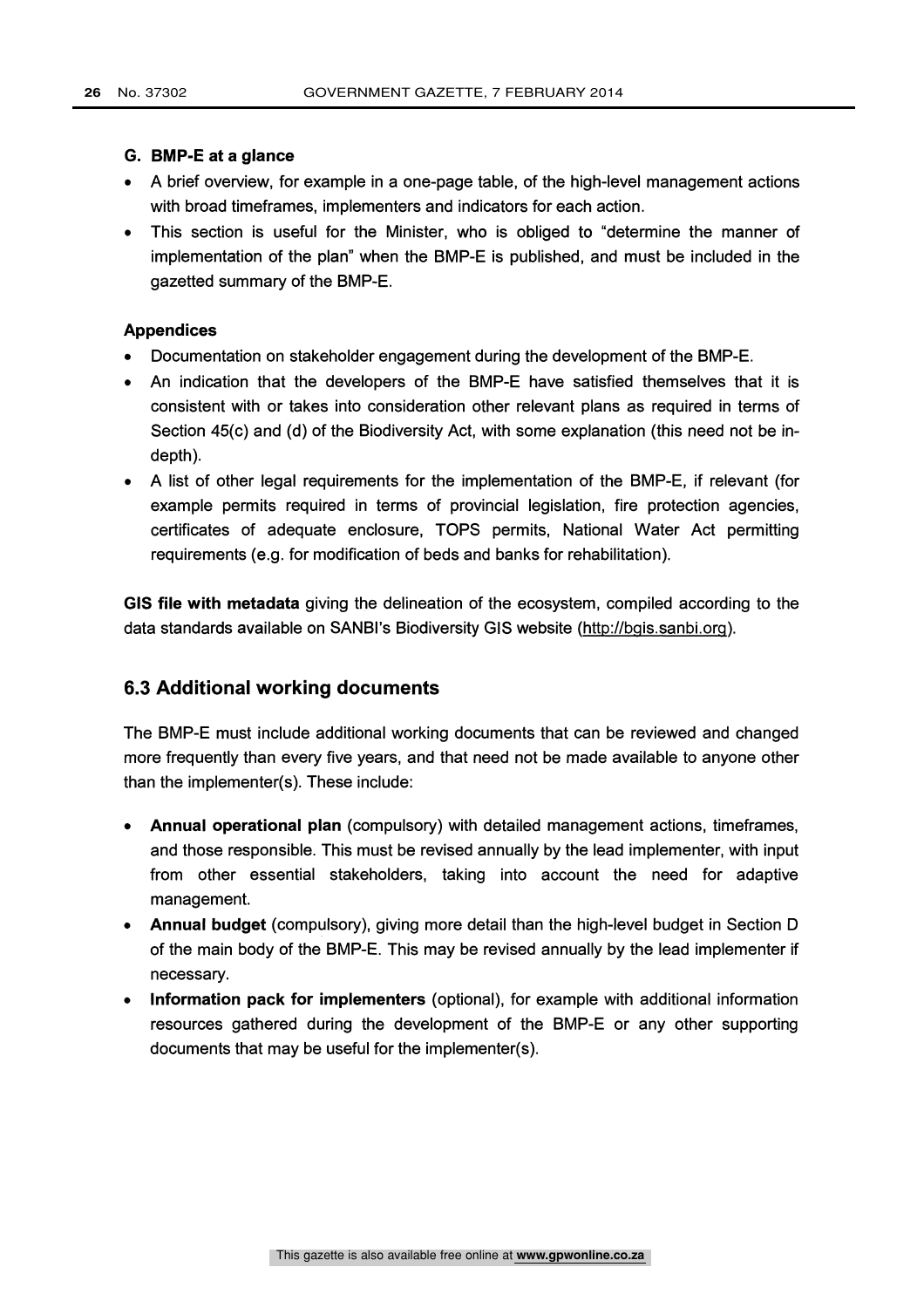### 7. What process must be followed in developing a BMP-E?

Key points in this chapter:

- The process of developing, publishing and implementing a BMP-E follows eight phases: feasibility check; preparation phase; development phase; review of the draft plan; submission to the Minister, approval and publication; implementation; monitoring and evaluation; five-year review.
- Three sets of stakeholders are relevant to the development of BMP-E: essential stakeholders, a broader set of stakeholders, and veto stakeholders. Depending on the number of stakeholders involved, some of the phases may be simple and quick.
- Steps in each phase are outlined. The feasibility check is of crucial importance and may reveal that a BMP-E is not an appropriate tool for the management of the ecosystem concerned.
- Some of the steps differ depending on whether the BMP-E is part of a biodiversity stewardship programme or not. For example, biodiversity stewardship BMP-Es must be reviewed by the relevant provincial conservation authority, whereas BMP-Es that are not part of biodiversity stewardship programmes must be reviewed by SANBI.

The process of developing and implementing a BMP-E is divided into the following phases, each of which is outlined below:

- Phase 1: Feasibility check
- Phase 2: Preparation phase
- Phase 3: Development phase
- Phase 4: Review of draft plan
- Phase 5: Submission to the Minister, approval and publication
- Phase 6: Implementation
- Phase 7: Monitoring and evaluation  $\bullet$
- Phase 8: Five-year review

Each of these phases is compulsory. The steps outlined within each phase are a guide, with room for flexibility where this does not compromise the purpose, principles or intent of BMP-Es.

There are three sets of stakeholders relevant to the development of a BMP-E:

- Essential stakeholders, i.e. stakeholders without whose participation the management objectives of the BMP-E cannot be achieved,
- A broader set of stakeholders who may have an interest in the BMP-E and may be able to contribute but whose participation is not essential for achieving the management objectives of the BMP-E,
- Veto stakeholders, i.e. stakeholders who have the power to disrupt or prevent the implementation of the BMP-E.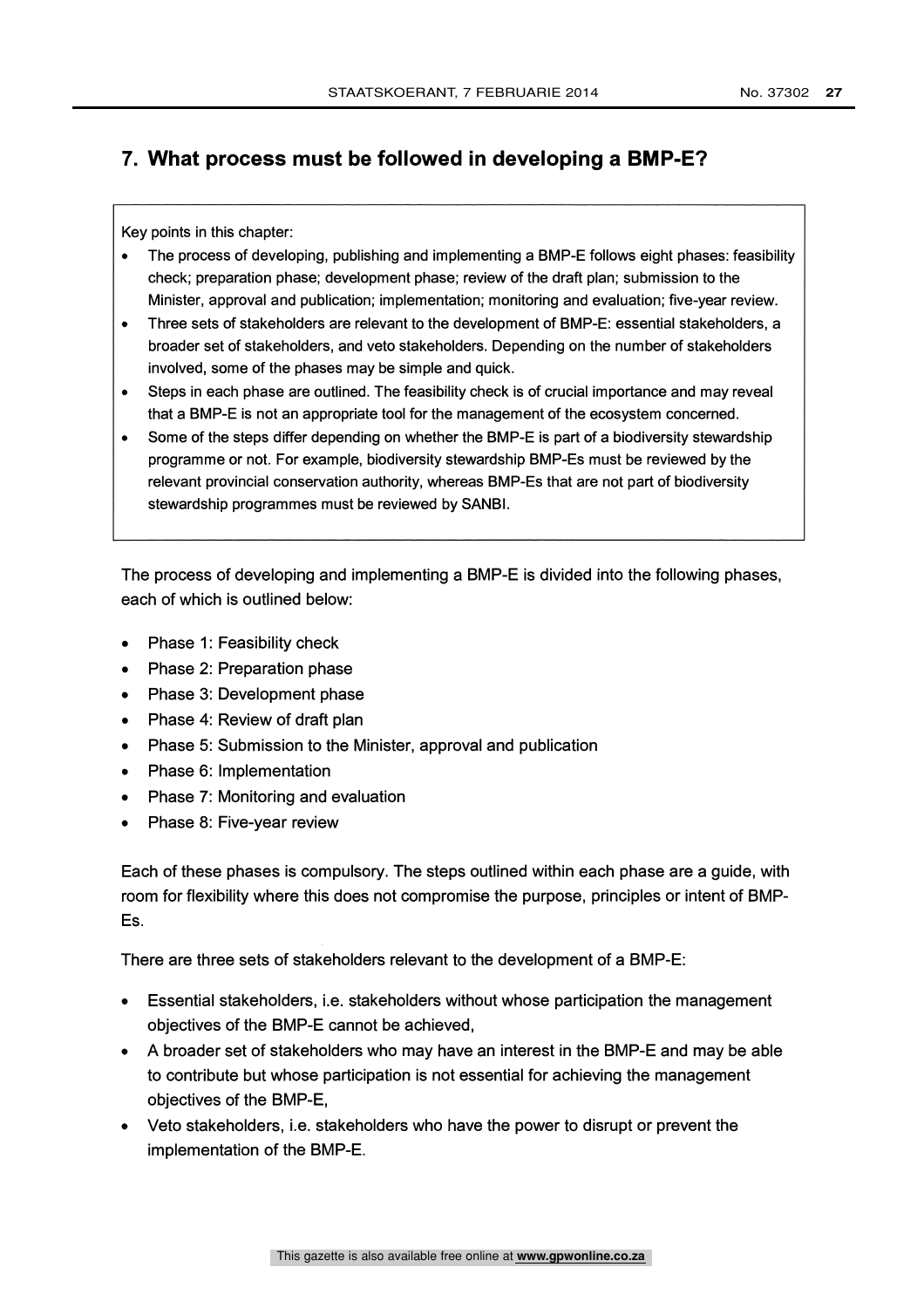Note: In the case of a BMP-E that involves only a single landowner, relevant stakeholders may be limited to just the landowner and the relevant provincial conservation authority.

#### Phase 1: Feasibility check

The purpose of this phase is to determine the feasibility and appropriateness of a BMP-E for the ecosystem concerned. Given that substantial resources are likely to be involved in the development of a BMP-E it is important not to go ahead if the feasibility check indicates that a BMP-E is not an appropriate tool, if it is not possible to identify a champion to lead the development of the BMP-E, if there are too many essential stakeholders for co-ordinated implementation of the BMP-E to be possible, if the BMP-E will have a direct negative impact on the livelihoods of communities who have no recourse to alternatives, or if resources are not available or cannot be secured for the development and implementation of the BMP-E.

Steps in the feasibility check include:

- Identify the ecosystem based on the criteria set out in Chapter 3. This will include consulting existing spatial biodiversity plans (e.g. provincial spatial biodiversity plans, biodiversity sector plans, bioregional plans) that provide context for the identification and delineation of the ecosystem.
- Identify threatening processes and pressures relevant to the ecosystem.
- Delineate the ecosystem based on the guidelines given in Chapter 4.
- Identify essential stakeholders and their roles, including who the implementer(s) of the BMP-E could be. Identify potential veto stakeholders.
- Develop an initial draft long-term biodiversity objective(s) and five-year management objectives for the ecosystem.
- Decide whether finer scale spatial biodiversity planning is required in order to develop a BMP-E for the ecosystem. If so, this can be expensive and time-consuming.
- Decide whether a BMP-E is the most appropriate tool to use:
	- $\circ$  Can management actions change the situation and impact positively on the ecological condition of the ecosystem?
	- o High-level assessment of resources required to achieve the management objectives, including an assessment of whether private resources for implementation can be mobilised in the process of developing the BMP-E. Stakeholder engagement can be expensive  $-$  it is important not to be naïve about the costs involved.
	- $\circ$  Is a stronger form of management intervention (e.g. the declaration of a protected area in terms of the Protected Areas Act) available/realistic/suitable?
	- o Is there willingness on the part of essential stakeholders, especially potential implementers, to develop and implement a BMP-E?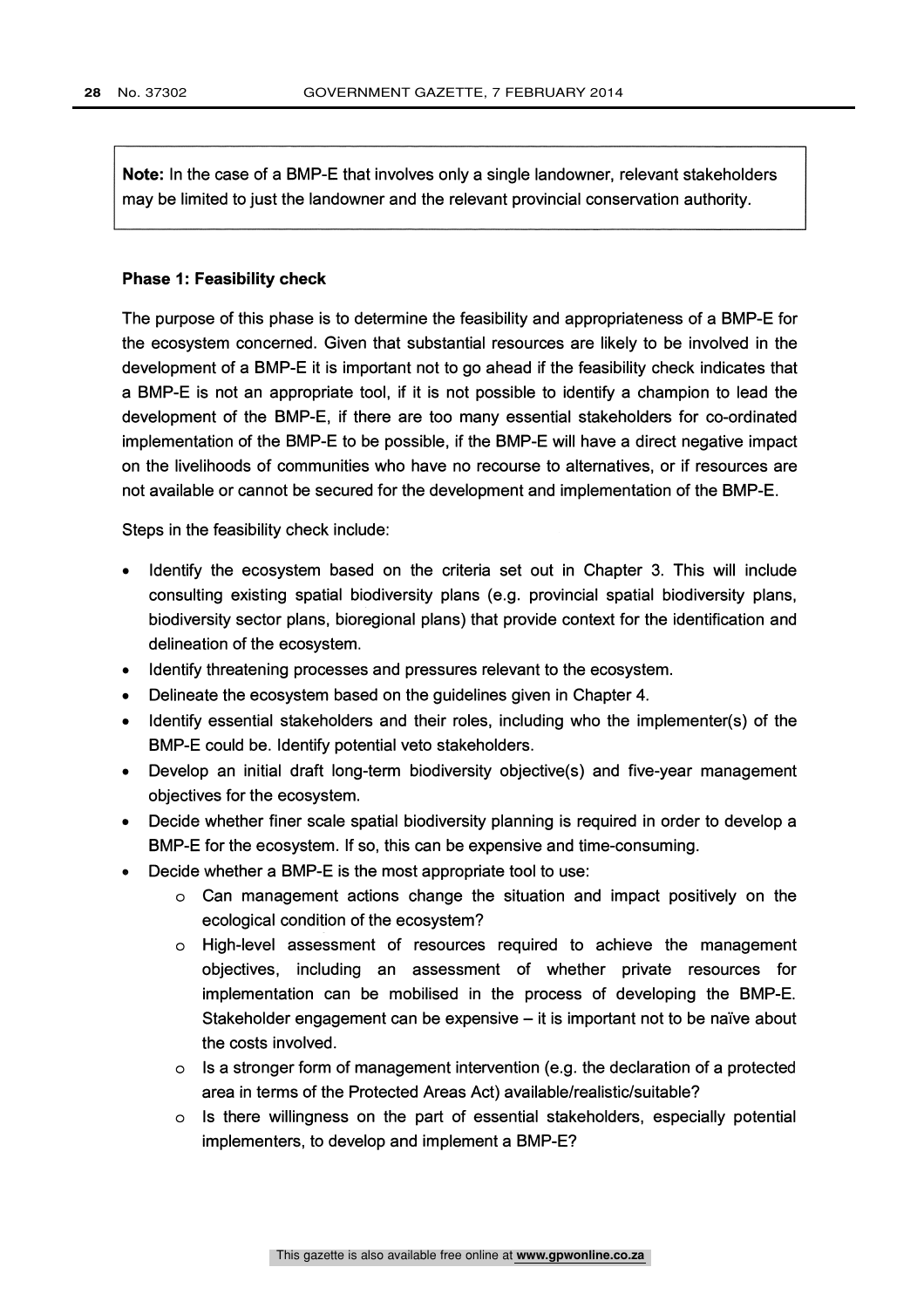- o How many essential stakeholders are there? Is this a manageable number for the development of a BMP-E? If there are too many essential stakeholders, the implementation of the BMP-E may become extremely difficult to co-ordinate. The delineation of the ecosystem may need to be re-assessed and narrowed.
- Identify a champion to lead the development of the BMP-E. This could be different from the person/organisation that initiated the development of the BMP-E, and need not be one of the intended implementers. The services of a consultant may be procured to develop the BMP-E, in which case clear terms of reference must be developed by the initiator, as discussed in Section 5.1.

Note: In the case of a biodiversity stewardship BMP-E, especially if it involves only a single landowner, many of the steps in the feasibility check are likely to be straightforward and quick. In the case of a BMP-E involving many stakeholders, the feasibility check is likely to take longer and may be more challenging.

#### Phase 2: Preparation phase

The purpose of this phase is to prepare for the development of the BMP-E. The information collected in the preparation phase may also be useful for the implementer(s) of the BMP-E and may be included in the optional information pack for implementers (see Chapter 6).

Steps in the preparation phase include:

Compile background information that will provide the rationale for the management objectives and management actions to be identified in the BMP-E.

Background information must include:

- o Biodiversity features associated with the ecosystem (e.g. terrestrial and aquatic ecosystem types, species of special concern).<sup>31</sup>
- o Ecological processes associated with the persistence of the ecosystem,
- o Current condition of the ecosystem, preferably using quantitative measures (for example PES categories for freshwater ecosystems),
- o Historical condition of the ecosystem if available,
- o Threatening processes or pressures impacting on the ecosystem,
- $\circ$  Map of the ecosystem with key place names and other features in the vicinity such as roads, protected areas etc,
- $\circ$  Review of key information sources that provide useful context for the BMP-E, including any spatial biodiversity plans.

 $31$  The biodiversity features may be based on available desktop information but should preferably be ground-truthed during this phase.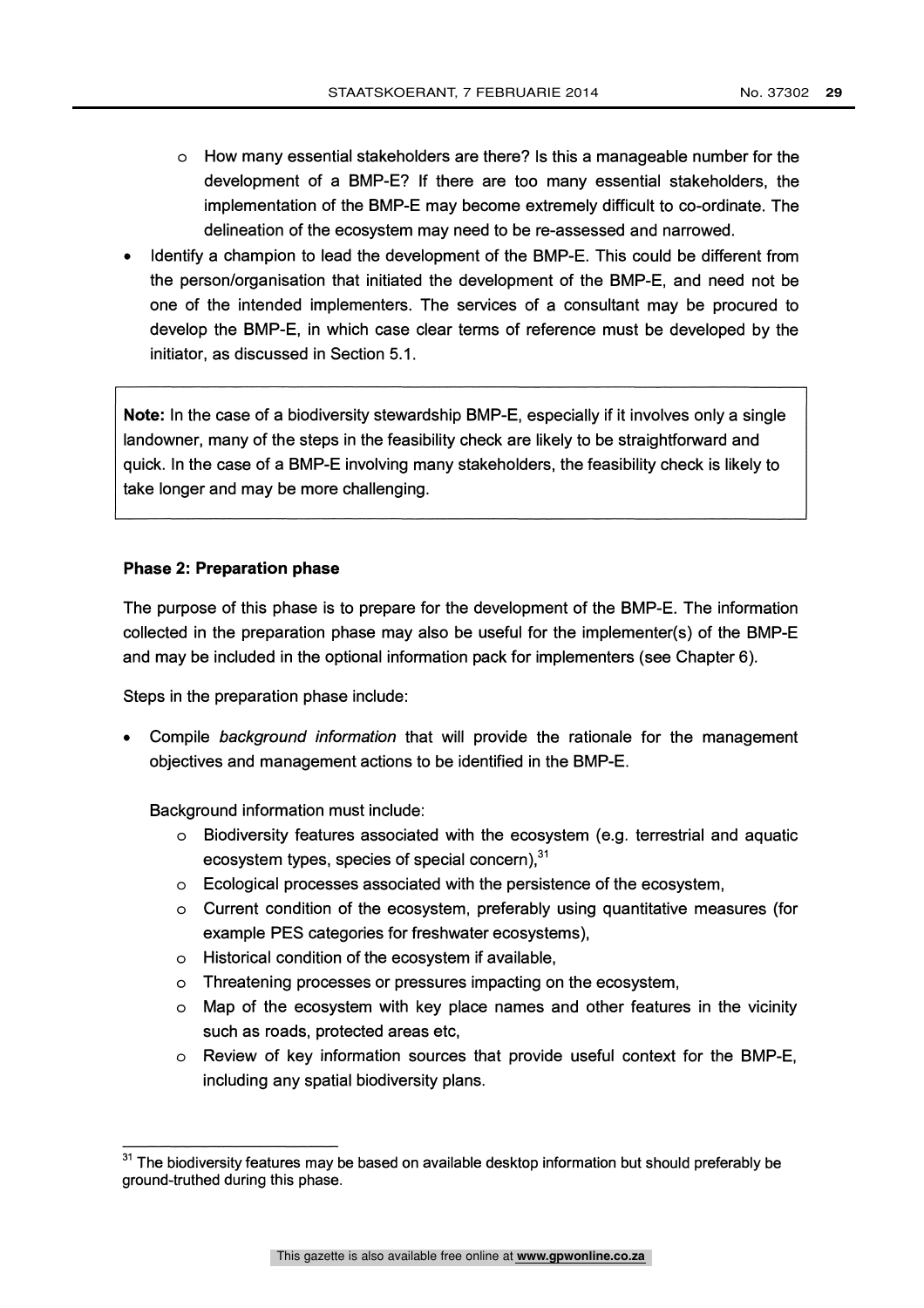Background information may also include:

- o Socio-economic opportunities or issues in the area,
- o Past management history of the ecosystem,
- o Review of relevant literature, guidelines, handbooks or other resources relevant to the management of the ecosystem,
- o Review of legislation and regulations relevant to the management of the ecosystem,
- o Any other relevant information.
- Make use of the background information to compile a *brief motivation* for the development of the BMP-E for this ecosystem. This brief motivation will be useful in the stakeholder engagement process, and will form part of the introductory section (Section A) of the BMP-E.

Note: The compilation of background information need not be a comprehensive exercise. A guide for how much information is required is the amount necessary to develop a brief motivation for the BMP-E and to support the implementer(s) in carrying out the management actions to be identified in the BMP-E.

#### Phase 3: Development phase

The purpose of this phase is to develop the draft BMP-E (see Chapter 6 for the content that the BMP-E must cover), to engage stakeholders, to identify a lead implementer, and to ensure agreement among essential stakeholders on the objectives and action plan. A central issue in the development phase is ensuring that the biodiversity objective(s) and management objectives are coherent and achievable, and that the management actions support the achievement of the management objectives. The development phase should be guided by principles of ecosystem management (see box below) as well as the principles for BMP-Es (see Chapter 2).

In all cases the relevant provincial conservation authority must be involved in the development of the BMP-E, as early as possible in the process and preferably throughout the whole process. In cases where a BMP-E straddles provincial boundaries, both or all relevant provincial conservation authorities must be involved.

In the case of a biodiversity stewardship BMP-E, the systems and processes already in place in the biodiversity stewardship programme concerned should be used to develop the BMP-E, as long as they are consistent with the purpose, principles and intent of BMP-Es. In instances where they are not consistent, the steps outlined below should be used instead.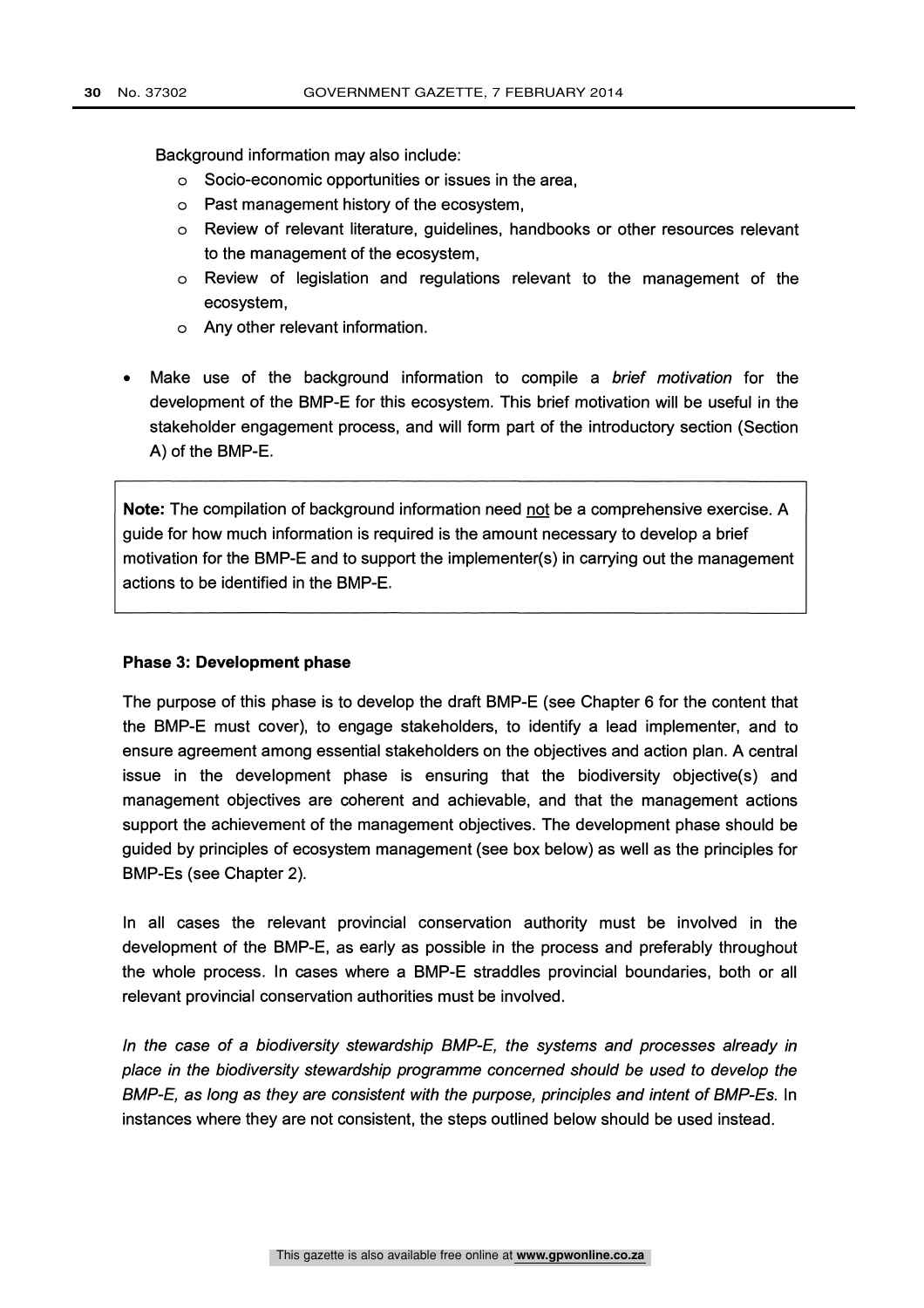In the case of a BMP-E that does not form part of a biodiversity stewardship programme, the steps outlined below should be followed to develop the BMP-E. These steps are presented as a linear process but in practice they are likely to be iterative. As noted in Chapter 5, in the case of a BMP-E involving many stakeholders the developer of the BMP-E needs good facilitation skills as well as an understanding of the ecosystem concerned.

For a BMP-E that is not part of a biodiversity stewardship programme, steps in the development phase include:

- Develop a short problem statement and define the draft biodiversity objective(s). As noted in Chapter 6 the biodiversity objective(s) of a BMP-E are long-term objective(s) that could relate to biodiversity, ecological infrastructure, ecosystem services and/or ecosystem-based adaptation to climate change.
- Define draft five-year management objectives for the BMP-E, that support achievement of the long-term biodiversity objective(s). Decide on the timeframe of the BMP-E, which may be longer than five years. If the timeframe is longer than five years (e.g. ten or fifteen years), management objectives must be developed for the subsequent five-year periods as well, with the understanding that they will be reviewed after five years.
- Undertake comprehensive identification of stakeholders, including essential stakeholders, broader stakeholders and veto stakeholders. Identify relevant ecological experts with on-the-ground knowledge of the ecosystem concerned and identify relevant  $conservation$  authorities and officials  $-$  the involvement of these stakeholders in the development of the BMP-E is essential.
- Hold one or more workshops with stakeholders (including ecological experts and representatives of conservation authorities) to:
	- o Refine the biodiversity objective(s) and management objectives,
	- o Develop high-level and detailed management actions needed to achieve the management objectives,
	- o Develop a budget for the BMP-E and determine the source of any funds required over and above contributions from the existing budgets of implementers,
	- o Determine any additional non-financial resources required to implement the BMP-E and how access to these will be ensured,
	- o Develop a monitoring plan for each high-level management action and for the management objectives, including indicators.
- Get agreement among essential stakeholders on implementing roles and responsibilities, including identification of the lead implementer and other implementers if applicable. It is important to involve all implementers in this process, and to ensure that the individuals involved have sufficient seniority in their respective organisations to authorise the necessary commitments related to actions and budgets.
- Compile the first draft of the BMP-E, including a summary of the BMP-E, sections A to G of the main body of the BMP-E as outlined in Chapter 6, and a GIS file of the ecosystem.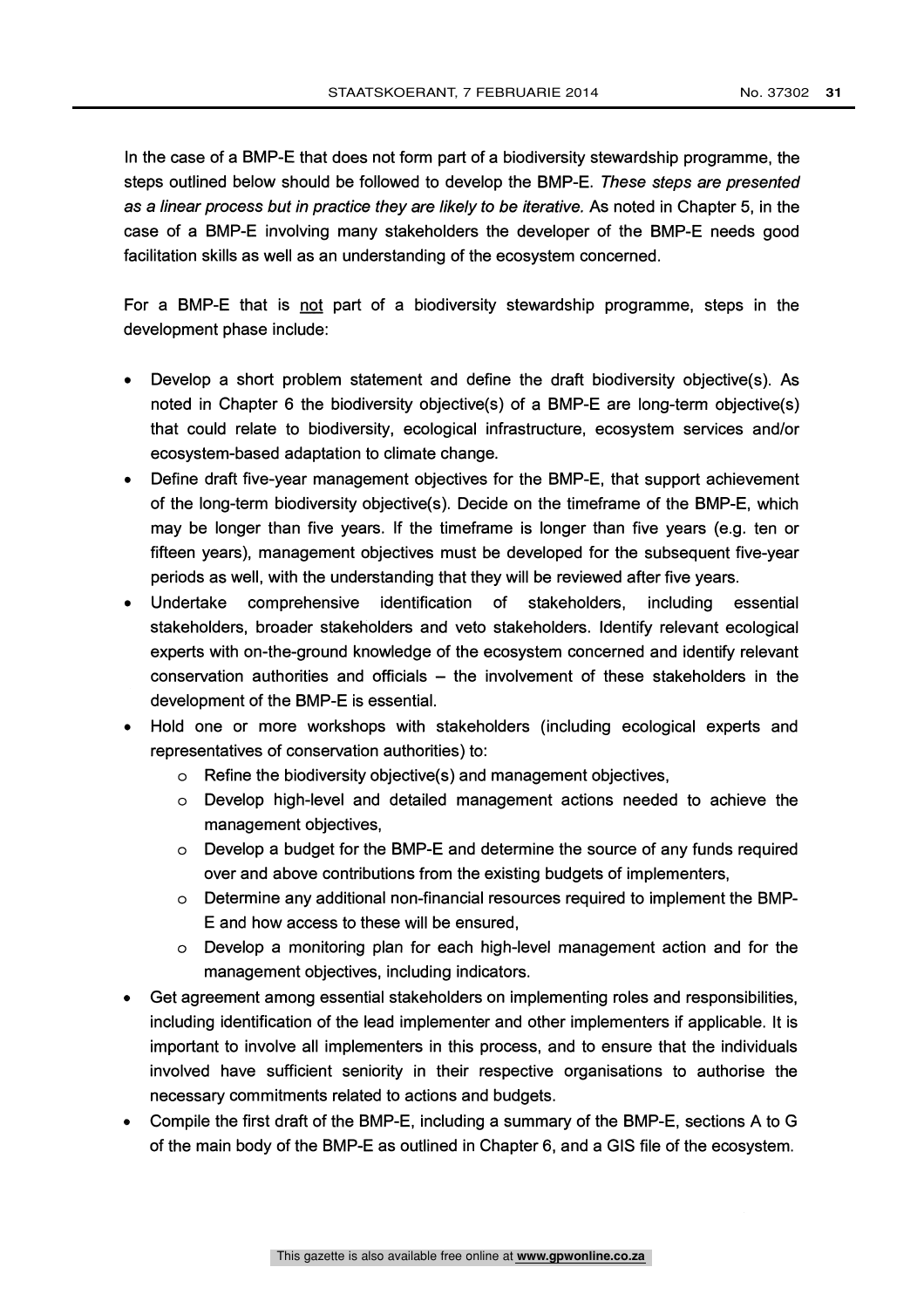- Circulate the first draft BMP-E to all essential stakeholders for comment, including the relevant provincial conservation authority, providing a reasonable period for receipt of comments. The draft BMP-E may also be circulated to broader stakeholders and veto stakeholders for comment, and may be made electronically available to the public for comment, but this is not essential. Address the comments received to produce a second draft.
- Optional step: Get an independent expert to review the draft BMP-E, for example an ecologist who has on-the-ground knowledge of the area. The review should give particular attention to whether the management actions support the management objectives and biodiversity objective(s). If an expert review is undertaken, the expert should provide a letter to that effect to accompany the submission of the draft BMP-E to SANBI for review (see Phase 4 below).
- Ensure documented support from the relevant provincial conservation authority for the draft BMP-E, in the form of a letter to this effect from a relevant individual or structure in the provincial conservation authority. A letter of support from the provincial conservation authority must accompany the submission of the draft BMP-E to SANBI for review (see Phase 4 below). The letter must confirm that the provincial conservation authority believes that the biodiversity objective(s) and management objectives of the BMP-E are coherent and achievable, and that the management actions support the achievement of the management objectives.
- In cases where there is more than one implementer of the BMP-E, it may be useful to develop a Memorandum of Agreement between the implementers, setting out the agreed roles and responsibilities including any financial contributions.

#### Principles of ecosystem management

The following basic principles of ecosystem management should inform the development of BMP-E:

- Understand variability as part of ecosystem functioning;
- Take a holistic approach, including dealing with both terrestrial and aquatic aspects;
- Maintain ecosystem function and integrity;
- Recognise the importance of ecological processes, including disturbance regimes;  $\bullet$
- Encourage knowledge-based adaptive management.

#### Phase 4: Review of draft plan

The purpose of this phase is to ensure that the BMP-E is consistent with the requirements of these norms and standards, and in the case of a biodiversity stewardship BMP-E that it is also consistent with the requirements of the relevant provincial biodiversity stewardship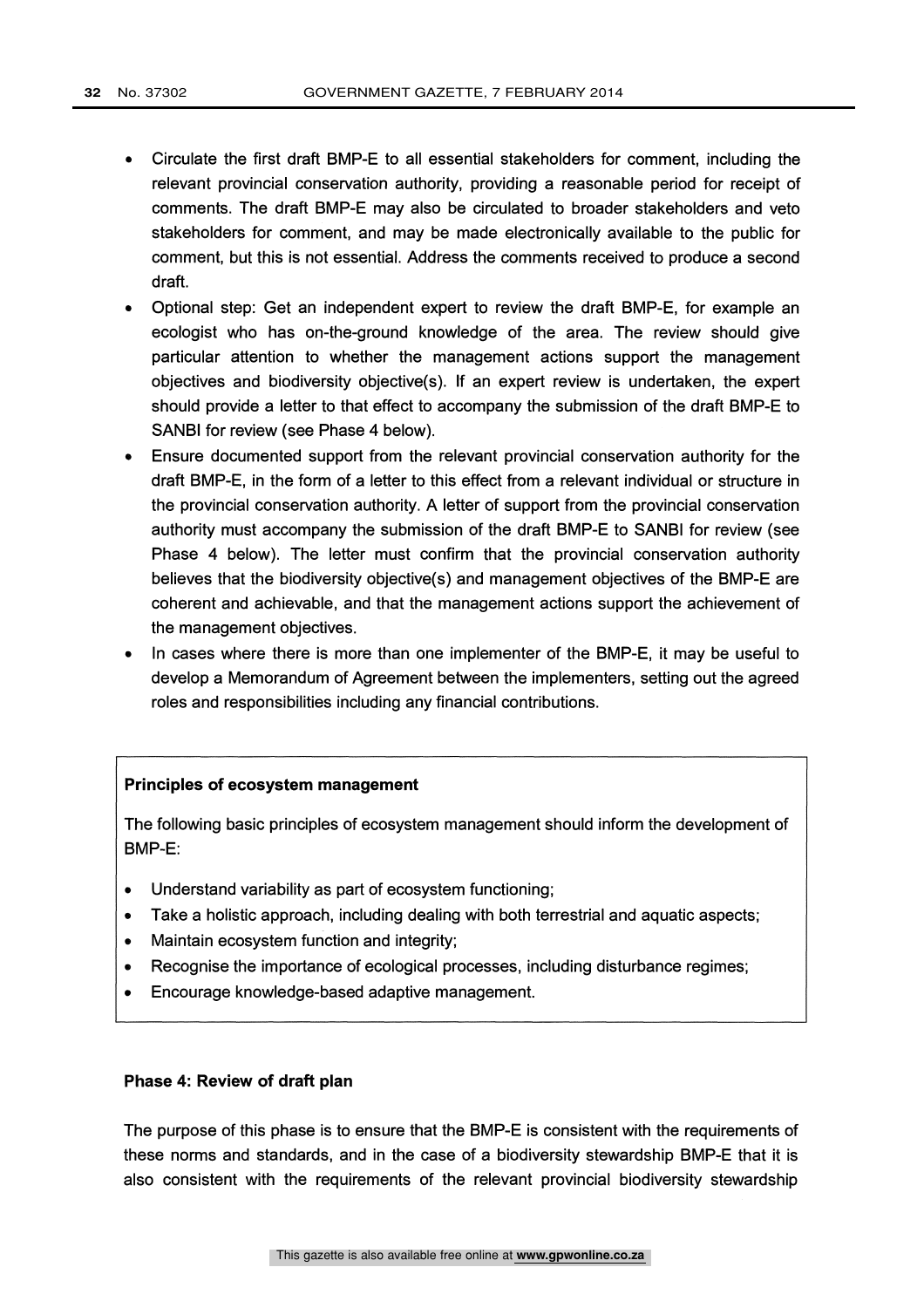programme. Steps in the review phase differ depending on whether the BMP-E is part of a biodiversity stewardship programme or not.

For a BMP-E developed as part of a biodiversity stewardship programme:

- Submit the draft BMP-E to the relevant provincial biodiversity stewardship committee(s) or other structure(s). These differ from province to province.
- If necessary, make the required changes in consultation with relevant stakeholders and resubmit the draft BMP-E to the relevant provincial biodiversity stewardship committee(s) or other structure(s).
- If the draft BMP-E meets the requirements of the relevant provincial biodiversity stewardship programme, the provincial conservation authority will provide a unique reference number for the BMP-E, in consultation with SANBI.
- Note that the draft BMP-E must not be submitted to SANBI for review.

For a BMP-E that is not part of a biodiversity stewardship programme:

- Submit the draft BMP-E to SANBI for review. The submission must come from the lead implementer of the BMP-E. $32$  accompanied by a letter from the relevant provincial conservation authority supporting the BMP-E, confirming that the biodiversity objective(s) and management objectives of the BMP-E are coherent and achievable, and that the management actions support the achievement of the management objectives.
- SANBI will ensure that the BMP-E is reviewed by at least two reviewers, usually one internal (SANBI) reviewer and one external reviewer with relevant expertise, within 90 days.
- The reviewers may require changes to be made to the draft BMP-E. If necessary, make the required changes in consultation with relevant stakeholders and resubmit the draft BMP-E to SANBI. SANBI will ensure that the revised draft BMP-E is reviewed within 60 days to confirm that the required changes have been made.
- SANBI will provide a letter confirming that the draft BMP-E is consistent with these norms and standards, as well as a unique reference number for the BMP-E.

#### Phase 5: Submission to the Minister, approval and publication

The purpose of this phase is to submit the draft BMP-E to the Minister who will publish the draft BMP-E for public comment, and to publish the final BMP-E. Steps in this phase include:

Submit the draft BMP-E to the Minister. In the case of a stewardship BMP-E, the submission must come from the relevant provincial conservation authority, accompanied by a covering letter confirming that the draft BMP-E is consistent with these norms and standards. In the case of a BMP-E that is not part of a biodiversity stewardship

 $32$  If the lead implementer is not the provincial conservation authority, the provincial conservation authority may wish to support the lead implementer in this process.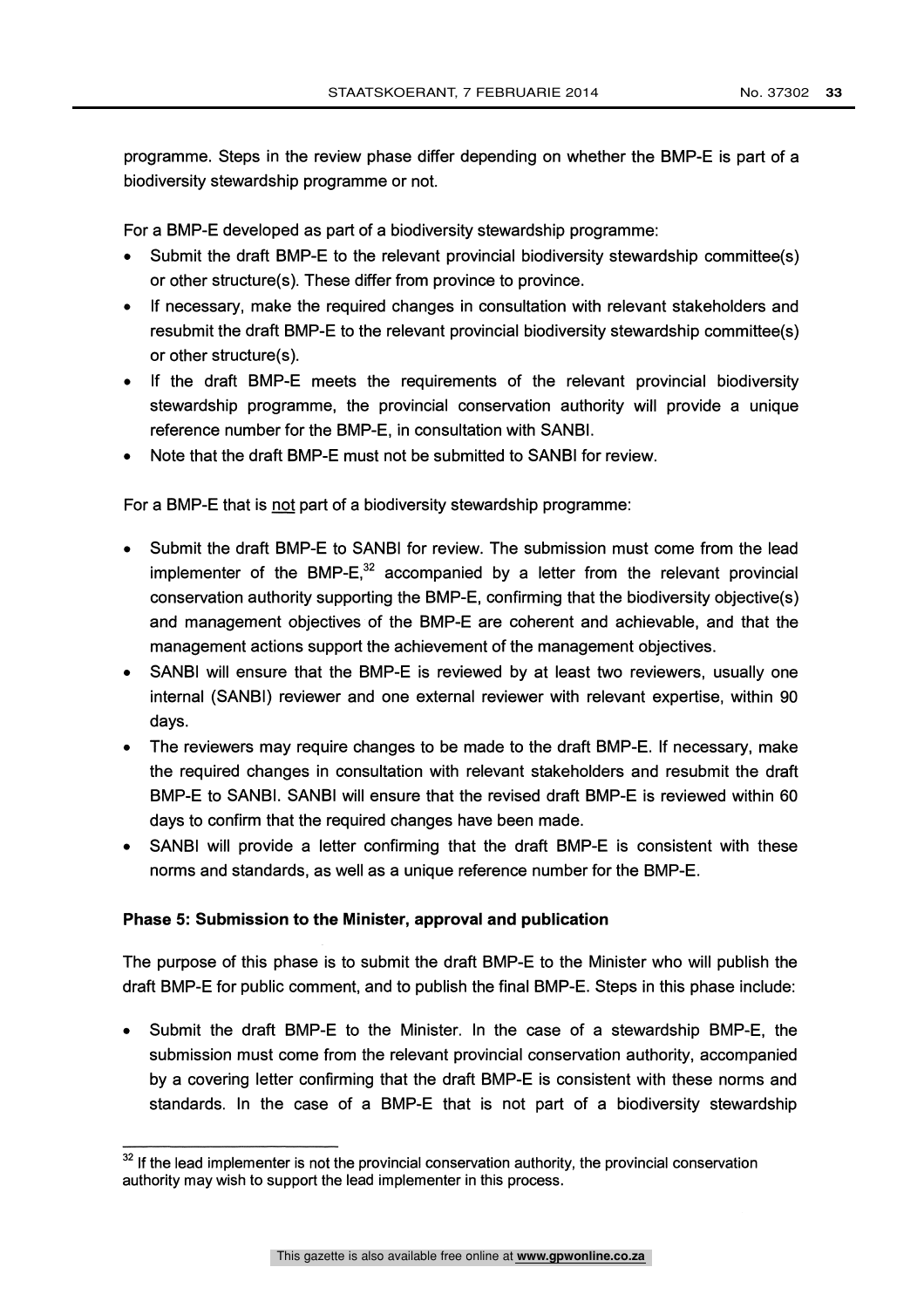programme, the submission must come from the lead implementer of the BMP-E,  $^{33}$ accompanied by a covering letter and the letter from SANBI confirming that the draft BMP-E is consistent with these norms and standards.

- The Minister must acknowledge receipt of the BMP-E within 90 days, stating whether the he or she is willing to approve the draft BMP-E for publication. If the Minister is not willing to approve the draft BMP-E for publication, he or she must provide the person or organisation who submitted the BMP-E with clear reasons for the failure of the BMP-E to be approved for publication. Before approving the BMP-E for publication, the Minister is obliged to identify a suitable person, organisation or organ of state willing to be responsible for the implementation of the plan  $-$  this must be the lead implementer identified in the draft BMP-E.
- If the Minister approves the draft BMP-E for publication, he or she must then:
	- o determine the manner of implementation of the plan (this is summarised in section F of the BMP-E, "BMP-E at a glance"),
	- o assign responsibility for the implementation of the BMP-E to the identified lead implementer (this can be done by means of a letter from the Minister to the lead implementer).
	- o publish the BMP-E by notice in the Gazette,
- If the Minister approves the draft BMP-E for publication, he or she may also enter into one or more BMAs regarding the implementation of the BMP-E or an aspect of it. This can be included in the notice by which the BMP-E is published in the Gazette, or done by means of an additional notice in the Gazette.
- The Minister must undertake consultation and public participation in accordance with Sections 99 and 100 of the Biodiversity Act. This includes inviting comment from the public on the draft BMP-E and giving due consideration to any representations or objections received. The Minister may request SANBI's assistance and/or the assistance of the relevant provincial conservation authority in considering and responding to such representations and objections. If necessary, the Minister may request the person or organisation who submitted the BMP-E to make changes that address the representations or objections received. If the representations or objections received indicate that substantial revisions are required to the draft BMP- $E^{34}$  the Minister may return the draft BMP-E to the person or organisation who submitted it with a requirement for further engagement with the relevant stakeholders. In such a case the draft BMP-E may be resubmitted to the Minister only once the relevant representations or objections have been addressed and the review phase (Phase 4) has been repeated.
- Once the consultation and public participation process has been successfully concluded, the Minister must then publish the final BMP-E by notice in the Gazette, together with the accompanying BMA(s) if applicable.

<sup>&</sup>lt;sup>33</sup> As in Phase 4, if the lead implementer is not the provincial conservation authority, the provincial conservation authority may wish to support the lead implementer in this process.

 $34$  Substantial revisions would include, for example, substantive changes to the long-term biodiversity objective(s), the management objectives and/or the high-level action plan.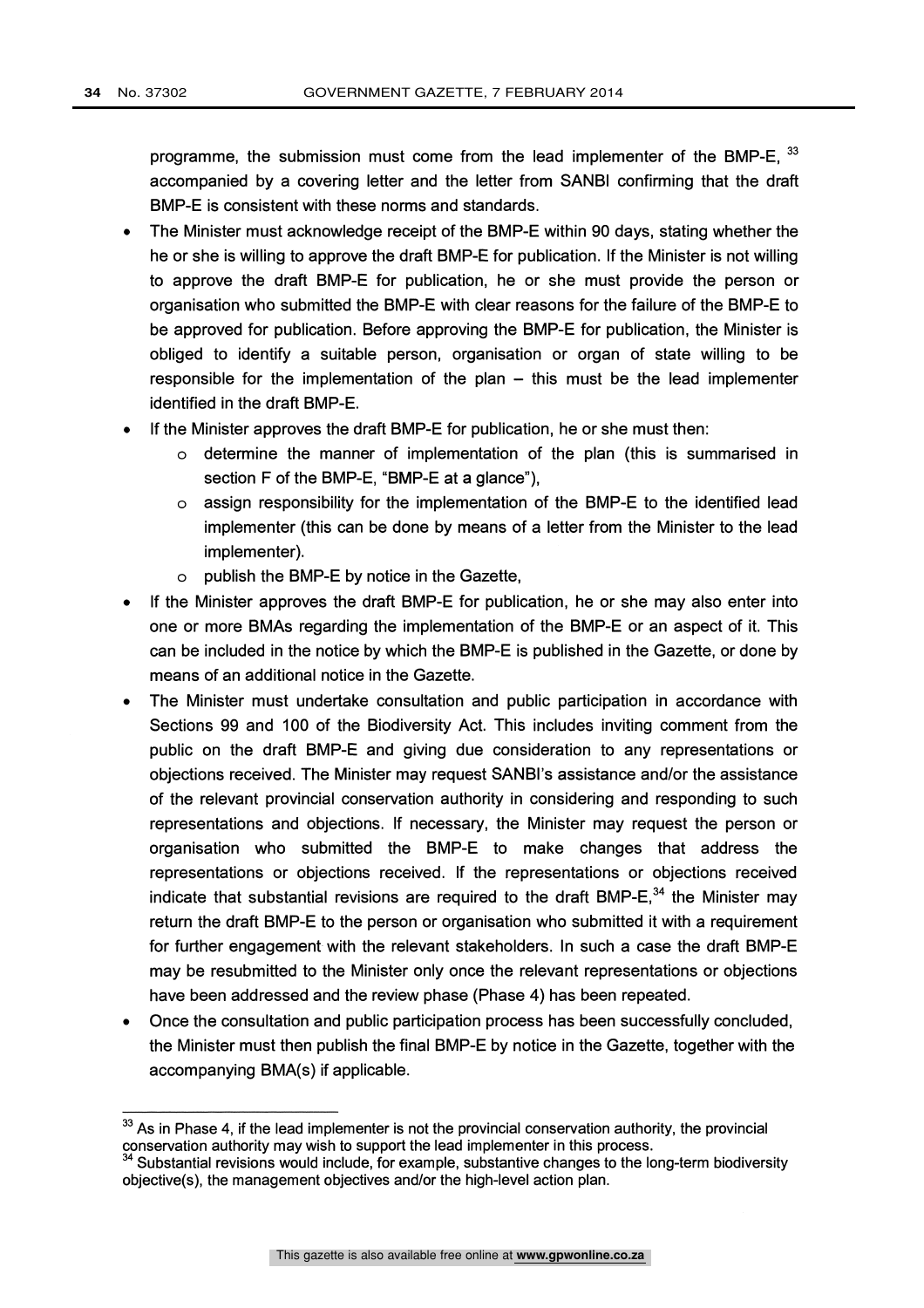Note that BMP-Es are not required to be approved by Min Tech or MINMEC (DEA's decisionmaking structures). BMP-Es that are not part of biodiversity stewardship programmes may be submitted to Min Tech's Working Group 1 for noting only, not for approval.

#### Phase 6: Implementation

The purpose of this phase is to implement the BMP-E. The annual operational plan must be used as the basis for implementation, and must be reviewed annually by the lead implementer in consultation with essential stakeholders.

#### Phase 7: Monitoring and evaluation

The purpose of this phase is to monitor the implementation of the management actions identified in the BMP-E, and to evaluate whether the management actions are contributing to the achievement of the management objectives. If possible, progress towards achievement of the long-term biodiversity objective(s) should be evaluated as well.<sup>35</sup> Feedback from monitoring efforts may be used to adapt the management actions and the annual operational plan. As suggested in Chapter 6, a brief monitoring report drawn up at least annually would also provide a useful basis for the Minister's five-year review process (see Phase 8).

#### Phase 8: Five-year review

According to Section 46 of the Biodiversity Act, the Minister must review a published BMP at least every five years, and assess compliance with the plan and the extent to which its objectives<sup>36</sup> are being met. In order to fulfil this requirement the Minister is likely to require the assistance of the relevant provincial conservation authority as well as access to the monitoring information gathered as part of Phase 7.

If the timeframe of a BMP-E is longer than five years, the BMP-E need not be republished at the end of each five year period, provided that no substantial amendments are required following each five-yearly review.<sup>37</sup>

The Minister may amend a published BMP on own initiative or at the request of an interested person, organisation of organ of state. Before amending the BMP the Minister must consult the implementer of the BMP and any organ of state whose activities are affected by the

 $35$  As noted earlier, the timeframes of the BMP-E may not be long enough to make a meaningful evaluation of whether the long-term biodiversity objective(s) are being achieved. In such cases the management objectives act as proxies for the long-term biodiversity objective.

<sup>36</sup> The Biodiversity Act does not specify whether these are biodiversity objectives or management objectives. Ideally both should be assessed, but as noted five years may be too soon to assess whether long-term biodiversity objectives are being met.

 $37$  Substantial amendments would include, for example, amendments to the long-term biodiversity objective(s), the management objectives and/or the high-level action plan.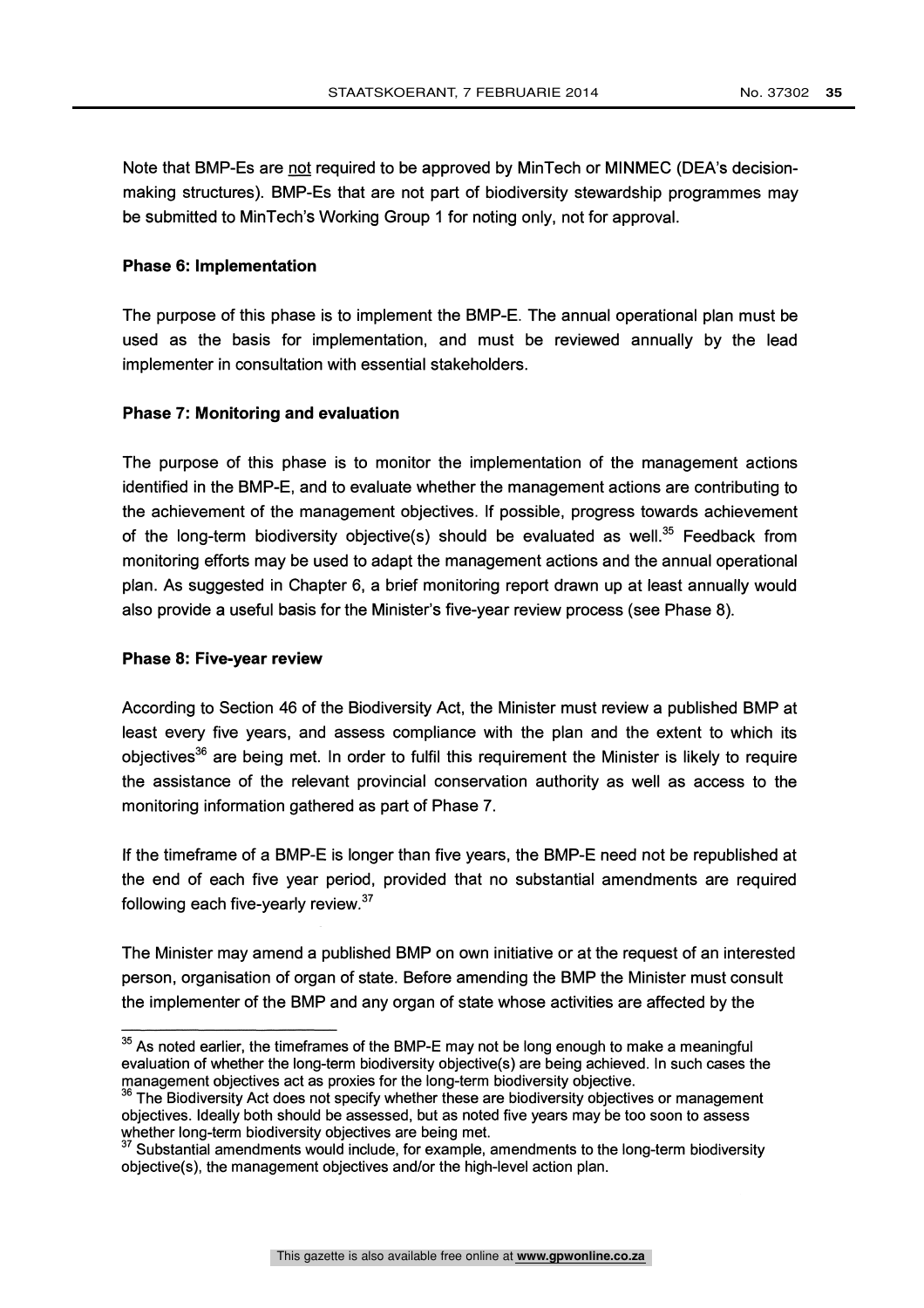implementation of the BMP, and must follow the consultative process required in Sections 99 and 100 of the Biodiversity Act.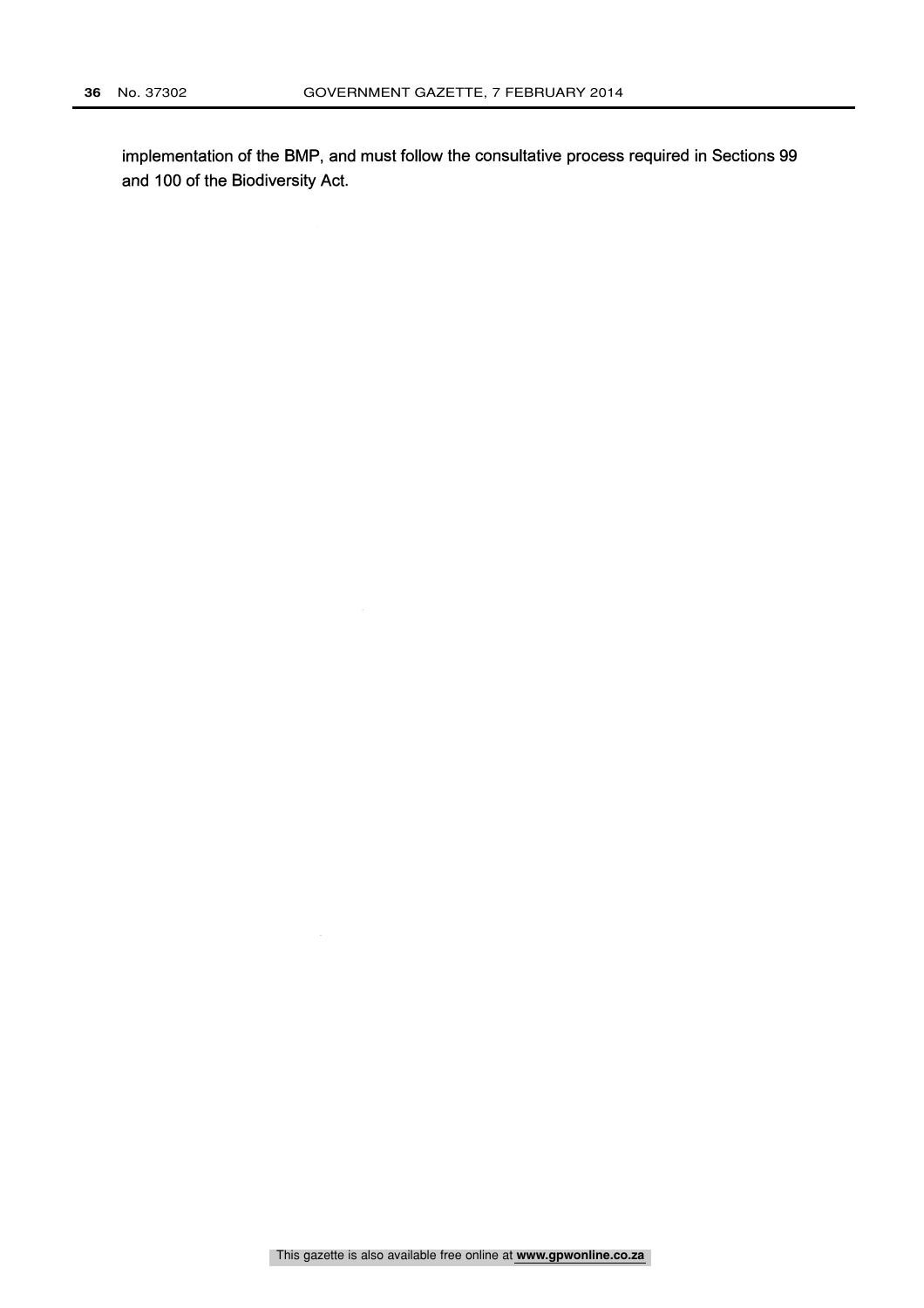### 8. Relationship of BMP-Es to other tools for biodiversity conservation

BMP-Es are one of a series of tools available to support the conservation, management and sustainable use of biodiversity. This chapter clarifies the relationship of BMP-Es to selected other tools including provincial spatial biodiversity plans, bioregional plans, biodiversity sector plans, and listing of threatened or protected ecosystems. The relationship of BMP-Es to Integrated Development Plans (IDPs), Spatial Development Frameworks (SDFs), Environmental Management Frameworks (EMFs), Catchment Management Strategies (CMSs) and Catchment Management Plans is also briefly discussed.

### 8.1 Provincial spatial biodiversity plans

Most provinces have developed or are developing a province-wide spatial biodiversity plan, as encouraged by the National Biodiversity Framework 2008.<sup>38</sup> These provincial spatial biodiversity plans, based on systematic biodiversity planning principles and methods, form the basis for bioregional plans/biodiversity sector plans and for provincial protected area expansion strategies. They also provide a useful context for BMP-Es and may help to identify ecosystems for which BMP-Es could be developed. Provincial spatial biodiversity plans are landscape-scale tools which provide maps of biodiversity priority areas, while the focus of a BMP-E is on management of a particular ecosystem at the local scale.

#### 8.2 Bioregional plans

Bioregional plans are spatial biodiversity plans that are published in terms of the Biodiversity Act. They consist of maps that identify Critical Biodiversity Areas (CBAs) and Ecological Support Areas (ESAs) accompanied by land-use guidelines for CBAs and ESAs. A bioregional plan must be based on a systematic biodiversity plan, usually a provincial spatial biodiversity plan and usually at a scale of 1:50 000 or finer. Bioregional plans are aligned with administrative boundaries, usually district, local or metropolitan municipalities.

The focus of a bioregional plan is on maps and guidelines to inform land-use planning and decision-making in a range of sectors, while the focus of a BMP-E is on management of a particular ecosystem at the local scale. A bioregional plan can provide a useful context for the development of a BMP-E, and it may be appropriate to develop a BMP-E for a CBA or ESA identified in a bioregional plan (see Chapter 3 on criteria for selecting ecosystems for BMP-Es).

<sup>38</sup> DEA. 2009. National Biodiversity Framework. Notice no.813, Gazette no.32474, 3 August 2009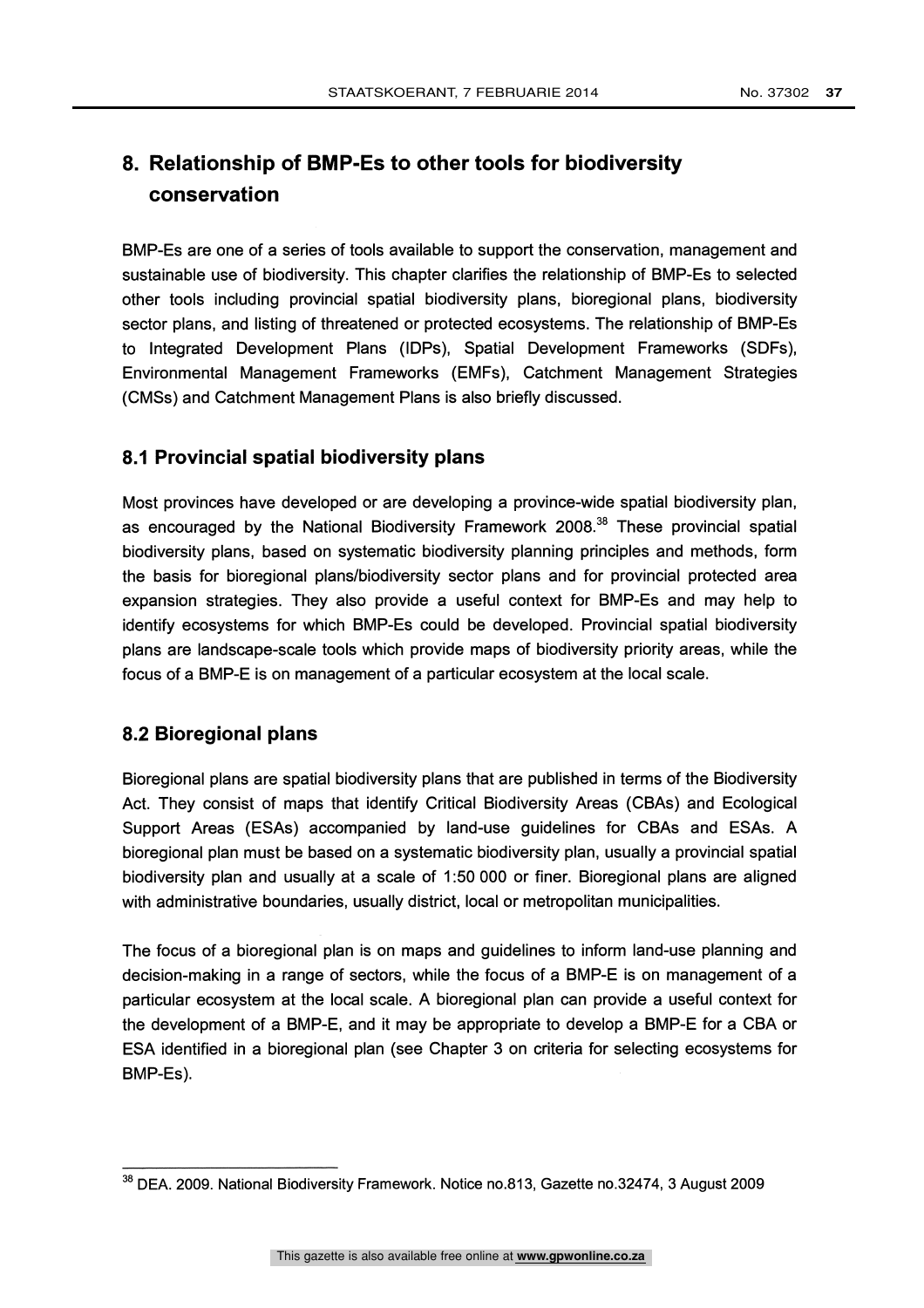#### 8.3 Biodiversity sector plans

Biodiversity sector plans are unpublished bioregional plans. Their relationship to BMP-Es is the same as that of bioregional plans.

#### 8.4 Listed ecosystems

Listed threatened or protected ecosystems are specified in Section 43 of the Biodiversity Act as one of the categories of ecosystems for which BMP-Es may be developed. A BMP-E may be developed for a whole listed ecosystem, a group of listed ecosystems or part of a listed ecosystem, in accordance with the criteria for selecting ecosystems for BMP-E discussed in Chapter 3. Not all listed ecosystems require a BMP-E, and a BMP-E is not necessarily an appropriate tool for the management of a listed ecosystem.

### 8.5 Selected other tools relevant to environmental management and biodiversity conservation

#### Integrated Development Plans

Municipal IDPs could highlight existing BMP-Es, and could highlight ecosystems for which BMP-Es should be developed.

#### Spatial Development Frameworks

Municipal SDFs should incorporate CBAs and ESAs from bioregional plans, biodiversity sector plans or provincial spatial biodiversity plans, and could highlight ecosystems for which BMP-Es should be developed.

#### Environmental Management Frameworks

EMFs should incorporate CBAs and ESAs from bioregional plans, biodiversity sector plans or provincial spatial biodiversity plans. If a BMP-E is developed in an area for which an EMF already exists, the BMP-E may be able to draw on valuable information generated by the EMF. If an EMF is developed for an area in which a BMP-E already exists, the EMF should take into account the biodiversity objective(s) and management objectives of the BMP-E as well as the activities that are not compatible with the objectives of the BMP-E (see Chapter 6 on the content of a BMP-E, especially section C).'

#### Catchment Management Strategies and Plans

Every Catchment Management Agency (CMA) must develop a Catchment Management Strategy (CMS) for its Water Management Area. CMSs should highlight existing BMP-Es for freshwater ecosystems, and could highlight freshwater ecosystems for which BMP-Es should be developed. CMAs may also develop Catchment Management Plans for particular catchments or sub-catchments. Where applicable these should be aligned and cross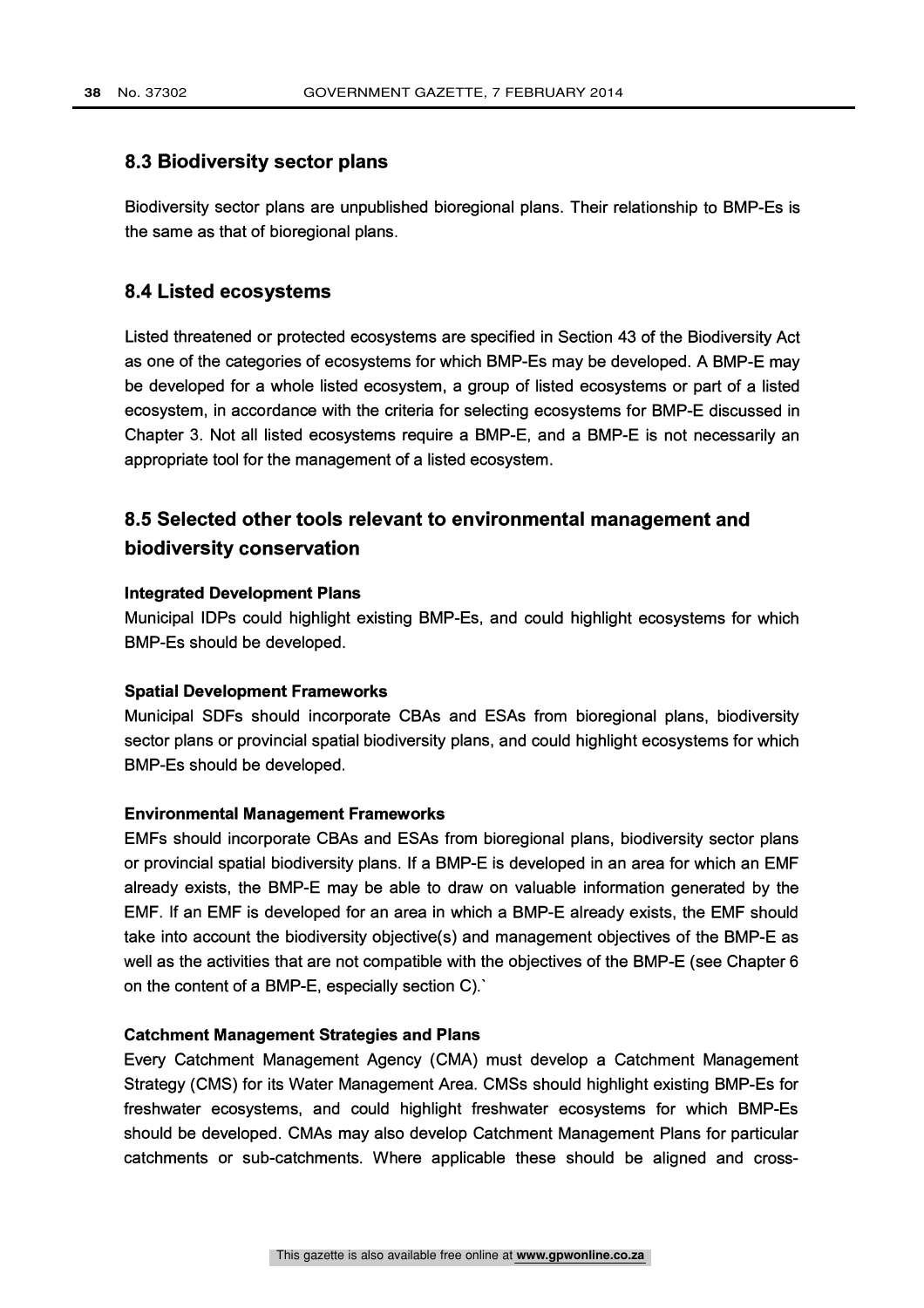referenced with BMP-Es that exist or are being developed in the catchments or subcatchments concerned.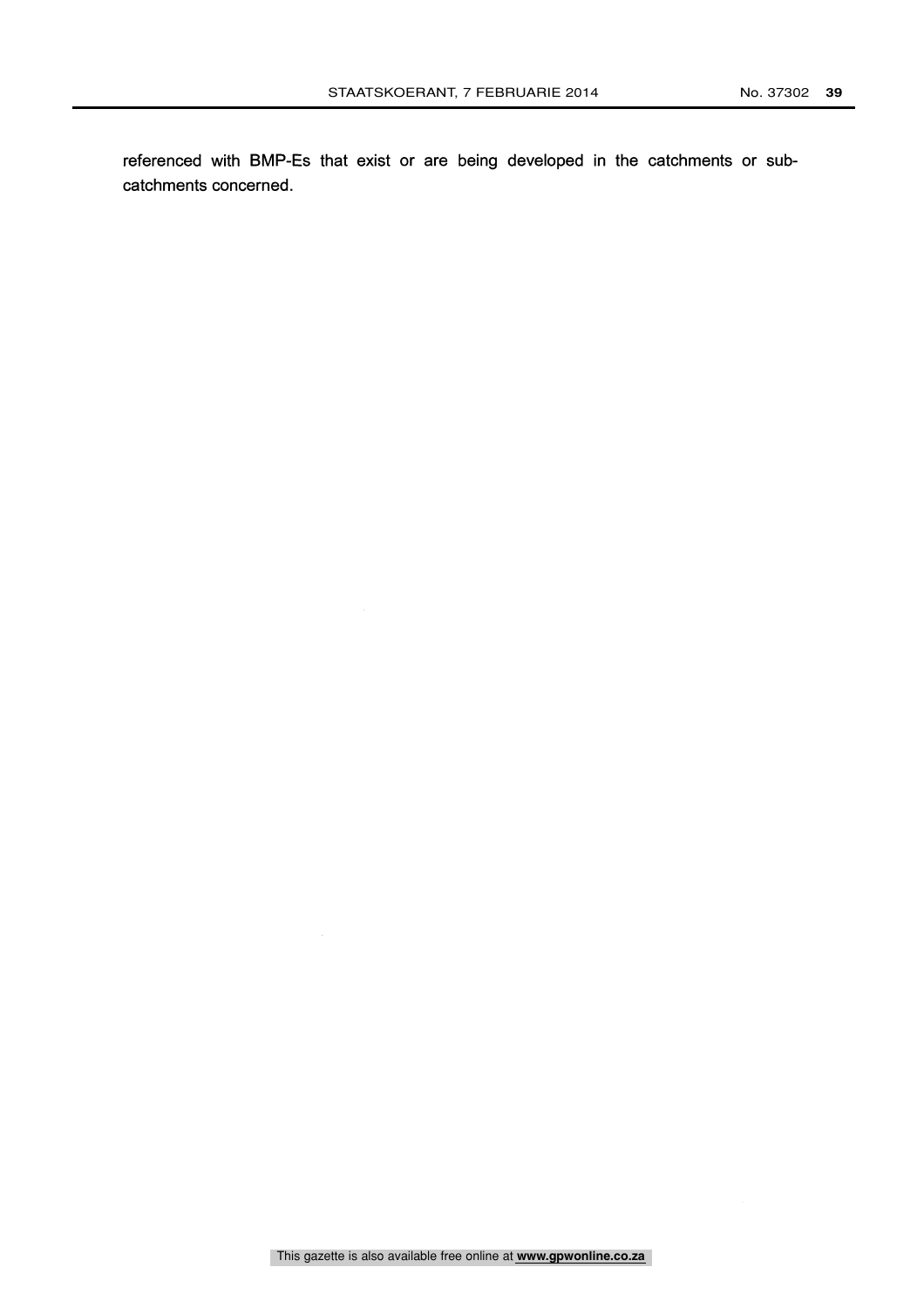### 9. Roles of DEA, SANBI, Provincial Conservation Authorities and the Minister in relation to BMP-Es

DEA's role in relation to BMP-Es includes the following:

- Developing norms and standards for BMP-Es,
- Facilitating the submission of BMP-Es to the Minister, and facilitating the public comment process,
- Establishing and maintaining a register of published BMP-Es.

SANBI's role in relation to BMP-Es includes the following:

- Supporting the development of norms and standards for BMP-Es,
- Encouraging BMP-E pilots, for example through bioregional programmes and provincial biodiversity stewardship programmes,
- For BMP-Es that are not part of biodiversity stewardship programmes: reviewing draft BMP-Es to ensure that they are consistent with these norms and standards, and providing a letter to that effect with a unique reference number for each BMP-E,
- If necessary, assisting the Minister with considering and responding to representations and objections received as part of the public participation process for a BMP-E,
- Providing electronic access to published BMP-Es with accompanying GIS files of the ecosystems concerned, via the Biodiversity Advisor website (http://biodiversityadvisor.sanbi.org) or other equivalent.<sup>39</sup>
- Monitoring overall progress with development and publication of BMP-Es, as part of the National Biodiversity Monitoring Framework.

The role of provincial conservation authorities in relation to BMP-Es includes the following:

- Being involved in the development of all BMP-Es, whether or not they are developed as part of biodiversity stewardship programmes,
- For biodiversity stewardship BMP-Es: reviewing draft BMP-Es to ensure that they are consistent with these norms and standards, allocating a unique reference number to each BMP-E in consultation with SANBI, and submitting these BMP-Es to the Minister,
- For BMP-Es that are not part of biodiversity stewardship programmes: providing written support for draft BMP-Es before they are submitted to SANBI for review,
- If necessary, assisting the Minister with considering and responding to representations and objections received as part of the public participation process for a BMP-E.

 $39$  Additional working documents may also be made available on the Biodiversity Advisor website (http://biodiversityadvisor.sanbi.orq) or other equivalent, or may be lodged with the lead implementer.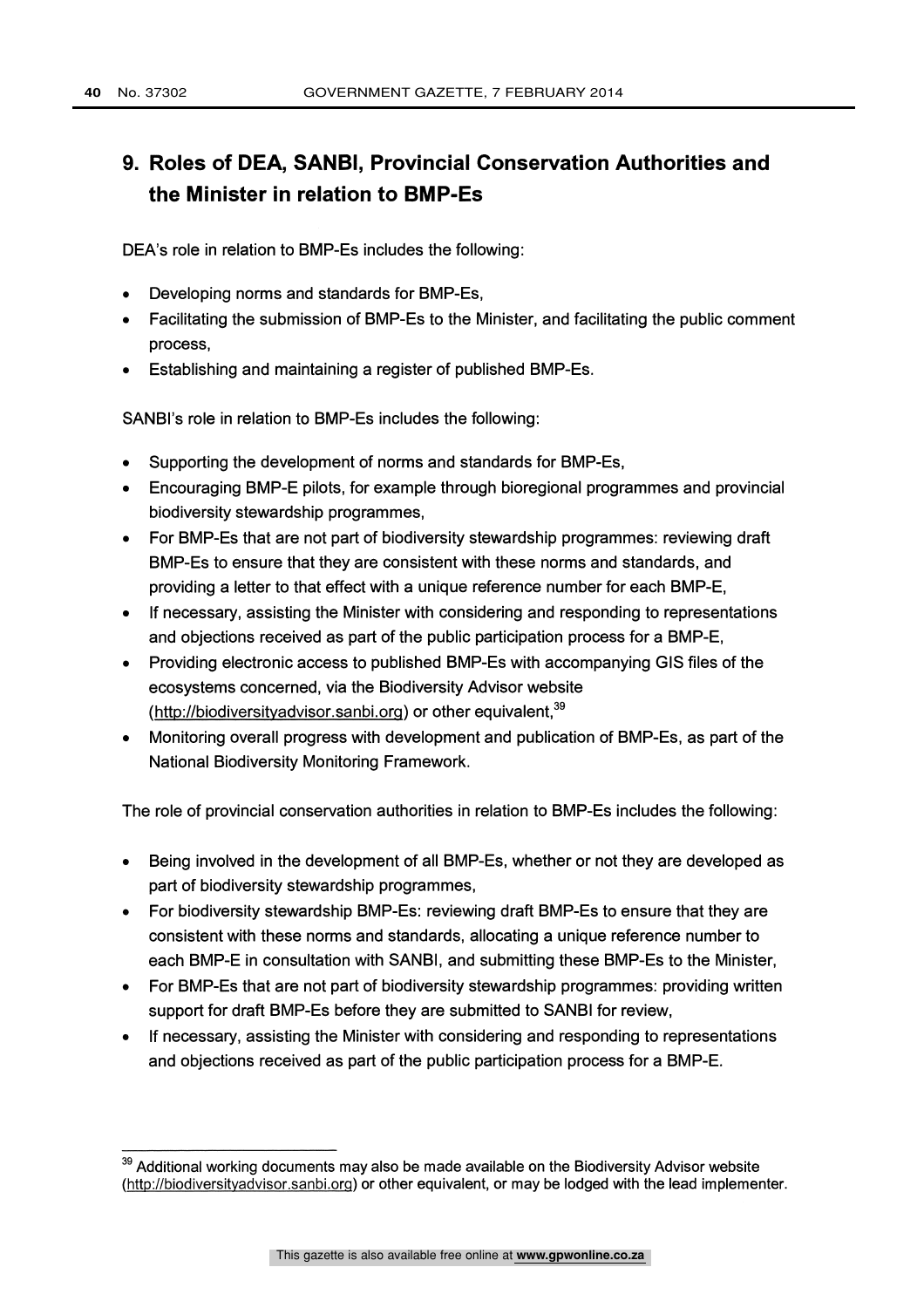The Minister's role in relation to BMP-Es includes the following:<sup>40</sup>

- Publishing norms and standards for BMP-Es,
- Acknowledging receipt of draft BMP-Es submitted for publication, and stating whether he/she is willing to approve them for publication,
- In cases where the Minister is not willing to approve a draft BMP-E for publication, providing the person or organisation who submitted the BMP-E with clear reasons for this,
- Assigning responsibility for implementing the plan to the person, organisation or organ of state identified in the BMP-E as the lead implementer,
- Publishing draft BMP-Es for comment, including entering into one or more BMAs if applicable,
- Giving due consideration to any comments received,
- Publishing final BMP-Es,
- Reviewing published BMP-Es at least every five years, and assessing compliance with the plan and the extent to which its objectives are being met.

<sup>&</sup>lt;sup>40</sup> As noted in footnotes 1 and 6, it is anticipated that the Biodiversity Act will be amended to allow for the Minister or MEC to publish a BMP and to enter into a BMA. If such amendments are made, the role of the Minister as set out here will also apply to the MEC.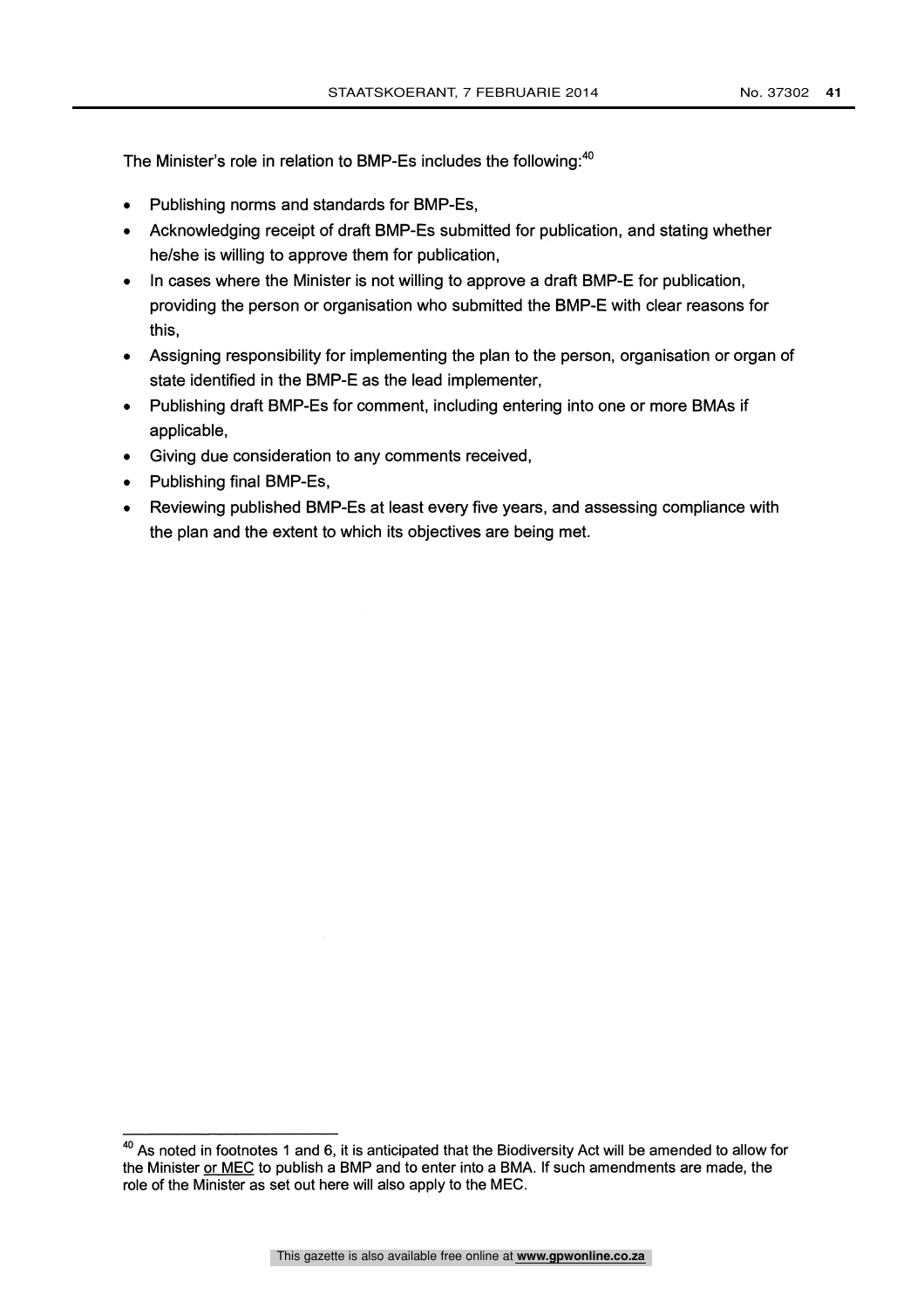### Appendix: Sections of the Biodiversity Act relating to BMPs

Note that Section 45 of the National Environmental Management: Biodiversity Act (Act 10 of 2004) was amended by Section 34 of the National Environment Laws Amendment Act (Act 14 of 2009). The amended version of Section 45 is reflected below.

#### Biodiversity Management Plans

43. (1) Any person, organisation or organ of state desiring to contribute to biodiversity management may submit to the Minister for his or her approval a draft management plan for-

(a) an ecosystem-

(i) listed in terms of section 52; or

(ii) which is not listed in terms of section 52 but which does warrant special conservation attention;

- (b) an indigenous species-
	- (i) listed in terms of section 56; or
	- (ii) which is not listed in terms of section 56 but which does warrant special conservation attention; or

(c) a migratory species to give effect to the Republic's obligations in terms of an international agreement binding on the Republic.

(2) Before approving a draft biodiversity management plan, the Minister must identify a suitable person, organisation or organ of state which is willing to be responsible for the implementation of the plan.

(3) The Minister must-

(a) publish by notice in the Gazette a biodiversity management plan approved in terms of subsection (1);

(b) determine the manner of implementation of the plan; and

(c) assign responsibility for the implementation of the plan to the person, organisation or organ of state identified in terms of subsection (2).

#### Biodiversity management agreements

44. The Minister may enter into a biodiversity management agreement with the person, organisation or organ of state identified in terms of section 43(2), or any other suitable person, organisation or organ of state, regarding the implementation of a biodiversity management plan, or any aspect of it.

#### Contents of biodiversity management plans

45. A biodiversity management plan must-

(a) be aimed at ensuring the long-term survival in nature of the species or ecosystem to which the plan relates;

(b) provide for the responsible person, organisation or organ of state to monitor and report on progress with implementation of the plan;

(c) be consistent with-

(i) this Act;

(ii) the national environmental management principles;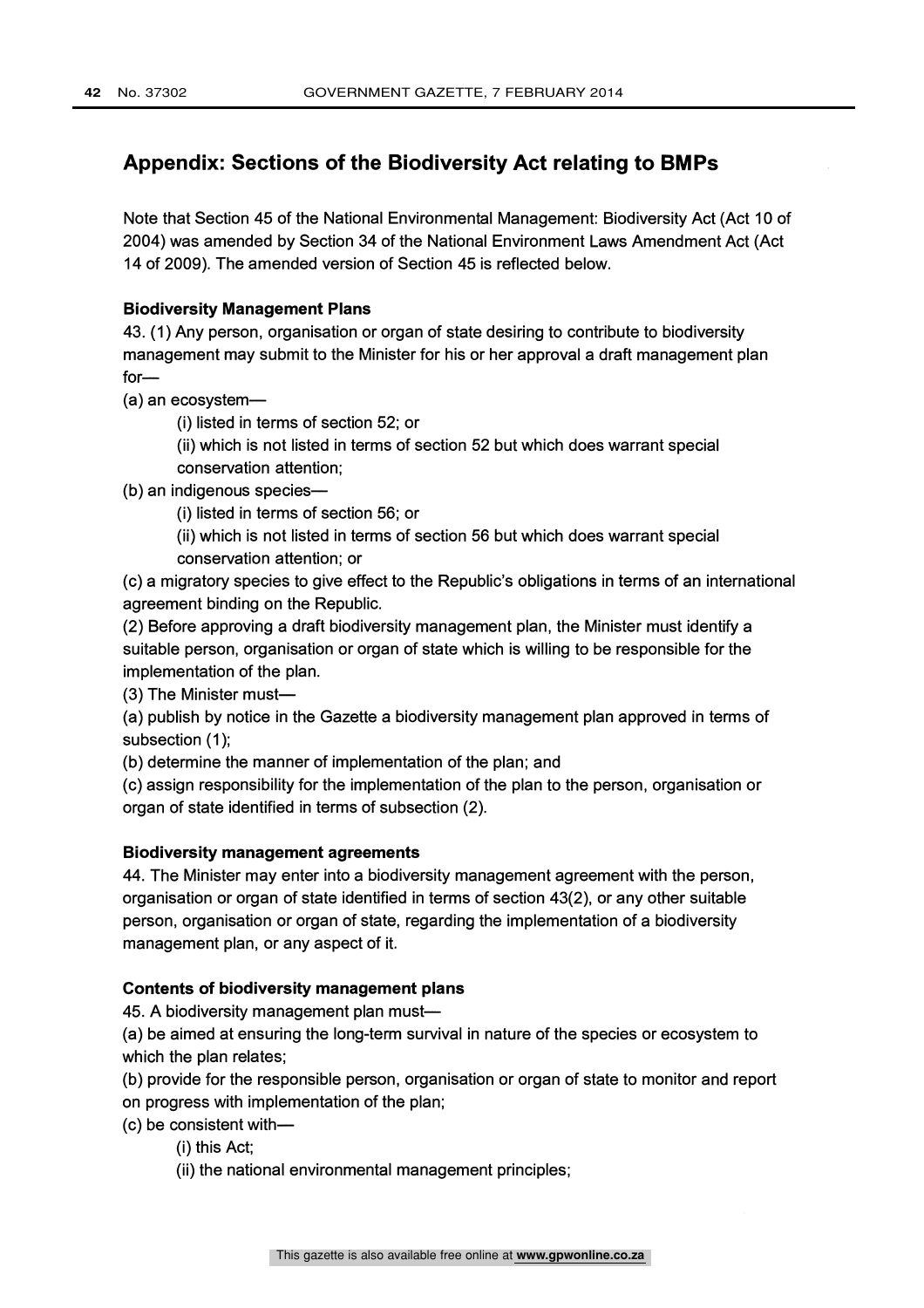- (iii) the national biodiversity framework;
- (iv) any applicable bioregional plan;

(v) any relevant international agreements binding on the Republic; and

(d) take into consideration-

(i) any plans issued in terms of Chapter 3 of the National Environmental Management Act;

(ii) any municipal integrated development plan; and

(iii) any other plans prepared in terms of national or provincial legislation that is affected.

#### Review and amendment of biodiversity management plans

46. (1) The Minister must review a biodiversity management plan published in terms of section 43(3) at least every five years, and assess compliance with the plan and the extent to which its objectives are being met.

(2) The Minister, either on own initiative or on request by an interested person, organisation or organ of state, may by notice in the Gazette amend a biodiversity management plan published in terms of section 43(3).

(3) Before amending a biodiversity management plan, the Minister must consult-

(a) any person, organisation or organ of state implementing the plan; and

(b) any organ of state whose activities are affected by the implementation of the plan.

#### Consultation

47. (1) Before adopting or approving a national biodiversity framework, a bioregional plan or a biodiversity management plan, or any amendment to such a plan, the Minister must follow a consultative process in accordance with sections 99 and 100.

#### Co-ordination and alignment of biodiversity plans

48. (1) The national biodiversity framework, a bioregional plan and a biodiversity management plan prepared in terms of this Chapter may not be in conflict with-(a) any environmental implementation or environmental management plans prepared in terms of Chapter 3 of the National Environmental Management Act;

(b) any integrated development plans adopted by municipalities in terms of the Local Government: Municipal Systems Act, 2000 (Act No. 32 of 2000);

(c) any spatial development frameworks in terms of legislation regulating landuse management, land development and spatial planning administered by the Cabinet member responsible for land affairs; and

(d) any other plans prepared in terms of national or provincial legislation that are affected.  $(2)$  ...

(3) The Institute may-

(a) assist the Minister and others involved in the preparation of the national biodiversity framework, a bioregional plan or a biodiversity management plan to comply with subsection (1)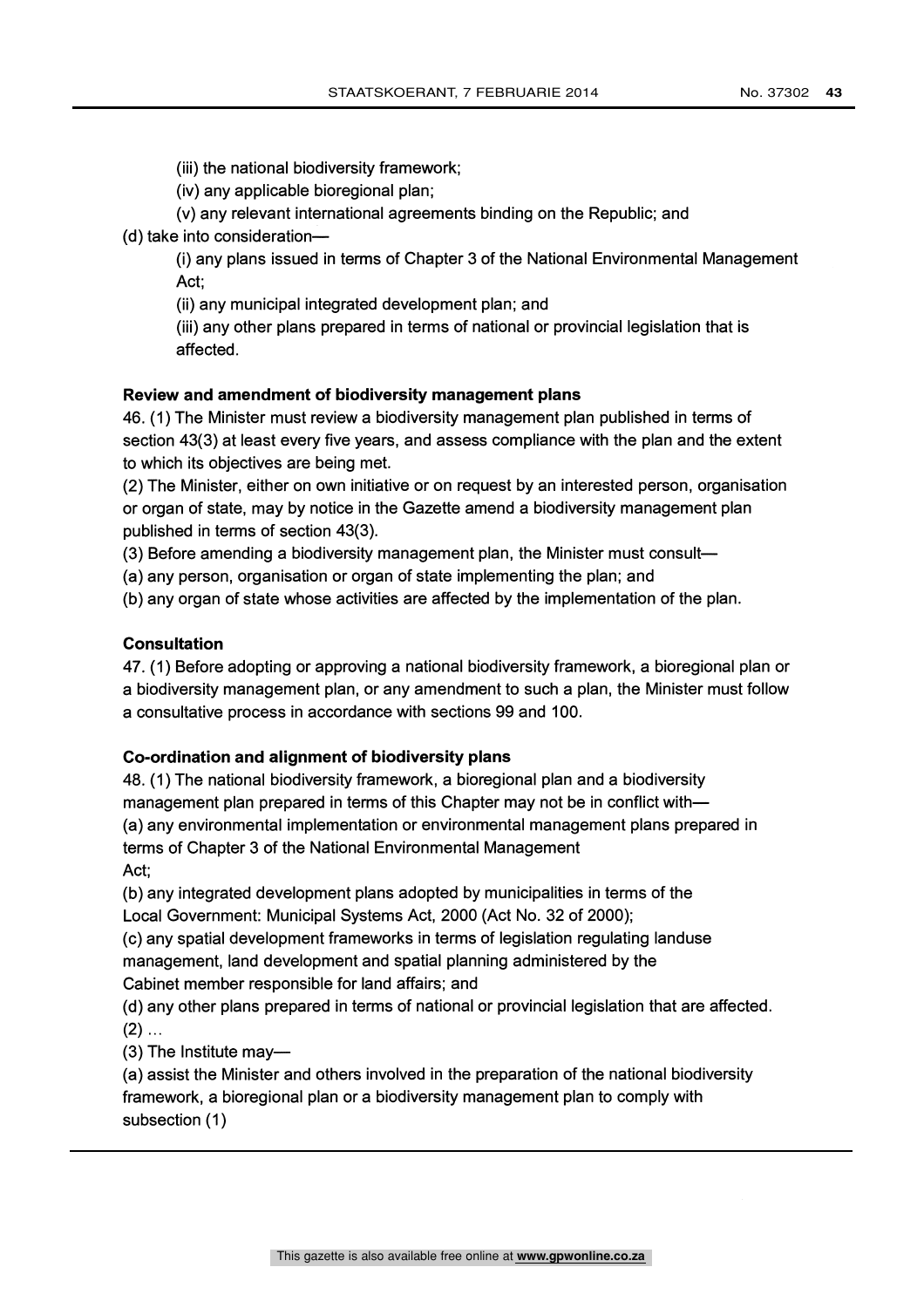This gazette is also available free online at **www.gpwonline.co.za**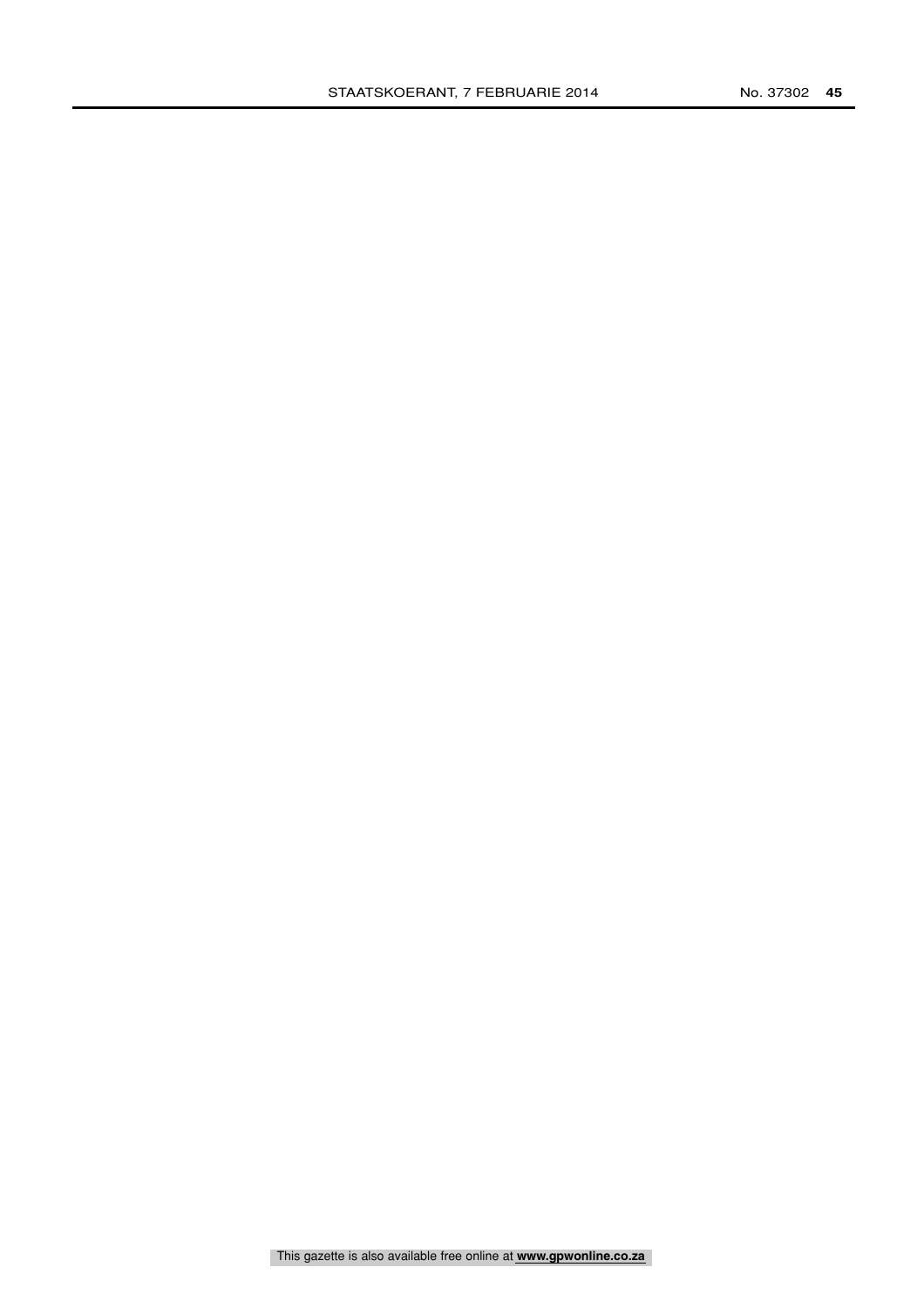This gazette is also available free online at **www.gpwonline.co.za**